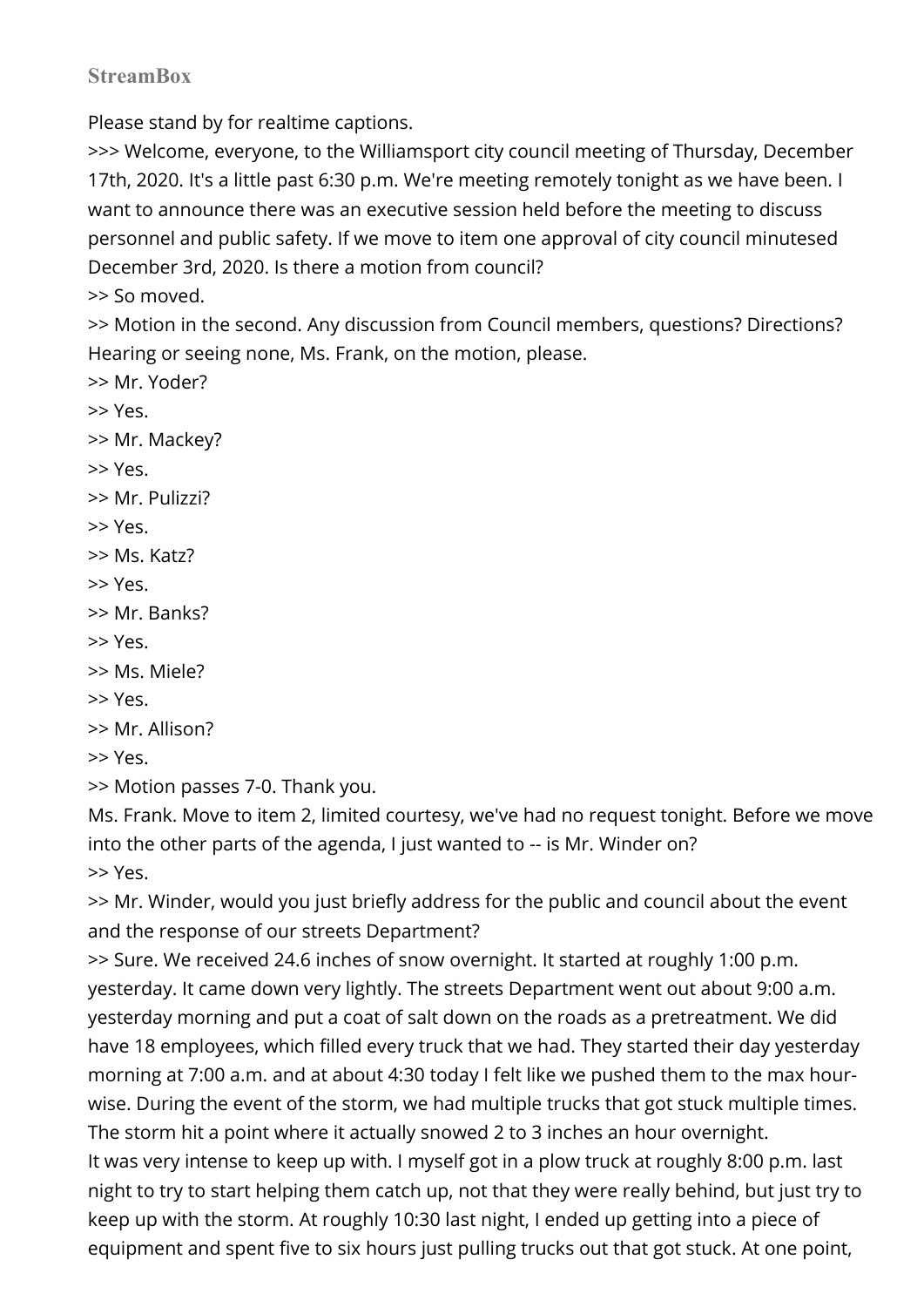we actually had to shut down Hepburn street hill due to a dump truck that slid sideways and slid and got lodged into a bank there. It was determined that it was in our best interest not to try to recover it at that moment. It was too much of a risky situation to try to pull that truck out of there during the snow storm. Thankfully, we had -- nobody got hurt at any point when the trucks got stuck.

None of the equipment was damaged when it got stuck. It is a very wet and heavy snow. I know they said it was supposed to be very light and fluffy.

They were completely false. The other obvious circumstantial we ran -- obstacle we ran into, once it was daylight people wanted to unbury their car, things of that nature. The roadways became congested for people to clean out their parking area. I would say by far, the public works Department worked very diligently and efficiently to try to clear the roadways. It is going to a couple-day process until we get it all taken care of just due to the amount of snow that we received. We did make all main routes a priority, and secondary routes were naturally following that. Alleys will be the last thing we're able to do. It did shut down the transit agency for the entire day. We did shut down last night at 7:00 p.m. A lot of decisions were made by the Administration to try to keep the public and the employees as safe as possible.

>> Thank you Mr. Winder. We all appreciate the job that our street Department did. It was an unprecedented amount of snow, and we got hit hard and I think you've respond admirably, and the whole crew. I think all council is appreciative of the effort that was put forward and that the citizens can be patient. Everybody's in the same situation digging their vehicles out and trying to get back to normal, but there is no normal when you get dumped with that much -- that amount of snow in one snowfall so thanks again.

>> Thank you.

>> Let's move on to item 9 then.

We'll move to the stormwater resolution. Ms. Frank, would you read that in short form, please?

>> Resolution for the transfer of operations and transition agreement for stormwater control system.

>> Thank you. Thank you, Ms.

Frank. Is there a motion from council tonight, motion in the secretary.

>> So moved.

>> Second.

>> Thank you. The motion is seconded. Mayor Slaughter and Mr. Miller from the Williamsport municipal water and sewer board.

>> Yes. Good evening, council President Allison, council vice president Miele and council and Administration. What you have before you is a stormwater agreement that is probably 6 or 7 years in the making, and we're glad to see that it'straction again and we have representatives from Administration and the authority that would be happy to answer some questions.

>> Thank you, Mayor Slaughter.

Mr. Miller, do you have any opening comments, and then I'll move to our finance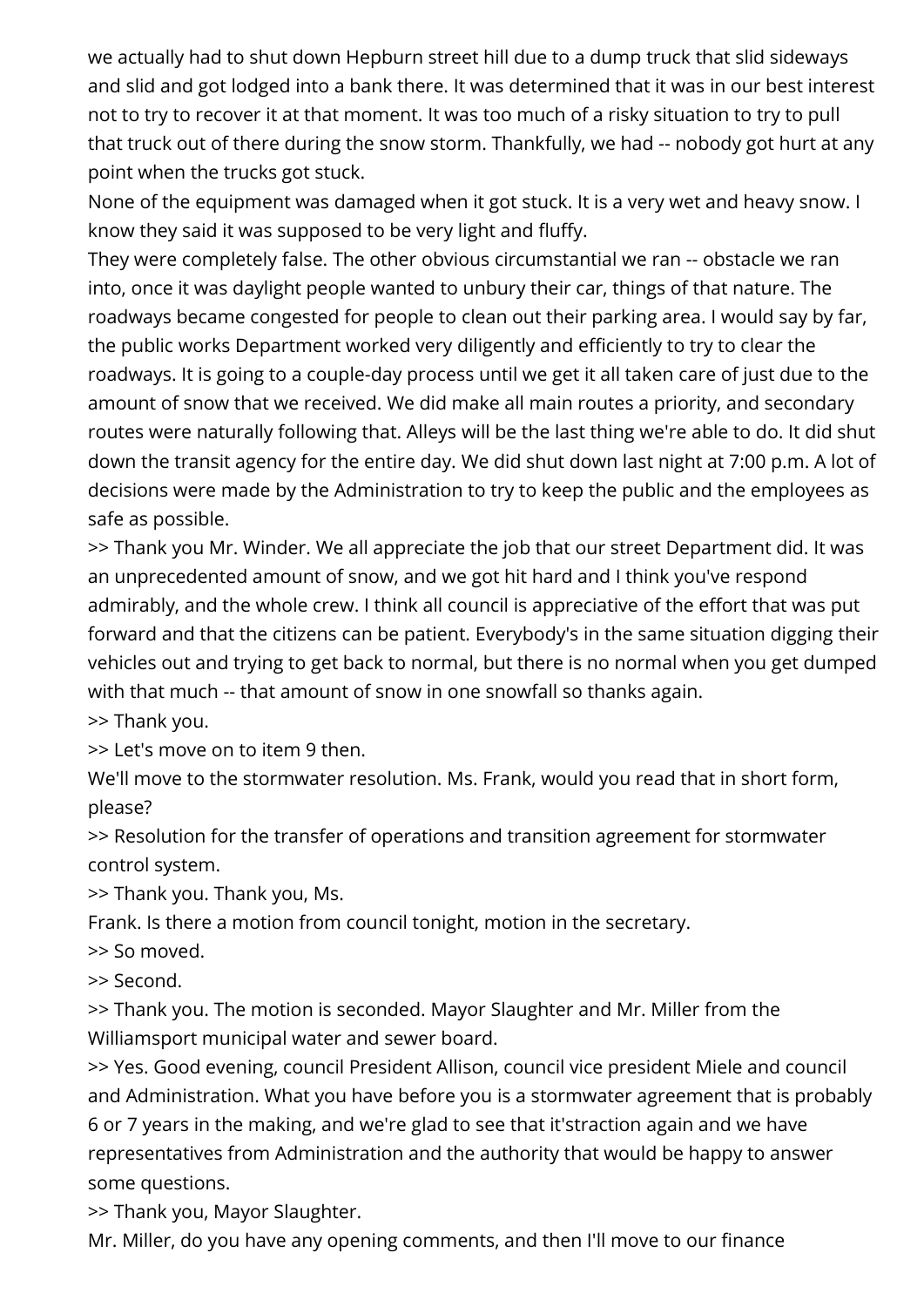committee who reviewed this?

>> The agreement -- the agreement moves it over effective March 1st. We've been working co-op ritting very well with the Mayor's office and with city council to make it a -- an agreement that's a great service to the citizens of Williamsport, so we're looking forward to helping to continue the good service provision.

>> Thank you, Mr. Miller. Ms.

Miele, finance committee.

>> Yes, this was reviewed by the finance committee, and I think we largely discussed the fact that this has been a long time coming and we are very pleased that we finally made it through all the --you know, just the sort of sundry policy details around the issues and we'll be able to get it done by March 1st. As you'll see, the March 1st asked deadline is a bit of a change from the start of the agenda. That would allow us time to sort out a specific list of duties between the water authority and our staff, as well as to sort out specific transfer details for the stormwater assets as one might call them, that are not in fact, necessarily assets to us right now. And the only other thing to note is obviously any debt that city has incurred for stormwater prior to the transfer and/or any other obligations or issues arising out of things that happened prior to the transfer will be the responsibility of the city, not of the water authority. That seems only fair and we can all hope that of course that will, you know, obviously the debt is already bundled into all of the debt that the city has at this point, and I don't think that we anticipate any particular issues between now and then or anything to pop up, so this is an exciting step. As we've discussed in the past, and as it specifically states in the agreement, this allows the water authority, which the water and sewer authority, excuse me, which has not only the expertise, but also the equipment necessary to deal with our storm sewer system to take over our stormwater system, and among other things, the water authority, as everyone knows, levies a fee. You pay a fee for your water service, you pay a fee for your sanitary and stormwater can function the same way. Were the city to move to upgrade our stormwater system in a way that is undoubtedly necessary, the city would have to levy a tax to do that and taxes are only charged to taxpayers, whereas fees are charged to everyone. This is a -- making this a vastly more equitable means of handling stormwater negotiations and the costs associated with that. The finance committee forwarded this to the full body of council with positive recommendation and I'll defer to others.

>> Ms. Katz?

>> Yes, this has been as everybody said a long time coming. One of the discussions I think we're going to have to have is for the public to become aware of the changes that are going to come on their bills, which I know you will take care of. But I also really want to thank Wendy and for all the hard work this woman has put in over these years. Mike -- Michael, you were there -- we were on the committee together, and now you are also working on this now, so I mean you have transitioned from the committee to what is the process of this, and I know we as the city are very happy with the way this has been going at this point, and it's going to be a long road to go at this point, because of all the work that has to be put into this, but it's beneficial for everybody involved, and thank you both very much for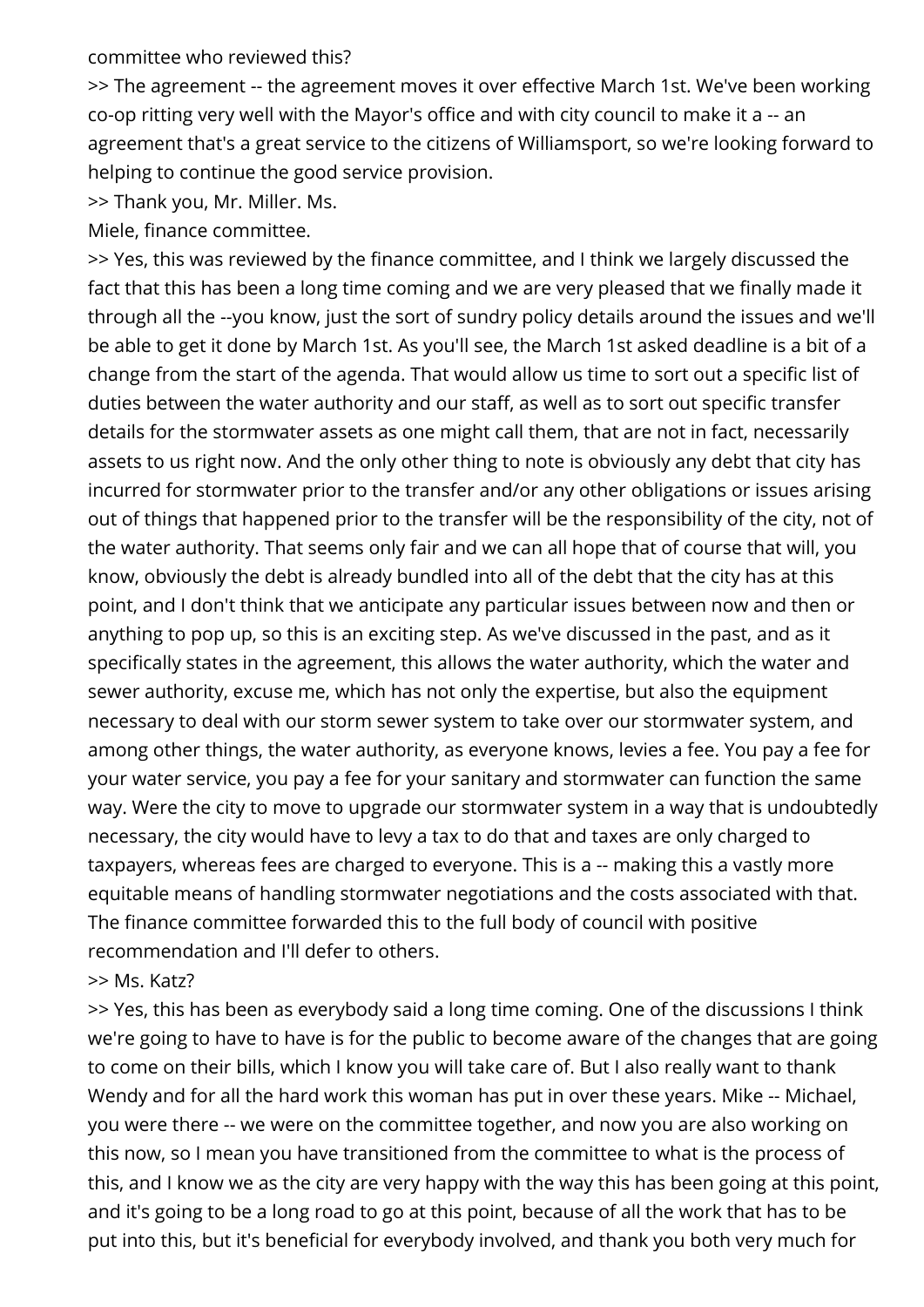everything you've put into it.

>> Thank you, Bonnie. Other comments? From Council members or --

>> Could I add one more, just --

>> Yes.

.

>> As a matter of housekeeping.

There were a couple subtle changes. For housekeeping I will run that through my board in January, and I don't see any issues with those comments.

>> Just one thought I had was most of the city is on a combined stormwater sewer system, and when there is a break in the stormwater pipes or the pipes that carry that, people are charged for that rep pay for it in the fees as it is.

It adds a cost of -- just comes to mind one that was on Campbell Street that was so expensive to repair. And there is a good chance because of the age of the system, there is other ticking time bombs just like that one.

This is a way to -- to move out that cost, I think. The users are going to get charged for the upgrade and repair of the system whether it's over a period of time that's planned or it's just failure of the system, it's better to have a plan to replace and repair as we go than just reacting an emergency. So, it's not quite totally an added cost.

It's something we're paying for as we go. It just separates it out where you can quantify the cost of up keeping that system, so I think it's going to be very economical for the regular residential fee payers to although to come assess it like that. Any other comments or questions -- okay. Ms. Frank, on the motion, please?

>> Mr. Yoder?

>> Yes.

>> Mr. Mackey?

>> Yes.

>> Mr. Pulizzi?

>> Yes.

>> Ms. Katz?

>> Yes.

>> Mr. Banks?

>> Yes.

>> Ms. Miele?

>> Yes.

>> Mr. Allison?

>> Yes. Motion passes 7-0. Thank you, Ms. Frank. We'll move to item 10., which is a demo and lot consolidation LYCOMING County.

>> Good evening, city council.

What I bring to you tonight is a demo application request and lot consolidation request by Lycoming college. What they are requesting to do is they have -- there is four parcels On West Fourth Street, which the house numbers, 14, 316, 328, 324. They currently own the properties. They are requesting to demo those for a future land development plan and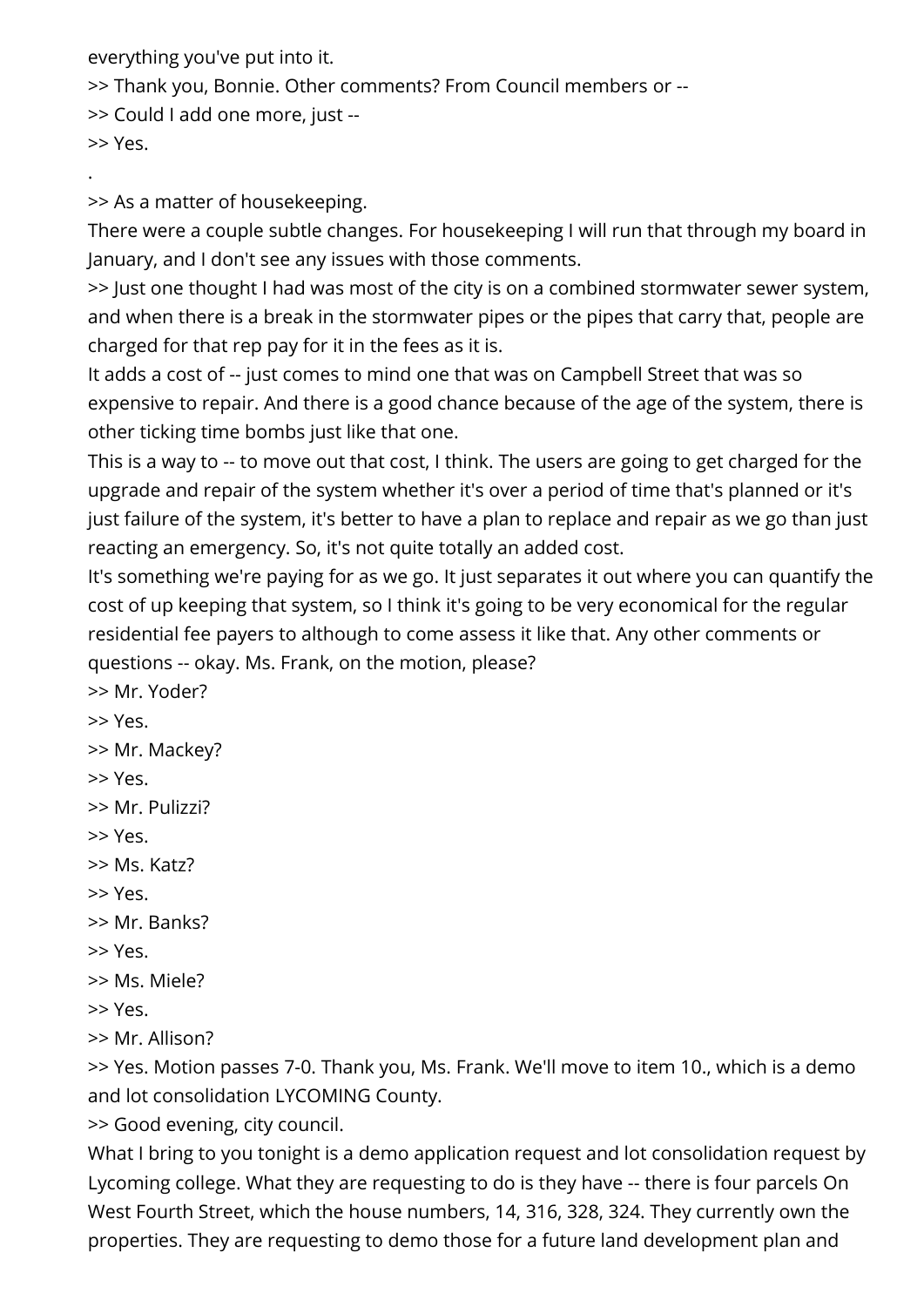again that's why the lot consolidation is brought before you, as well.

What they are requesting to do again is do the demo of those three houses, and then they will take a total of ace parcels which you have in front of you and combine them as one parcel.

That would be a little over 1 acres. This plan was reviewed by the County and also was reviewed by the planning commission. The County's comments, the plans that you actually have before you are corrected copies of the comments from the County. So you do have the corrected copies and the updated copies. And again, I do have a representative here and what they are requesting to do is demo those three houses, added total of eight separate parcel into one parcel for a future land development that will be required to come before council.

>> Thank you, Mr. Knarr. Is there a motion in the second from council on this? >> Moved.

>> Second.

>> There is a motion in the second. Discussion now from council, or questions? >> Just one quick question, Mr.

Allison, if I might? Mr. Knarr, did you say there was a timeline specific to this development? >> I don't specifically have a timeline. I'm already in conversations with both the architect and the engineering firm that is doing the land development plan so we are in motion with that. It is my understanding that something won't happen until probably some time after the first of the year, early spring.

>> Okay. That's fine. I just wanted to make certain it wasn't one of those things where we were taking the structures down and not anticipating anything until next year -- or sorry, two or three years down the road, because that would be kind of a bummer, okay. >> This is something they're definitely moving forward with a rapid pace. What it will be is a

music -- music building.

>> Yep, that's fantastic. I think that will be a huge asset down there. Okay. Thanks very much.

>> Any other questions or comments? Hearing and seeing none, Ms. Frank on the motion, please?

- >> Mr. Yoder?
- >> Yes.
- >> Mr. Mackey?
- >> Yes.
- >> Mr. Pulizzi?
- >> Yes.
- >> Ms. Katz?
- >> Yes.
- >> Mr. Banks?
- >> Yes Ms. Miele?
- >> Yes.
- >> Mr. Allison?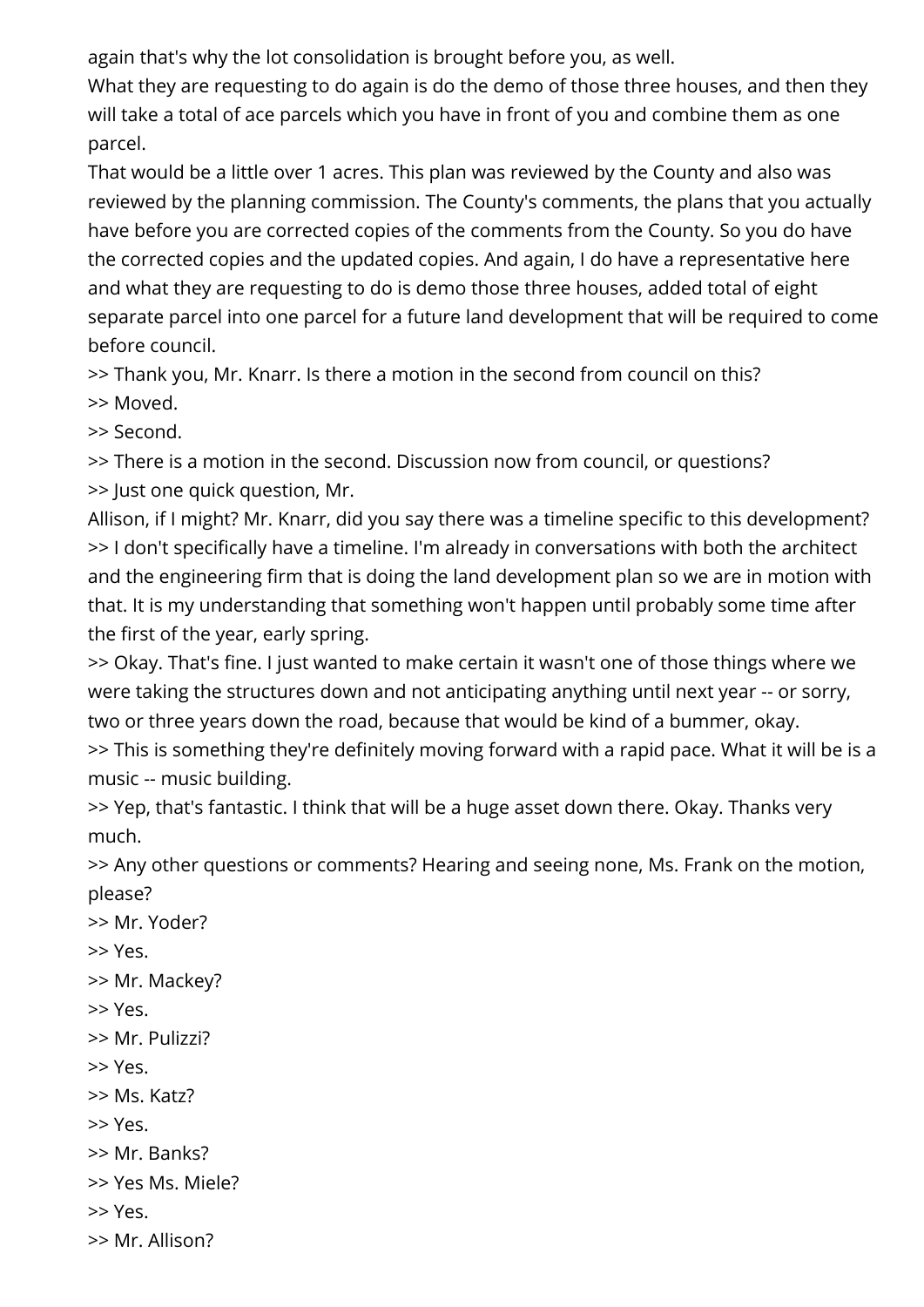Yes. Motion passes 7-0. Okay. We can move back up to item number 5. Would you read that in short form,

please Ms. Frank?

>> The ordinance amending article 327, cable TV systems of the codified ordinances of the city setting the franchise fee of 5% in the final reading.

>> Is there a motion in the second?

>> So moved.

>> So moved.

>> Second.

>> Motion in the second. This is the second reading. We've had discussion on it. Are there any more comments or questions from council tonight? Again, hearing and seeing none, Ms. Frank, on this motion, please.

>> Mr. Yoder?

>> Yes.

>> Mr. Mackey?

- >> Yes.
- >> Mr. Pulizzi?
- >> Yes.
- >> Ms. Katz?
- >> Yes.
- >> Mr. Banks?
- >> Yes.
- >> Ms. Miele?
- >> Yes.
- >> Mr. Allison?

>> Yes, motion passes 7-0. Thank you, Ms. Frank. Item 6, a resolution for the collective bargaining agreement. Would you read that in short form, please, Ms. Frank? Resolution of a collective bargaining agreement, between the City of Williamsport and FLP lodge 29.

>> Is there a motion in the second from council?

>> So moved.

>> Second.

>> We have a motion in the second. This was reviewed -- or chiefchief hag an. We'll turn to you first.

>> Yes. This is the collective bargaining agreement that we have discussed at length.

Negotiated by the Mayor, myself, the assistant chief, Chapel.

Many sessions back and forth. We were able to come to an agreement, and it has been reviewed by the solicitor. We believe it's a good agreement.

We've had discussion with council on multiple occasions about it, and we are, again, presenting it to you here tonight. We believe there were many concessions. The union itself has voted to accept this and voted unanimously despite the concessions that they made. So, we feel good about it, and we ask that you take this under consideration, and I'm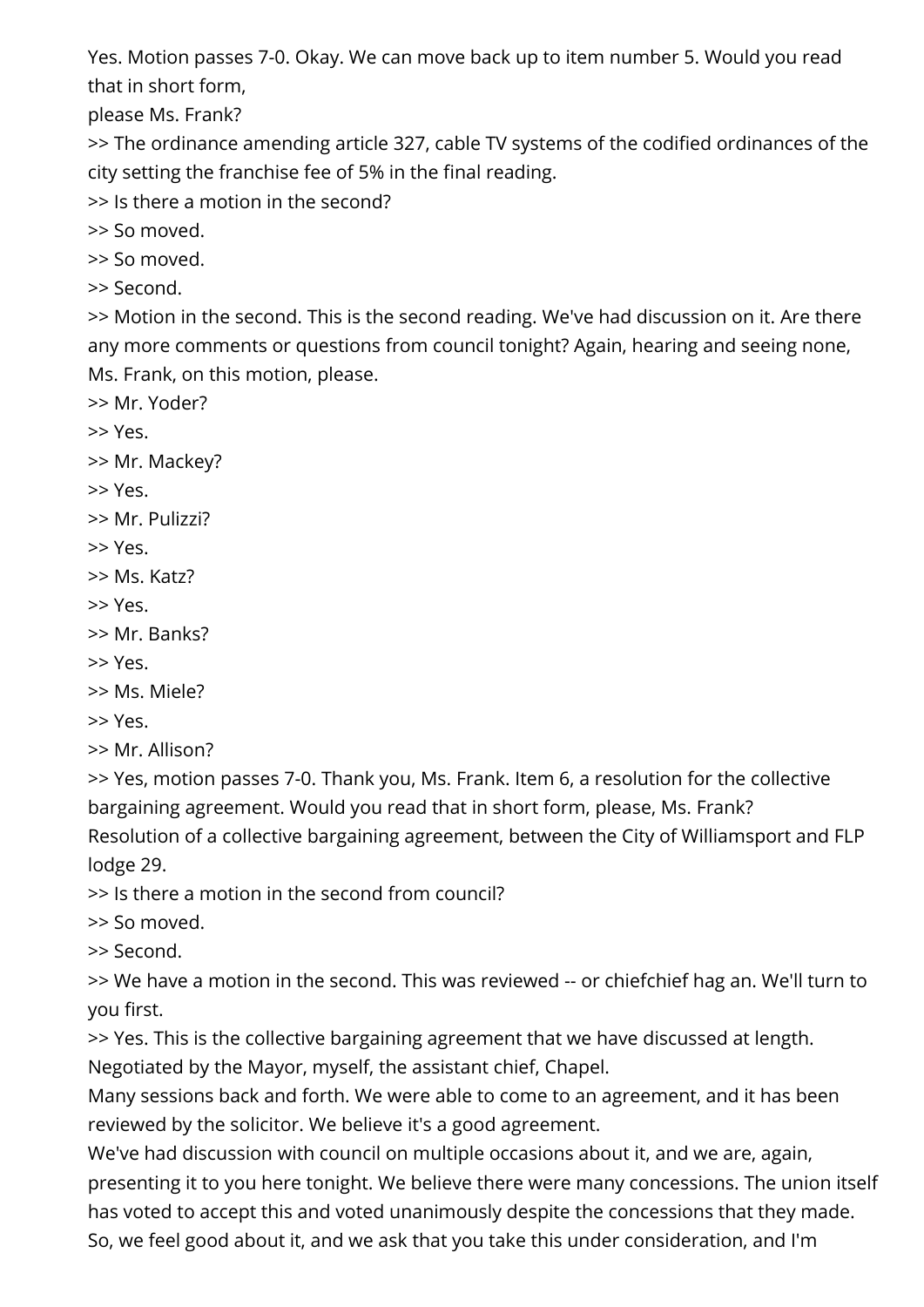available for any questions. Thank you.

>> Thank you, Chief Hagan. This was reviewed in the finance commit me? -- committee?

>> Yes, it was. Thanks, Randy.

First thing's first, the finance forwarded this item with a negative recommendation, and that was based on two votes, one dissenting. I was the one dissenting. The -- we obviously had mixed feelings as we'll might refer from the recommendation. I believe that other two members of the committee felt we would have liked to see further concessions and I can let them speak to that if they'd like. From my part, while I understand that this isn't a perfect contract from the city's perspective, frankly, I think that police department, department, union did collaborate with the city in a tough year and we got a good contract, perhaps not as good as we would have loved to see it, but as good as we could have hoped for, so I well will be supporting this, this evening, and I could that it is a strong contract and I commend the chief and the union for working well together and the Administration. But of course, we will hope to see other concessions and further concessions in the next iteration of this contract, as well. As I said I'll defer to other members of the committee. Thanky, Randy.

>> You're welcome, Ms. Miele.

Other members of finance? Mr.

### Yoder?

>> Sure. Yeah, as one of the two votes for a negative recommendation, yeah, you know, certainly appreciate the efforts of the police union and the Administration in going after this contract. Certainly is a solid start but certainly would have like to have seen more. I think there are things we could have hopefully got on the healthcare side. You know, they unfortunately did not match what we have in a couple of our other union contracts. The salaries unfortunately, are not equitable as some of our other salaries in the public safety and first responder contracts, as well, and unfortunately, you know, frankly it's just, you know, given the challenges we face this year, this certainly could have been an avenue I think would have helped us amid a lot of the deliberations we're having. This not only has ripple effects in 2021, but this is a four year contract. Certainly we'll appreciate the efforts and thank them for good-faith efforts. It's just unfortunately difficult for me to support this at this time, and nonetheless appreciate the collaboration and the discussion on that. Thank you.

# >> Ms. Katz?

>> Being the other dissent vote, I think our discussions all year were how are we going to protect the city and the city's taxpayers and how are we going to continue as a city and I applaud what the chief has done with this contract, with the union, I really do. I know how difficult this can be, but under the circumstances, I think everybody has got to understand that we have to protect the whole city, not just one unit of the city, and it's been very difficult, very, very difficult, because I know how hard our police officers work. I know how hard our chief works to try and do the best they can, but under the circumstances because of where we stand financially with the city, I find this one very, very difficult. So, and those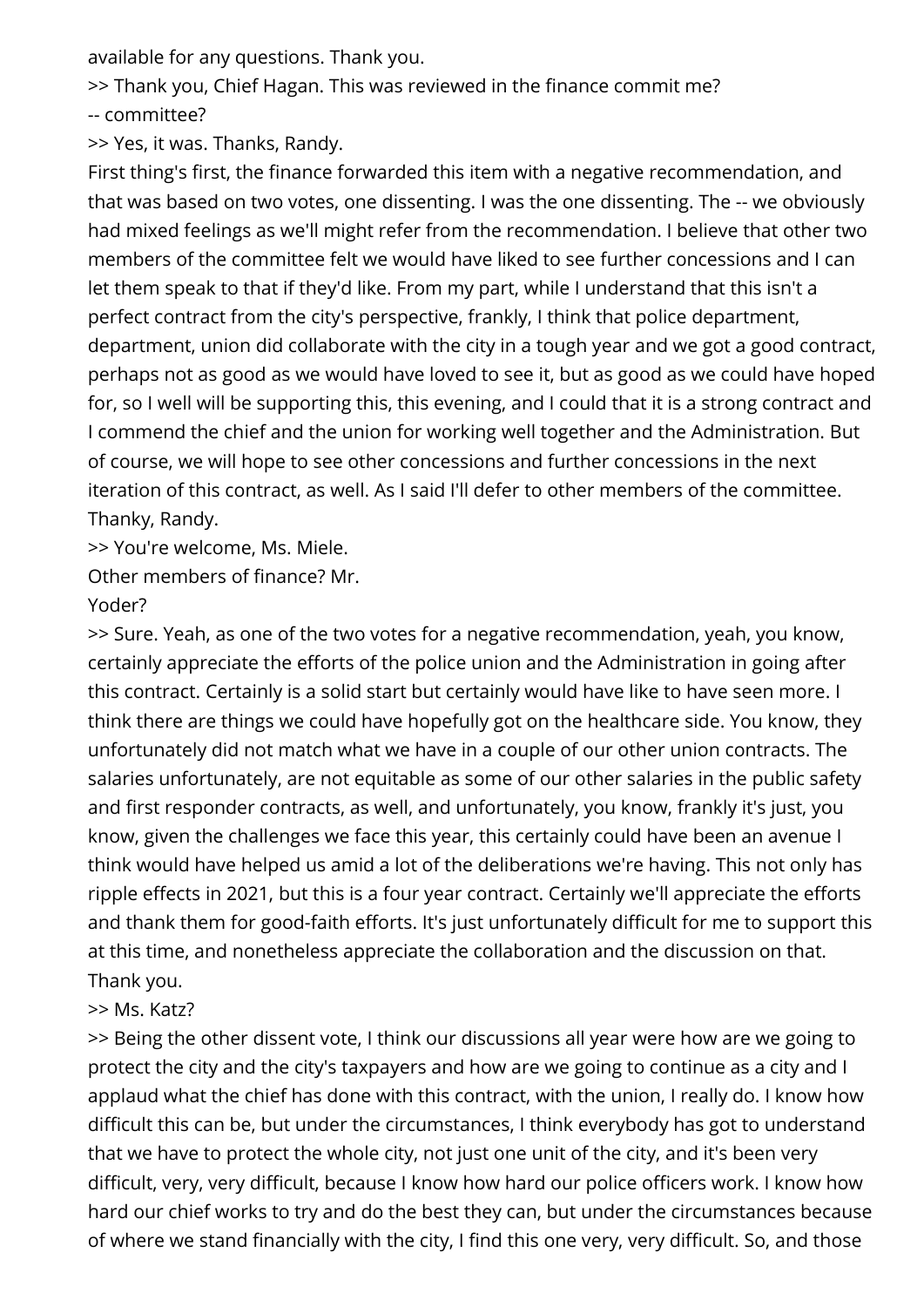are my reasons. It all boys down to the dollar. It really does.

Not to the way the decisions have been made, and not to where the negotiations. We do look forward to in four years, trying to cut it even more, and hopefully it's going to be worked on in the next four years. So, I still am going to have to say no to this. >> Other members of council Snell.

>> Mr. Pulizzi?

>> Thank you, councilman. To mirror what councilman Yoder, applaud the Mayor's efforts to negotiate with the union the way they did, however given all the circumstances, given everything that's happened through this year, you know, a lot of people have become unemployed or affected financially because of the COVID-19 pandemic. I just cannot find a reason -- I want to support this agreement. I support our police officers and support everything that they do, however it comes down to finance for me. We -- I don't see where we have the money. If -- if the situation was different, by all means I would agree wholeheartedly. I just don't see how I can support this though as part of a bigger hole that would lead to further tax burden given our tax year. I thought it was a great starting point. If one or two more concessions had been made or matched by some other units, I'd be in full support of this, but so for those of matters, I will also be voting no but thank you again, chief, and everybody that was part of this.

>> Mr. Banks?

>> I think it's really important at this point to take into account how far the union's come. In this contract goes to arbitration we have a lot more to lose than we could possibly gain, in terms of what's been negotiated down to, at this point, so I'm a yes on this because I think it's actually the physically producent stance to make sure we keep the gains that we've made, and that's all I have to say.

>> Thank you, Mr. Banks.

>> Other comments? I'll just say that I think Mr. Banks hahit the -- what this comes down to, at this point what's in the contract, at this point, has been negotiated, so now we're faced with the decision we either pass the contract, or we don't. And if we don't pass the contract, the fact of it is it goes to arbitration. And with the outlook for arbitration that's backed up by a professional. We would stand to lose because of the concessions that the police union has made.

They've taken a step in the direction we wanted them to, maybe we would have liked - they've taken a few steps. They've moved in different areas. We would have liked another step or two, but to risk arbitration, I think is too big of a risk under the current circumstances, and that's what it comes down to.

Yes, this is going to cost money if we go to arbitration because it's costing money, and then having it cost us more money, I don't see the logic in that and that's why I'm going to support it tonight. But I do appreciate that -- the effort that chief hag an and Joe Ellen Chapel,HR, and the Administration did in negotiating these things. We got movement in areas like healthcare and pension and those things that I think are important. Those are going to pay benefits year-over-year moving forward. So that's why I'm going to support it. Are there any other comments? I don't see or hear any, so Ms.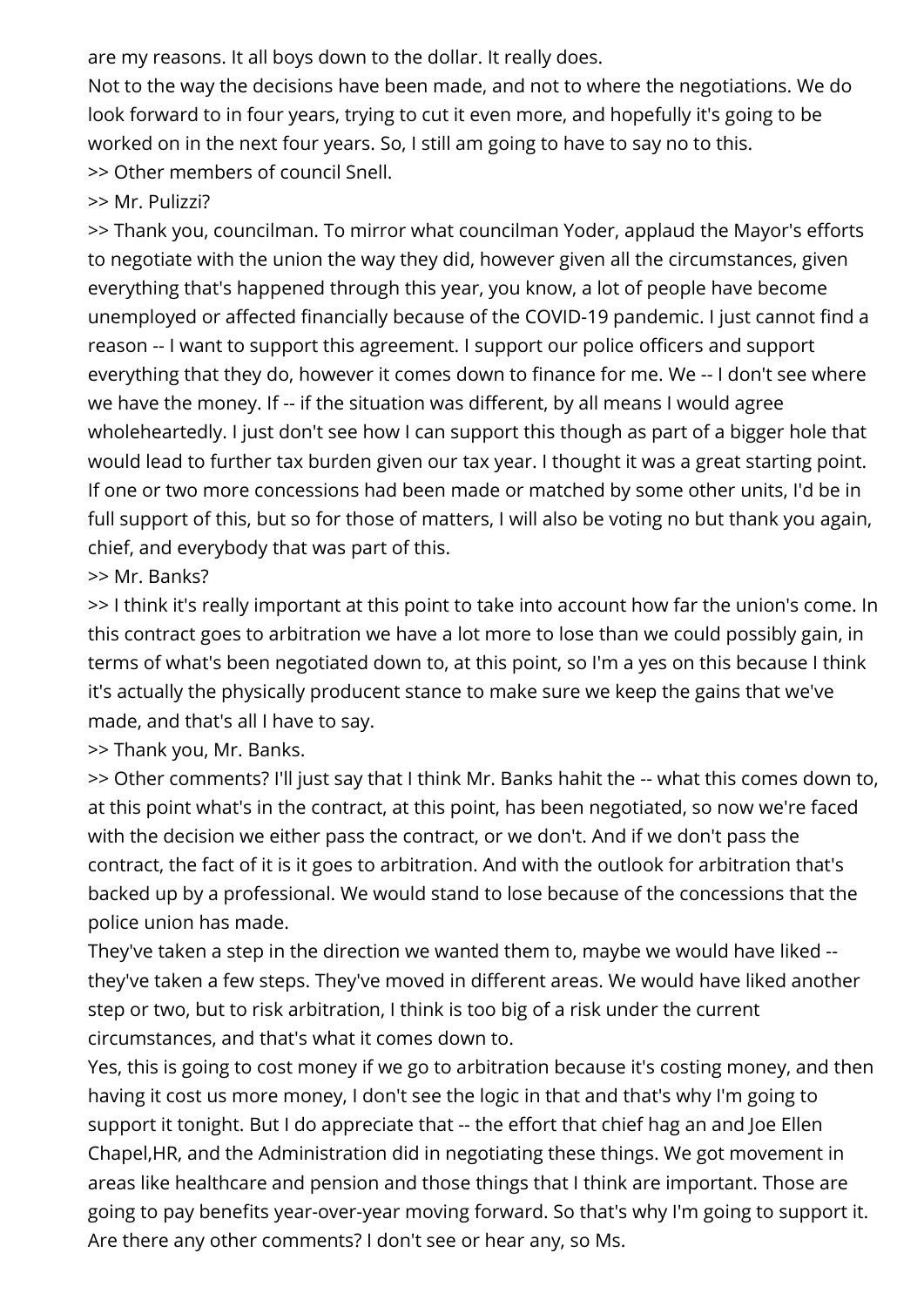Frank, on the motion, please.

- >> Mr. Yoder?
- $>>$  No.
- >> Mr. Mackey?
- >> Yes.
- >> Mr. Pulizzi?
- $>>$  No.
- >> Ms. Katz?
- $>>$  No.
- >> Mr. Banks?
- >> Yes.
- >> Ms. Miele?
- >> Yes.
- >> Mr. Allison.

>> Yes motion passes 4-3. Thank you, Ms. Frank. We will move to item 7. Would you read that in short form, please, Ms. Frank?

- >> Resolution, authorizing the Williamsport bureau of please to hire one police officer, Brandon Wheeler.
- >> Thank you, Ms. Frank. Is there a motion in the second from council?
- >> Should moved.
- >> Second.
- >> Motion in the second. Chief hagan?
- >>> You're muted, chief.
- >> Can hear me now?

>> Yes, sir. Thank you members and we bring you applicant from our civil service list Mr. Brandon wheeler present with us on this Zoom meeting. Brandon, we know him, and we've known him for a while. He was an intern here while he was in college.

Fantastic young man. He has recently completed the police academy at Mansfield, so if hired, on our proposed date of January 4th, 2021, he would be able to go right to the street. Mr. Wheeler is 23 years old, and he's from millhall, Pennsylvania. He's the son of Rodney and Tina Wheeler. He's a 2015 graduate of Central Mountain high school, and also a graduate of South Hill business of technology, where he has an associate's degree in criminal justice. He is, again, a recent graduate of the Mansfield academy, and he has passed our background investigation with flying colors and has been recommended to me by the agent who did that background investigation. I have approved and so has the Mayor, of his hire. Mr. Wheeler would be, if hired today, the 48th, however his proposed date of hire is the same day our assistant chief, Mr. Sechrest retires, so he would be number 47. We -- in his proposed badge number, by the way, is badge number 31. We really, really recommend hiring Mr. Wheeler. It's rare that you get a young man, a police candidate of this quality. I think it would be, despite our financial concerns, a mistake to pass him up, and I know this was brought before finance and there was certainly some hesitation there given the financial constraints of the pending budget and so forth, but I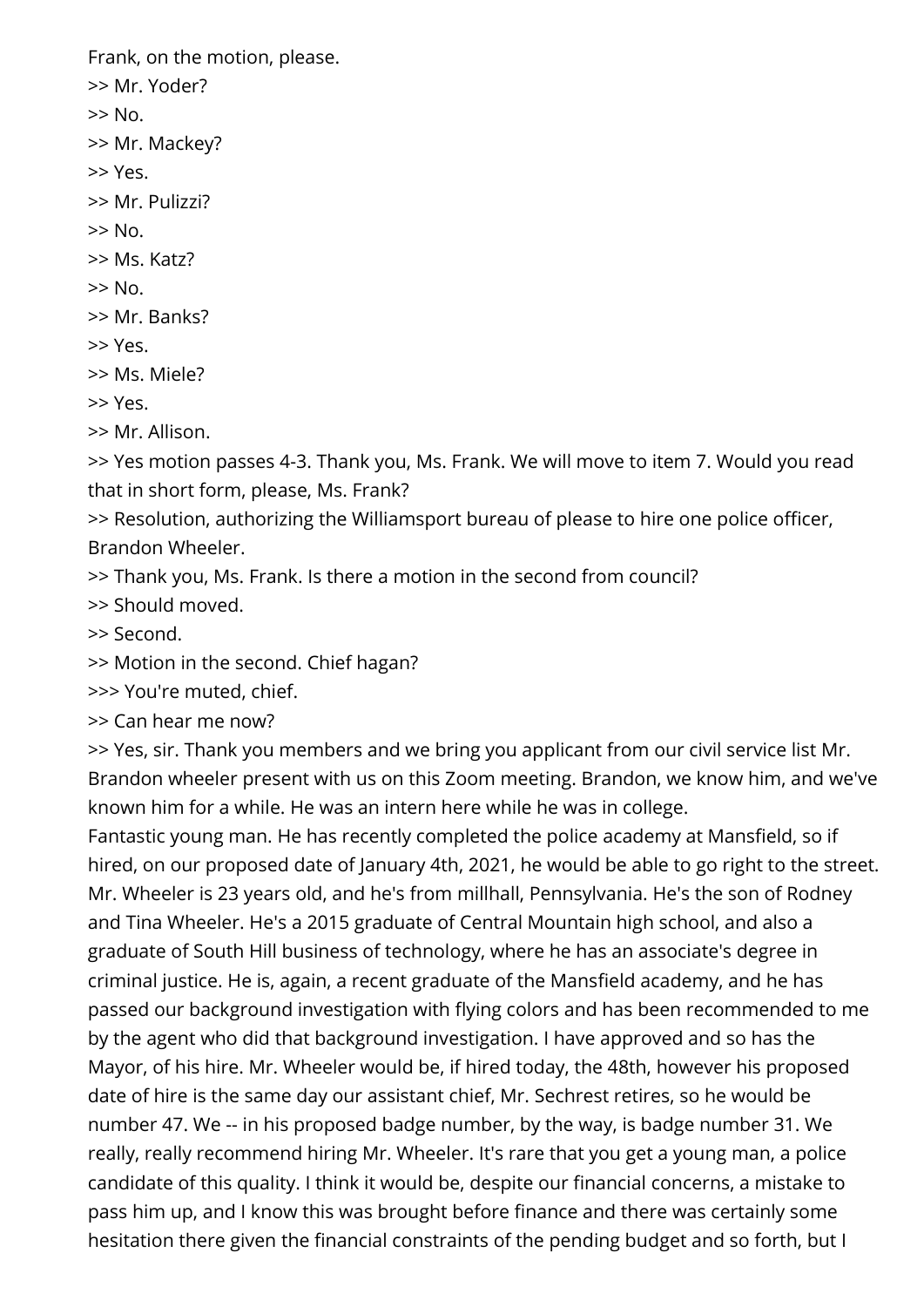think if we're going to stay at 47, you can't do any better than Brandon Wheeler, and so with that, I'd like to present Mr.

Wheeler to council and I can take any questions. Thank you.

>> Thank you. Thank you, Chief Hagan. Welcome tonight, Brandon.

We're very happy to have you with us tonight. I'm going to temporarily refer to the finance committee that was reviewed there, and let Ms. Miele have the floor.

>> Yes, Randy, this was reviewed in finance and forwarded with the full body of council with a positive recommendation. We are -- while we had some discussion about, you know, police funding et cetera, et cetera, and looking to the future, I think the overwhelming sentiment was that we want to bring our police department off to a full compliment. Mr. Wheeler will mark the -- will mark something very close to the end of our current hiring list, which means we'll -- we will need some time to create a new one, and -- and I'm just trying to remember what else she said about him. Any way, he's an excellent candidate. It's particularly exciting when he comes to us and is ready to go out on the street as soon as he arrives because there are -- our previous two hires are just about to enter the police force now, so we have a -- kind of a freshman class here going on, I guess chief. Any way forwarded with a positive recommendation, and I'll defer to other members of council. >> Thank you. Other members of finance? Mr. Katz?

>> Yes. I -- under the circumstances, chief, we've discussed finances, finances, finances until it comes out of our ears. We do realize we have to keep compliment up to -- Brandon is going to make this -- why can't I remember, 47 or 48 come January 2nd?

>> He would be 47 because mark Sechrest retires the same day.

>> Right. So we still haven't brought it up to what the compliment is budgeted for. Brandon, I do want to welcome you and putting yourself forward here, and again thank you. And thank you, chief.

>> Mr. Yoder?

>> Yeah, I'll mimic councilwoman Katz's sentiments. We've, the past number of weeks, talked about the fiscal situation we're in. We've asked a lot of our police department as a part of that. I have, as an individual.

I've certainly recognized that, and while I absolutely disagree with the mechanisms that the police are working on, or what the contractors have voted against it T I also do recognize that we need to have adequate people there, and I'll happily support this, but I will challenge you, chief, I'm anxious to see how the police force does with a number of 47, and if we do need to go to 48, my challenge to you is going to be, we need to figure out how to live within the 48, because I'm afraid the problems that we're running into this year, they might be recurring for sure over the next couple of years. So, I know we ask a lot out of you. I certainly have in this budget. I know you're up to the task. I'm hoping that you can come up with some things here working with in that.

>> Actually later, the Mayor, during the discussion on the budget, is going to introduce an idea brought about by an earlier challenge me,challenge from me, sir, and that idea would have us staying at 47 and enabling other things to occur because of that. So also in our effort to be transparent and to give you all of the information you need, we would like to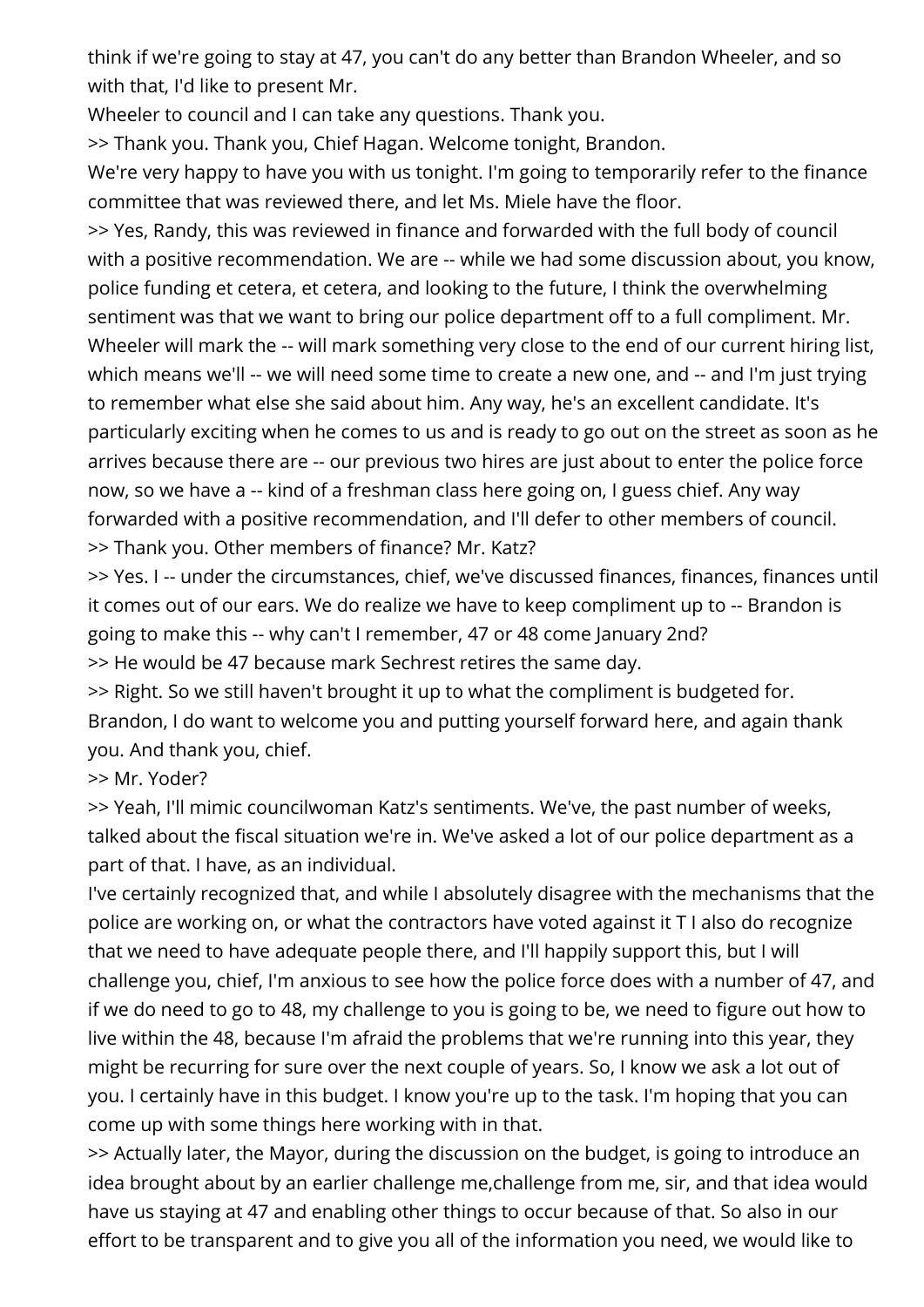extend an invitation for you to do a ride along with the bureau at any time you would like, sir. That -- and that goes out to all Council members. We know councilman Mackey has been a regular stay on all of our patrol shifts, but we would encourage all of you who would like certainly after the vaccine is available and we're able to be around each other a little more to come out with us and see what we do. Hopefully that would help give you a better understanding. Because it's not all Xs and Os and dollars and cents. Thank you. >> Understood. I had full intention to do that before this all happened. I unfortunately didn't get to. I very much look forward to doing that and will absolutely do that when the time is right. And so I very much appreciate that, chief.

>> Could we temporarily deputyize councilman Mackey to do some things? Just kidding. Other comments from Council members? Mr. Wheeler, we're certainly happy to have you coming onboard. We have a police force that's getting younger and transitioning, and we're excited about that because you're joining a force of the future that is -- we really believe you're going to do some really good things in the city. So, are there any comments you'd like to make? You're muted. There you go.

>> You can hear me?

>> Yes.

>> I'd just like to say thanks for the consideration and everything, and I look forward to hopefully becoming a part of this Department. I've worked with them before as chief hagan said. They work as a great team and I can't wait to be part of that team and I hope to be able to help everyone out and try to keep everyone safe.

>> Thank you. Thank you.

>> Thank you.

>> Thank you, Mr. Wheeler.

Appreciate those sentiments. Mr.

Frank on the motion, please?

>> Mr. Yoder?

>> Yes.

>> Mr. Mackey?

>> Yes.

>> Mr. Pulizzi?

>> Yes.

>> Mr. Katz?

>> Yes.

>> Mr. Banks? Check.

>> Yes.

>> Ms. Miele?

>> Yes.

>> Mr. Allison?

>> Yes motion passes 7-0. Mr.

Wheeler, welcome aboard. And congratulations, and we wish you the best. And if we were in city hall, we would mention that above the city seal, it says serve and protect, and that's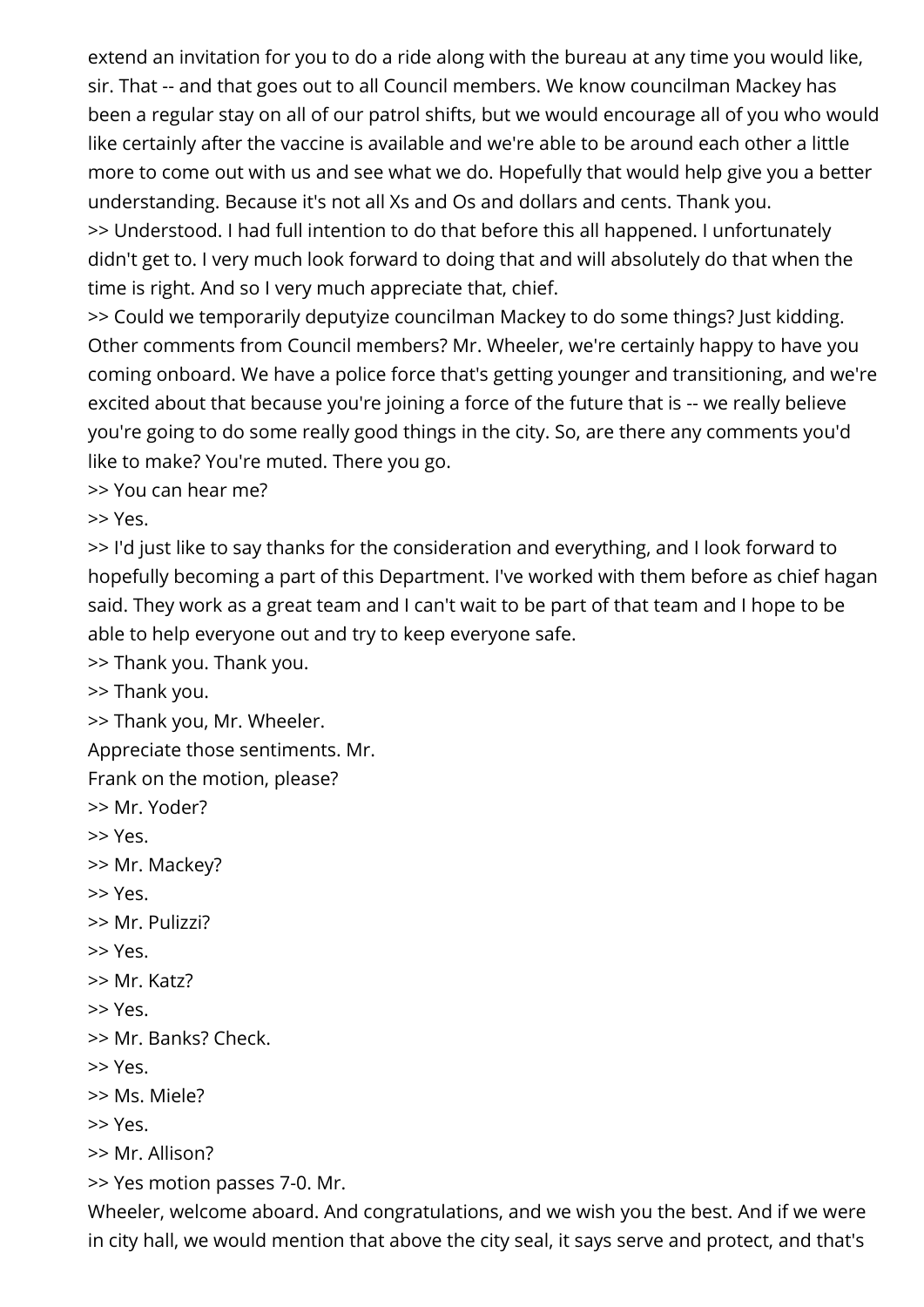what our police force does and we know you're going to uphold values with great performance and ability.

>> Thank you, Mr. Allison, and city council.

>> You're quite welcome.

>> Ms. Katz?

>> Randy, he'll be fantastic and when we get back to some normal meetings, if we can get to meet the families, and all the people that have been hired and throughout that we have not yet met in person and to welcome them. It's -- this has been such a hard year. >> Right. And even though we're seeing you on a screen, it's not like the same thing in person.

And I --you know, I think it would behoove us. And I'd also like to see the dogs.

>> That's a great idea, Ms.

Katz. I think chief hagan can arrange that.

>> Absolutely. We can bring the dogs to you, if you like.

>> That would be fantastic.

>> Okay. Well, thank you very much. And that was a good discussion. Let's move on item 8, Ms. Frank N short form, please?

>> Are resolution of the city council of the City of Williamsport to adopt an RVT safety and security plan.

>> Thank you, Ms. Frank. Is there a motion from council Snell.

>> So moved.

>> Second.

>> Welcome Mr. Winder.

>> Good evening. This a resolution to adopt the safety plan, a requirement by the FTA that we have one. River valley transit has a safety and security officer which is Chris Smith. I believe he is on here.

Chris worked extremely hard to write this safety plan. He did submit it to the FTA for their review since it's so new, and I believe we submitted it back in September. It was recently approved, which was not exactly how we thought it was going to work out. We thought they would come back with some corrections or other things they would like to see in it, so we sent it in early on for them to review it.

It's technically not due until the end of December. Chris did such an excellent job it was approved and now we just need to bring this resolution in front of city council for their approval to adopt it on the behalf of River Valley Transit, and Chris Smith is on this call if anybody would have any questions in regards to it. He is the best person to answer them since he did write it.

>> Thank you Mr. Winder. This was reviewed in finance, Ms.

Miele.

>> Randy, my apologies. Yes, it was. Sorry, it took me a second to get to that mute button. Any way. Yes, this was reviewed in finance and forwarded to the full body of counsel with a positive recommendation. I had follow up discussions about it.

They largely centered a little bit on the sort of unusual procedure of getting council's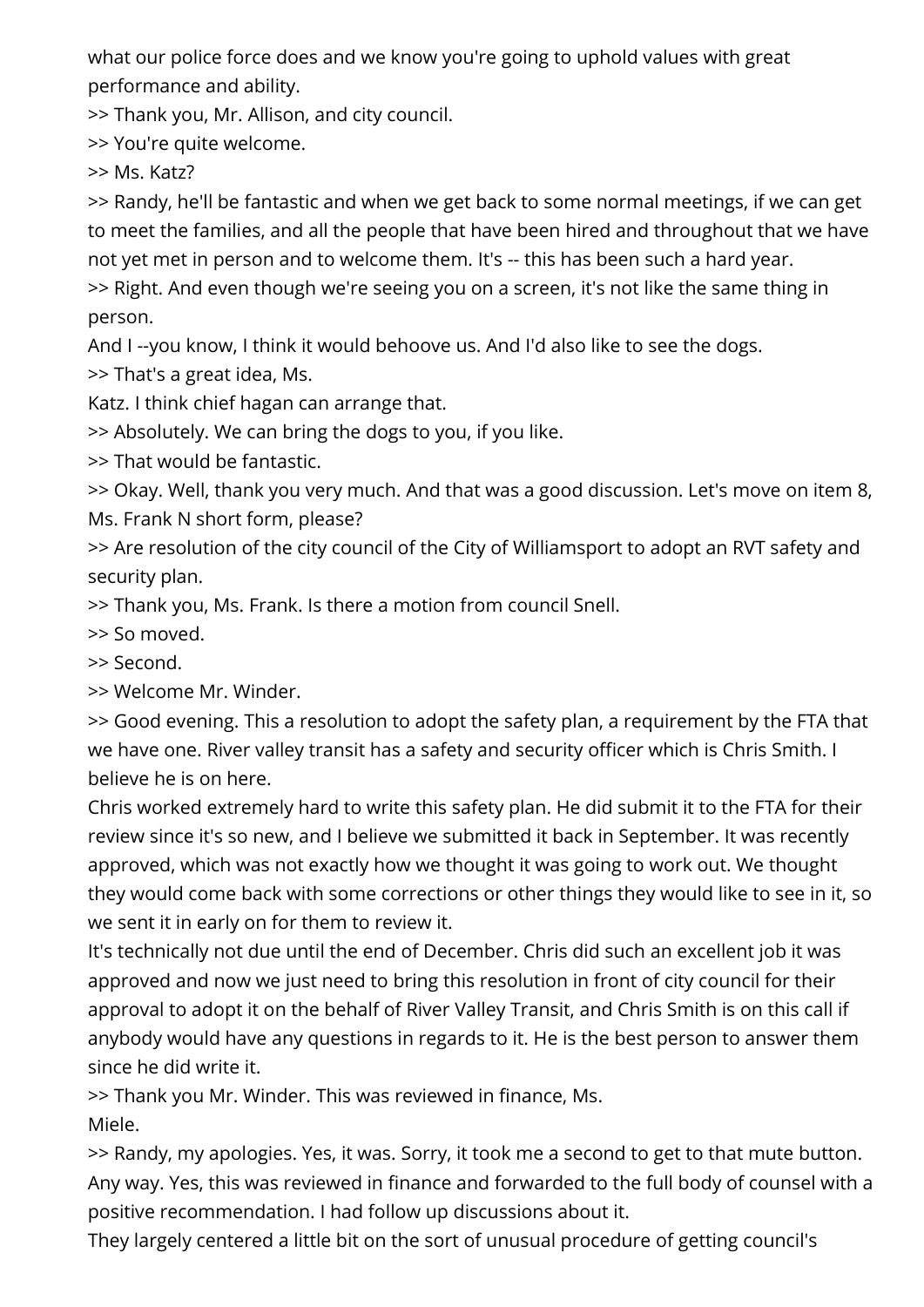approval to adopt after we'd gotten PennDOT's approval to adopt, but that was the requested procedure in this case, and this is a relatively new format for us, so we're excited that they -- that they approved itso rapidly and with flying colors. That's everything. Thanks, Randy.

>> Thank you, Ms. Miele. Other comments or questions from 's committee members? Or anybody on council Snell hearing andcouncil? Hearing and seeing none, a motion, please? >> Mr. Yoder?

>> Yes.

>> Mr. Mackey? Mr. Mackey?

You're muted Jon.

>> Yes.

>> Mr. Pulizzi?

>> Yes.

>> Ms. Katz?

>> Yes.

>> Mr. Banks?

>> Yes.

>> Ms. Miele?

>> Yes.

>> Mr. Allison?

>> Yes, the motion passes 7-0.

Thank you, Ms. Frank. We will move up to item 3. We're back to the ordinance adopting various budgets for the City of Williamsport. So, this is the -- we had this tabled, so is there a motion to remove this from the table?

>> So moved.

>> Second.

>> Motion in the second. Mr.

Frank on the motion to remove from the table, please.

>> Mr. Yoder?

>> Yes.

>> Mr. Mackey?

>> Yes.

>> Mr. Pulizzi?

>> Yes.

>> Ms. Katz?

>> Yes.

>> Mr. Banks?

>> Yes.

>> Ms. Miele?

>> Yes.

>> Mr. Allison?

>> Yes. Motion passes 7-0. It's removed from the table and it's back up for discussion. I'm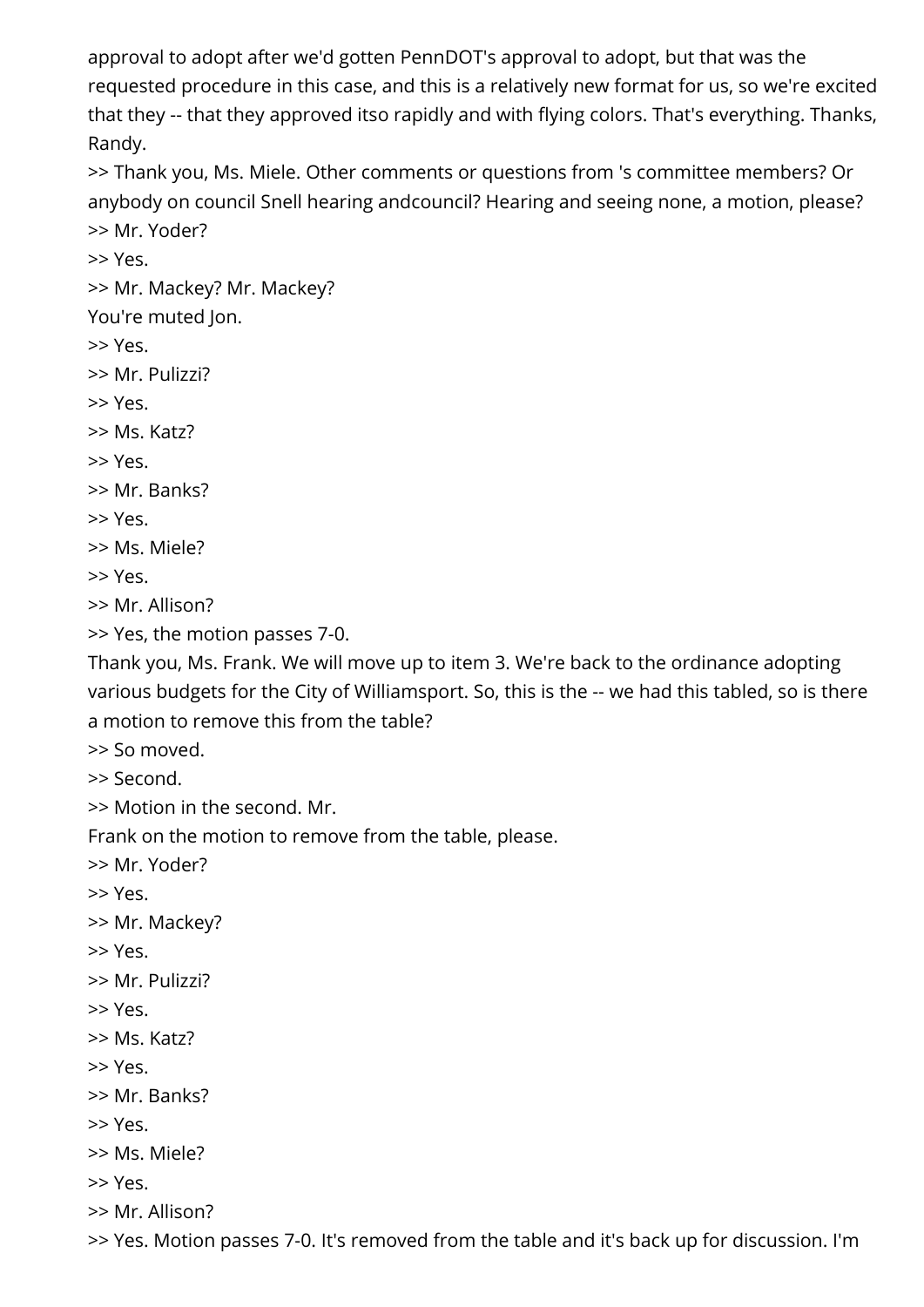going to open it up to just Mayor Slaughter tonight. We've done -- council has done a lot of work on this budget heretofore, and we asked the Administration to come back with a half mill of cuts so I'm going to turn it over to the Mayor.

>> Thank you, council President Allison. Yes. As council asked Administration to come back with half a mill cuts, and again we appreciate the work that city council and Administration have done, given this budget this year, the constrappeds that we are all under. And so once --you know, once I brought it back and we started to review, there were \$850,000 wells in the city hall account, so if utilize that account and replenish -- because we had a somewhat lengthy discussion during the finance committee on Tuesday, given some of the items going on with city hall, and the decisions we'll be making here in the future at some point, whether they stay or go to another building, whatever that decision might be. So there were some talk about wanting to keep the city hall account, you know, with some funds in there, which we can utilize Act 13, as well. That would allow the City Hall account to stay at the balance where it is.

Furthermore, and what was just alluded to earlier with council Yoder and chief hagin, we had a compliment of 47 when we hire --

or as Mr. Wheeler's hire was just approved by city council kill, assistant chief Sechrest will retire simultaneously essentially, so we've decided to propose that we stay at 47 officers and for the --you know, for this budget season, we believe that we could live within our means with 47 and so we'll propose that, as well. So this gets us \$2.5 million savings, maybe a little bit more. So that's where we think this evening it would be the cleanest and easiest moving forward, and we can revisit some of this in the near future with officer 48 or some other items as we move forward. Thank you.

>> Thank you, Mayor Slaughter.

Obviously, this has to take the form of several motions and votes to accomplish that. Are there comments or questions about -- Mr. Yoder?

>> Yeah, just a couple questions just to make sure that I'm understanding the -- the thought process, the flows of money, and what have you. So if I'm understanding this, not including the 47 level of staffing in the police department, not including in this, so we currently have \$850,000 in the city hall operating fund under the proposal for Mayor Slaughter, if I'm doing my math correctly, we would eliminate the \$350,000 currently allocated to it be contributed to on the fund. We would keep the expenditures in there because that's what operates at city hall, utilities, et cetera, which are \$290,000 in change. Sounds like we want to -- they're proposing to take about \$25,000 as a transfer out of that, leaves us with a balance of \$534,500 roughly, and if I understand it, we were going to leverage \$325,000 of Act 13 money, so we would have available \$859,000 of available capital roughly for city hall repairs between two different funds, correct? >> Those numbers sound correct.

I'll defer to Joe Pawlak, but I believe that is correct.

>> Correct. Correct.

>> Okay. Understanding this, and as somebody who asked for an idea from the Administration, I think I can live with this. By my math, I think this is \$50,000 left of available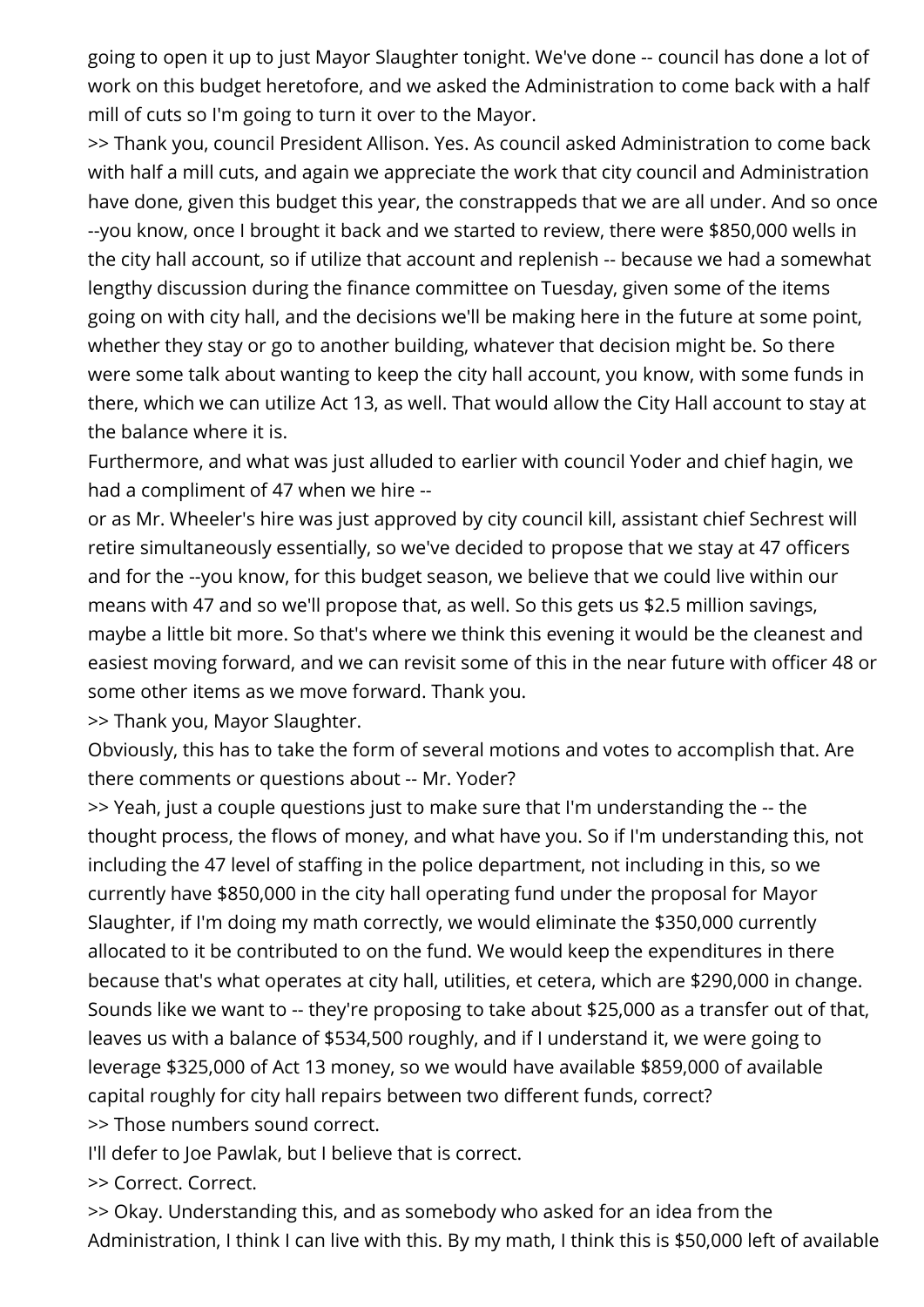funding for city hall. I think in this year, I think that's something that I can live with, at least. That reduces this \$350,000. If I recall, there were some general fund changes. Were they a part -- or as a result of the maintaining a level of the 47 level compliment in the police department? They were not.

>> They were not. No. We actually discussed that after I had Joe Pawlak put together those numbers specifically around the city hall account.

>> Okay.

>> So that would be -- sorry, go ahead.

>> No, no, go ahead. I'm sorry.

>> So that would be in addition to what laid outright there.

>> Okay. So between having roughly \$360,000 available for city hall, which is actually about a \$10,000 increase, between the changes that you and the eliminating city hall, we're saving -- or minimizing the general fund by \$487,000 in change, roughly? So about half a mill, that's how you're getting to half a mill; is that correct?

>> That's correct.

>> Okay. I think I can support that. I think, given the current year, as this is an idea that's been kicked down way, way too long. I think we can all agree on that, but I think if we can hold that 860 there, I think that's adequate to get us started, depending on what we do. I think I can support that.

So Mayor Slaughter, thank you for coming up with that.

>> You're welcome. And can I just -- are you did, councilman?

I can just back in real quick?

>> Yep, absolutely.

>> All right. And also -- that also buys us a little bit of time as we discuss the city hall options. I know council, throughout review about borrowing -- it gives us some time to weigh all of the various city all options, Bowman Field, et cetera, to really look at the borrowing and not to exceed amount, what all we're going to include in that. So I appreciate that Councilman. This is not by any means what we plan to do, year-over-year, obviously. 2020 clearly was a little bit different. So, you know, it -- and also, it leaves it in that city hall account, but then again it's not like once we make a decision we're going to stroke a check for \$800,000 on day one.

It does give us a little bit of time to figure out kind of what the borrowing looks like, what we're going to do and make some decisions in the future. So thank you.

>> Ms. Katz?

>> This is a question for Joe Pawlak. Joe, under -- since we're using Act 13 money for city hall, why has this never been approached with -- before when we've been struggling so much with trying to do repairs and everything else at City Hall? We more or less were told we could not do that.

>> Each year we allocate the funds in a budget. These were residual funds that we're proposing to move out of a prior project into the current. So, it was something that this is the time that we -- that the Mayor, the Administration, thought this is something we should move on to not deplete the balance that we have current for city hall and there.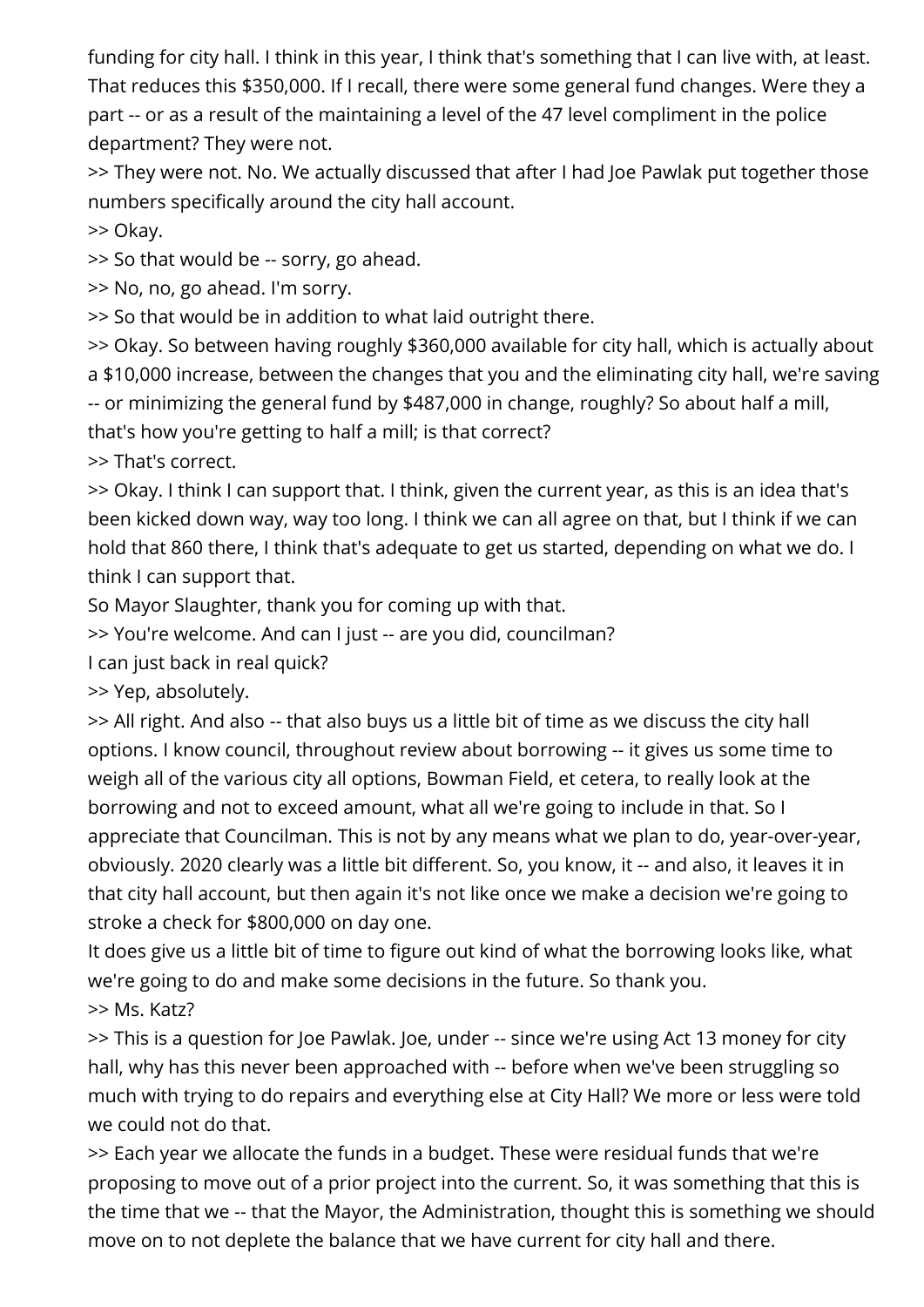>> Even though it was initially coming from act 13?

>> It is under this proposal.

>> I mean, this is what -- am I understanding this right or wrong, that money that's being utilized for city hall is coming out of Act 13? But I was -- but we were told we couldn't do that before.

>> I'm not sure who said that.

>> Over the years when we've -- when we've struggled so hard for HVAC systems and roof leaking and things like that, trying to come up with the funds to repair why couldn't we have gone through Act 13 at that point, especially when we were getting a lot of Act 13I'm just questioning because I want to in my head clearifiy this.

>> In the previous years the funding sourss have mainly been towards streets, levy improvements, setting aside money for those project

-- projects. I guess the Administration feels we can waiver on some of those other items and reallocate it toward this is use.

>> It's not the Administration.

Act 13 sets guidelines of what you can use the money for, and that's why I'm -- I'm very happy that it's coming up this way.

I'm just questioning why we couldn't have done this before?

>> I believe that other projects have taken priority those times.

>> At those times.

>> The projects at city hall, some of them were trying to patch a roof and doing it piecemeal because we couldn't come up with any money, that's why I'm questioning this. I just -- I don't want to -- I don't want to come back a year or two from now saying, oh, we weren't supposed to touch that money. I want to make sure this is perfectly legal to do this. That's why I'm asking this question.

>> And I think that the belief is that this is falling under public infrastructure, and that's what we're proposing to move it from -- or to.

>> Yes, councilwoman. From everything that we've read, this qualifies. I can't speak obviously for prior Administrations, but when we reviewed this, and everything that we've read and been told, that Act 13 would qualify.

>> I think you can all under, you know, -- understand, you know, the frustration you're hearing we can use this now when we struggled for how many years with trying to maintain the projects in city hall and trying to come up with the funds for things. I think that's the thing that's why I'm -- I'm happy.

Don't get me wrong. I'm pleased this is being used that we can do it. I'm just sad we had to wait so long to be able to do this.

>> I think one of the things, Ms. Katz, is that we -- we talked a lot about the HVAC system, but we never -- it never got to the planning stage so the funding for it never got addressed because it never progressed -- most of it never progressed past that, and I think that's one of the reasons why possibly it was never considered before, buzz we did use it for public facilities, but a portion of it went to street paving and things like that, so that -- that's one of the things that I attribute it to. There was a lot of talk about the things we needed, but we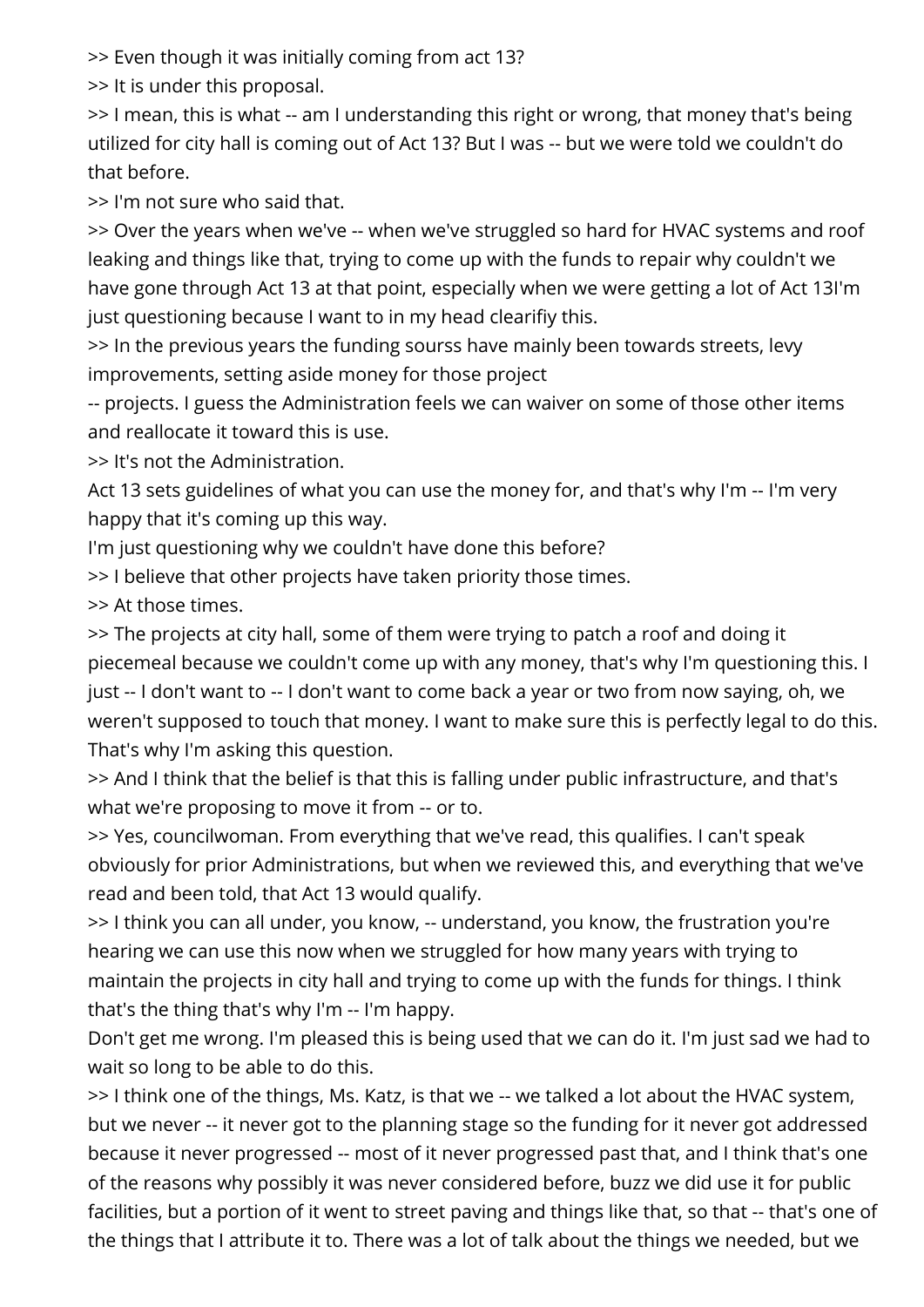never got to the point where, okay, this is what we going to do and this is when we're going to do it. So we never talked too much about the finances.

>> But we kept on putting money aside for the repairs at city hall. Every year we kept on putting aside, and not utilizing and being so careful, and where we were going with raising taxes, not raising taxes. So, I just want to clarify this is going to be fine.

>> I understand. That's -- I think -- I guess -- I mean I believe they've done their due diligence to verify that this is an actuality.

>> Okay. I just want to clarify.

Very happy where you've come from.

>> Good point, Bonnie. So --

>> Hey, Randy, if I can put something out there?

>> Yes.

>> Okay. Go ahead.

>> I just wanted to say, Bonnie, I think -- I think this pretty clearly falls under the public infrastructure descriptor, so I'm not super concerned about being able to use it. I think as we've covered in years past, as we all know we have so many needs as moonis palate, and streets are absolutely one of them. We're in a better place with streets with the utility work than we were expecting to be and this money was basically a reappropriated surplus from years past, money hopefully we'll be able to spend on streets in perhaps 2021, or 2022, or 2023. This is somewhat of an extraordinary measure and not something I would support doing in an average year because I do believe City of Williamsport hall, we should be able to fund out of our own budget, but if we amplify, or we decrease the streets project predicated on how much we receive iAct 13 funding, that's one thing. We're trying to lessen the burden on taxpayers and if we have is you know plush -- surplus years in October 13, we can do that. I think that's slightly desirableabsolutely desirable this year.

I with that said I would be happy to begin the somardous process to make this an on-paper reality, if everyone else feels comfortable with that, or who wants to start before we start the discussion, I'm happy to sit back and listen to the discussion for a little longer.

>> I'm fine with that. Is everyone else?

>> I'm fine with it, and I'm happy to second those motions, Liz.

>> Terrific. Thanks, Adam.

>> Okay. So the first thing I'd like to propose, kind of a large one -- and excuse me, do we have Austin or norm on this meeting tonight?

>> Norm.

>> Hey, norm, how you doing.

>> I would like to go ahead and rollen decreasing all of the office rent items in the general fund budget to zero as one motion. That is the legitimate mend amendment, correct? >> You really should put it as one separate motions for each individual line item.

>> For each general fund line item?

>> Yes.

>> Okay.

>> The reason for in case -- only because there might be split votes, that's why.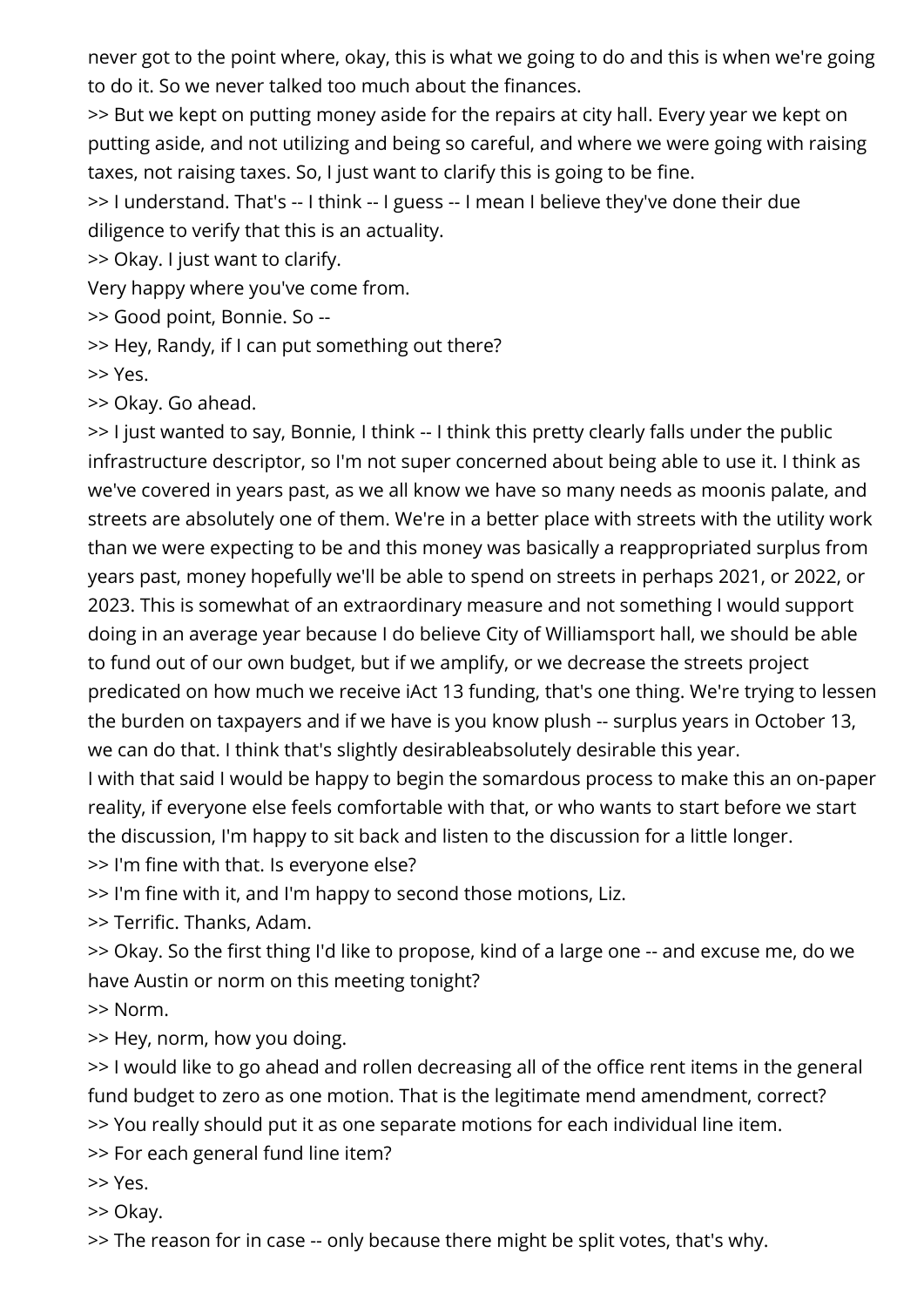>> Norm, would it be allowable for me to ask Council members if anyone has a split vote on this item? And then move forward with a single motion?

>> Yeah, then you could do it as a single.

>> Okay, guys I don't mine lining it out but it's going to take about an extra half an hour to do that. Does anyone have an objection to me rolling all of these items up? >> I don't.

>> And making them one motion?

>> I don't, Liz.

>> Nope.

>> Nope.

>> Okay.

>> No.

>> If you do speak now or forever hold your peace. All right. Okay. All right. Then I will make a motion that we reduce every item in the general fund relating to office rent from whatever it currently stands at to zero. Mr. Yoder?

>> I will second that.

>> Okay, thank you.

>> There is a motion in the second to make a reduction to office rent and reduce it to zero. And discussion on that?

Hearing none, Ms. Frank on that motion, please?

>> Mr. Yoder?

>> Yes.

>> Mr. Mackey?

>> Yes.

>> Mr. Pulizzi?

>> Yes.

>> Ms. Katz?

>> Yes.

>> Mr. Banks?

>> Yes.

>> Ms. Miele?

>> Yes.

>> Mr. Allison?

>> Yes, motion to reduce passes 7-0. Thank you, Ms. Frank. Thank you, Ms. Miele.

>> Great, thanks, guys. All right. Next item, I would make a motion that we -- excuse me - increase -- Mr. Pawlak, you can give me some guidance on how I this phrase this? On page 10, zero 50646910 transfer to city hall operating.

>> Yeah, this is --

>> This is creating a line, Mr.

Pawlak, I assume?

>> There is a line I assume at zero.

>> There is a line.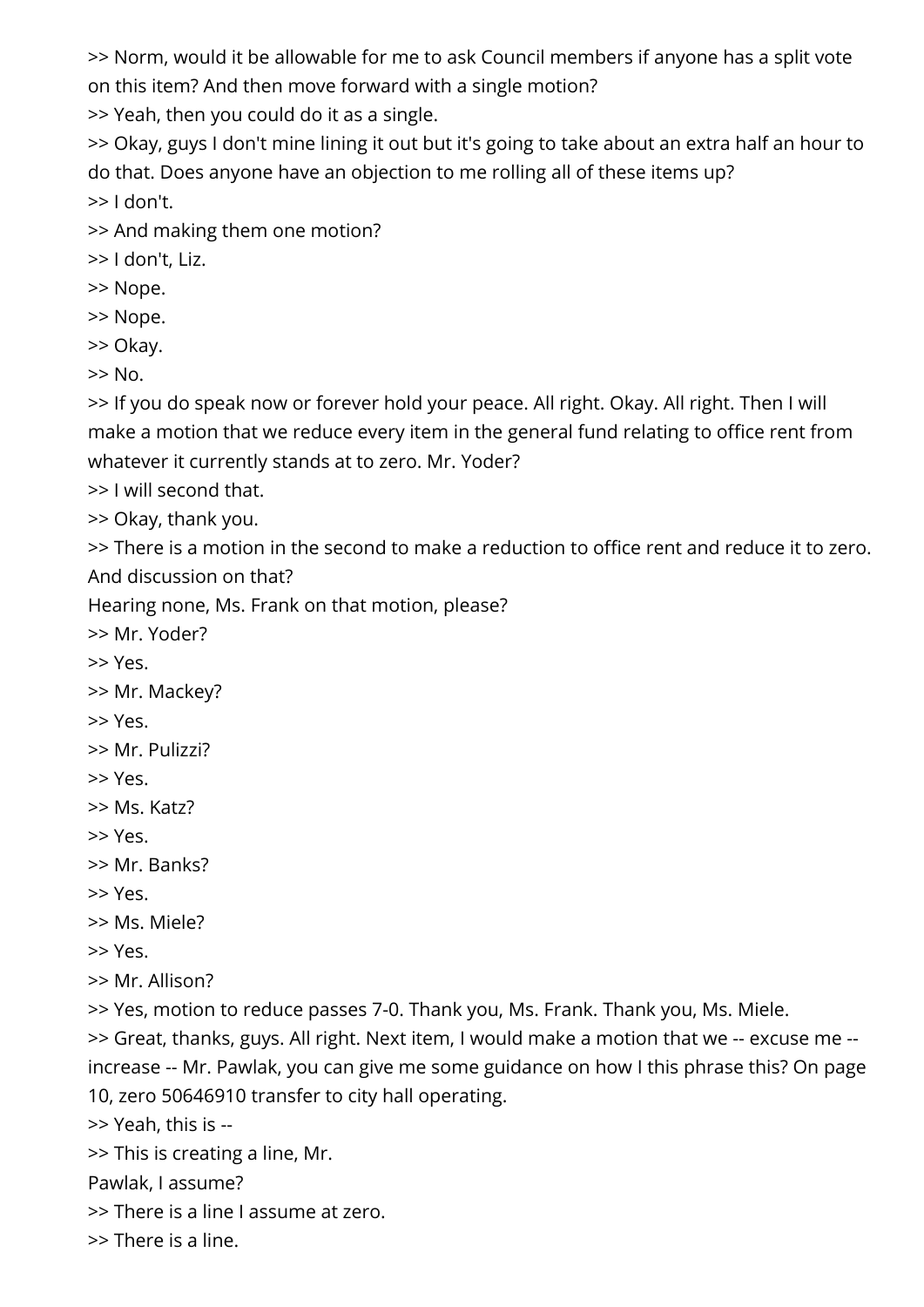>> It's adding a new line.

>> Okay. So I would make a motion to create a line on page 10, 050646910 transfer from city hall operating, and that we would take that line item, increasing it from zero to \$25,000. >> Correct.

>> I'll second.

>> Is everybody following that?

>> Guys, this is happening a little bit out of sequence, and I apologize. We're doing a handful of things. We're reducing the \$300,000 contribution that we would have been making out of every Department in the city to rent to zero, but we're also putting a contribution in for \$25,000 from the general fund. Mr.

Pawlak, explain to me again that \$25,000 is coming from where in the general fund? Or it's coming from the bottom line? We've beenmoving this around a lot.

>> That will add to the bottom line and then be replenished with a future reduction in city hall.

>> Okay. There you go, guys. So it's not a direct transfer from one Department to -- to this line. It's a transfer from the bottom line but we'll be adding money to the bottom line elsewhere as we just added \$300,000 to the bottom line from the office rent. Okay?

>> Is there a second on this motion then?

>> Yeah, I seconded it, Randy.

>> Oh, okay. Motion in the second. Any other discussion from Council members? I hear and see none. Ms. Frank on the motion, please?

- >> Yoder?
- >> Yes.
- >> Mr. Mackey?
- >> Yes.
- >> Mr. Pulizzi?
- >> Yes.
- >> Ms. Katz?
- >> Yes.
- >> Mr. Banks?
- >> Yes.
- >> Ms. Miele?
- >> Yes.
- >> Mr. Allison?

>> Yes. Motion passes 7-0. Thank you, Ms. Frank, and thank you, Ms. Miele.

>> Okay. Next up to put this in a slightly more understandable order, on page 50, under our Act 13 budget, there are no line numbers in this bunget, however I would add a line called budget surplus only and take that line from zero to \$300,000. This money is the money from from the \$450,000 prior year surplus we had related to streets being transferred as a reappropriated surplus into year's Act 13 budget so we can transfer it out to city hall.

>> I'll second that.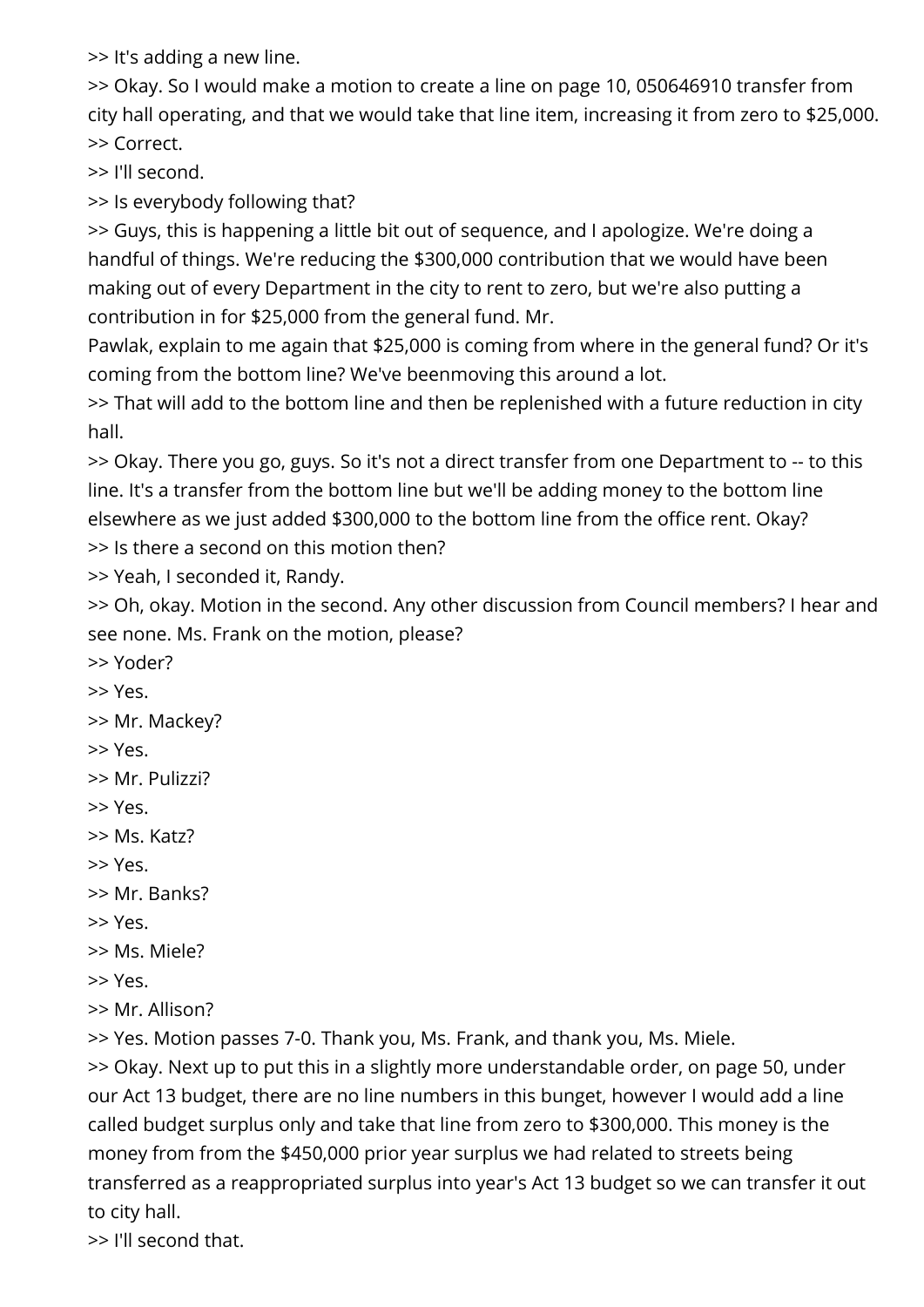>> Okay there is a motion in the second. Any questions from Council members on this particular move? Okay. I hear and see none. Ms. Frank, on the motion, please?

>> Yoder?

>> Yes.

>> Mackey?

>> Yes.

>> Mr. Pulizzi?

>> Hold on.

>> Yes.

>> Ms. Katz?

>> Yes.

>> Mr. Banks.

>> Yes.

>> Ms. Miele?

>> Yes.

>> Mr. Allison?

>> Yes, motion passes 7-0. Talk,

-- thank you, Ms. Frank, and thank you, Ms. Miele.

>> I might be about to get bogged out in some of this here, but on page 50, I would then like to under Act 13, I would then like to create a line for city hall improvements. This would obviously fall under the expenditures whereas the \$300,000 line we just created would fall under income to Act 13. So this line will be city hall improvements and will be -- will be -- or obviously originally funded at zero and we're going to increase that to \$325,000.

>> I will second that.

>> We have a motion in the second.

So now we have 625 for city hall.

>> Uh-huh.

>> Questions or comments from Council members?

>> Actually, the one thing that I wanted to clarify, Mr. Pawlak, we do not need to show any transfer of this money into the city hall operating budget, correct?

>> It's going to --

>> It's going to sit there?

>> It will sit in October 13, and to complete this series you'll want to go to the budget hey and make the changes there.

>> Yep. Yes, I will --

>> On page 57.

>> Yep. Yeah, exactly. I'll take care of that one second when we vote on this. So just to be clear, then with all members of council, this \$325,000 then will sit October 13, in the way that act13, has been sitting in the last few years until we make a decision on expenditures related to city hall, on moving and/or upgrading city hall and that money would be taken directly from the act 13 Money, okay?

>> Yes, that makes sense.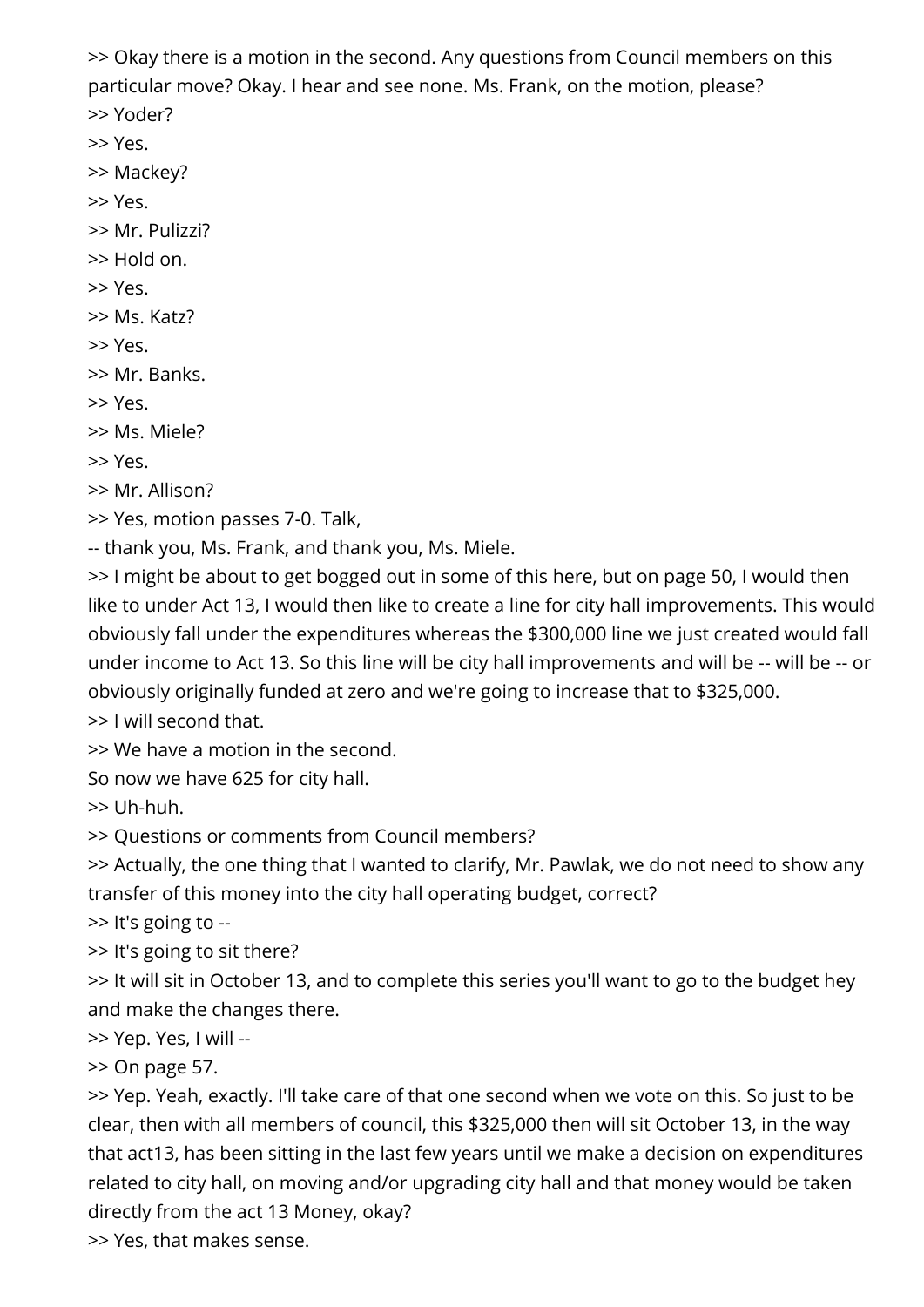Questions or comments? I hear or see none. Ms. Frank on this motion, please?

>> Mr. Yoder?

>> Yes.

- >> Mr. Mackey?
- >> Yes. Mr. Pulizzi?
- >> Yes.
- >> Ms. Ketoacids?
- -- Katz?
- >> Yes.
- >> Ms. Banks?
- >> Yes.
- >> Ms. Mile me?

>> Yes.

- >> Mr. Allison?
- >> Yes, motion passes 7-0. Thank you, Ms. Frank. Thank you, Ms.

Miele.

>> Okay. Then Mr. Pawlak's suggest to make this as competency -- hencible as lines on page 57, we're going to modify 800146200, internal rental income.

 $\gg$  UU.

- >> We're going to take that from \$300,000 to zero.
- >> Okay. Mr. Yoder, anybody want to second that?

>> Second.

- >> I didn't call it that as an order.
- >> Hey, Bonnie, you're not on mute.

>> Okay.

- >> There is a motion in the second. Discussion from council?
- Does everybody have a sense of where we're flowing here? No other questions? Ms. Frank on the motion, please?
- >> Mr. Yoder?
- >> Yes.
- >> Mr. Mackey?
- >> Yes.
- >> Mr. Pulizzi?

>> Yes.

>> Ms. Katz? Janice, I think we can wait on Ms. Katz for this one.

>> Yes.

- >> Was that a yes?
- >> That was a yes.
- >> Mr. Banks.
- >> Yes.
- >> Ms. Miele?
- >> Yes.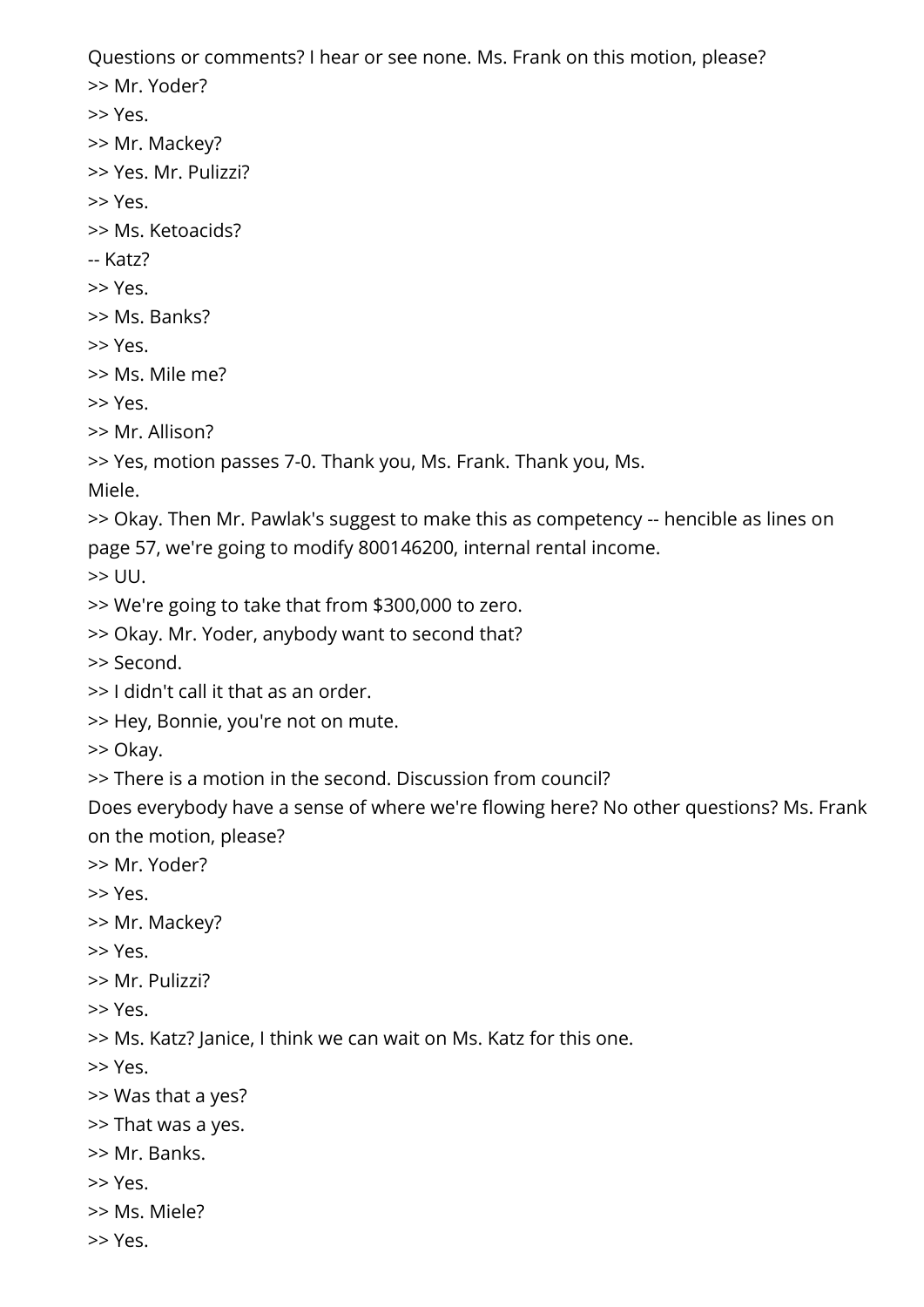>> Mr. Allison?

>> Yes. Motion passes and Ms. Miele.

>> Next item on page 57, this is -- Mr. Pawlak, is this accurate, 800 -- story, income versus expense. 780027 7877 transfer to general fund. We're going to increase the -- Mr. Pawlak, are we creating this line, or are we --

>> Yes.

>> Yes, we are. Okay. So we'll create this line and fund it with \$25,000, guys.

>> Okay. For a total transfer into the general fund for a total drop to the bottom line of \$325,000 from these particular items.

>> Uh-huh.

>> Second.

>> There is a motion in the second. Discussion or comment from Council members?

>> Are we're

>> We're getting there.

>> Slowly but surely.

>> Ms. Frank on the motion, please.

>> Mr. Yoder?

>> Yes.

>> Mr. Mackey?

>> Yes.

>> Mr. Pulizzi?

>> Yes.

>> Ms. Katz?

>> Yes.

>> Mr. Banks?

>> Yes.

>> Ms. Miele?

>> Yes.

>> Mr. Allison?

>> Yes, motion passes 7-0. Thank you, Ms. Frank and Ms. Miele.

Okay.

>> Okay. Then the next related motion to create that \$425,000 drop in the bottom line that we need to get to put us to \$500,000 tax increase from \$500,000 will be first off, excuse me, a decrease in the general fund on page 28, that's line 28076052. The line is flood levy certification. We're going to decrease that line from \$100,000 to zero. Just so that everyone understands where we're going here, we are then going to also derive that money from Act 13. We're going to put the levy money into act 13. Mr. Banks, in our last council meeting, had reduced an expenditure related to stormwater from \$175,000 to \$50,000 leaving \$125,000 unappropriated amount in October 13, so between the \$25,000, transferred to city hall, improvements and the \$100,000 we will transfer with the next motion, to levy improvements, we will have utilized that \$100,000 in current year Act13 funding, and expected to recreate that funding act 13.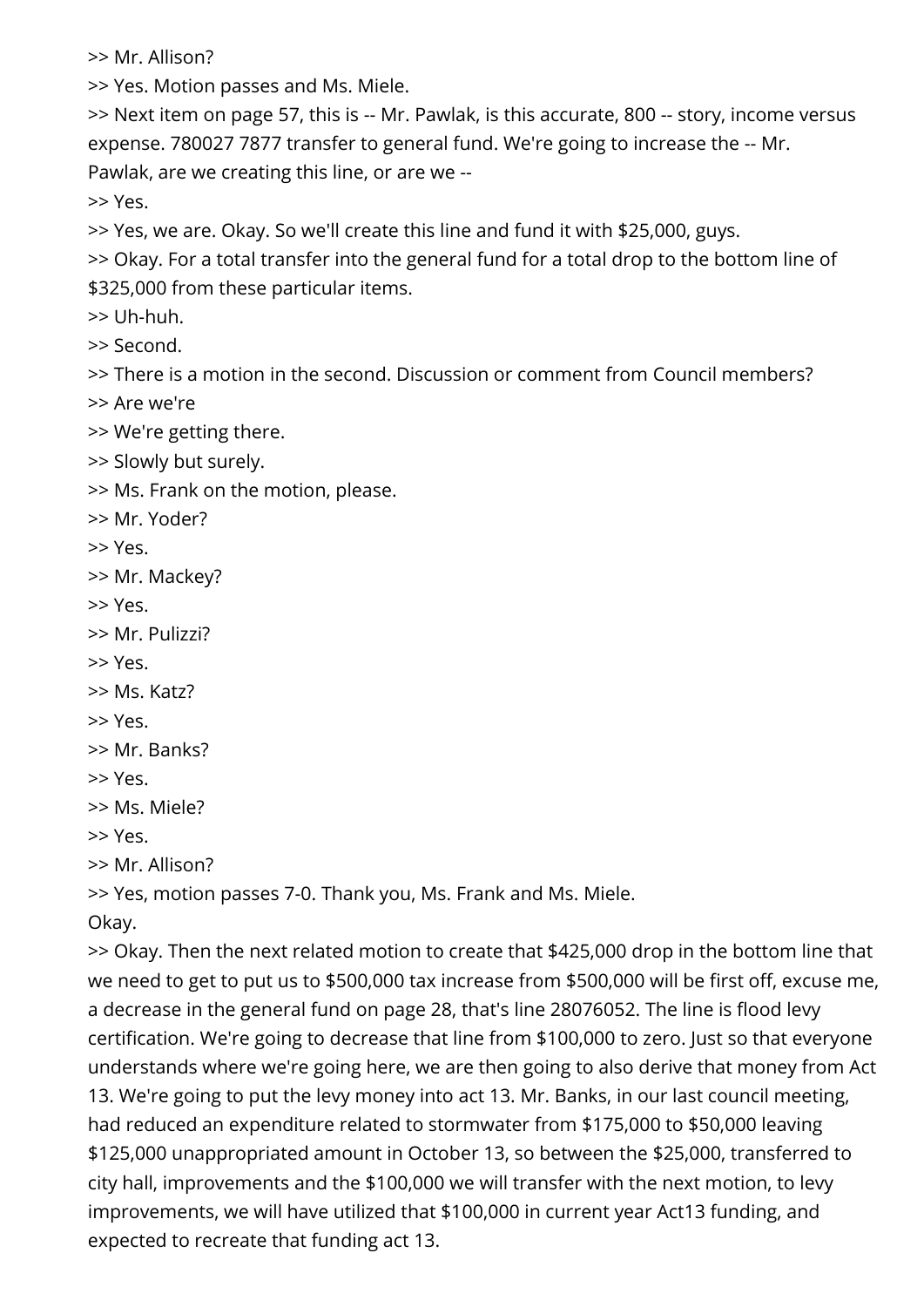>> Thank you. A motion in the second?

>> Thank you Ms. Miele and thank you, Mr. Yoder. Any question on that explanation and WhatsAppinghere? Okay. Hearing and seeing none, Ms. Frank on the motion, please? >> Mr. Yoder?

>> Yes.

>> Mr. Mackey?

>>. Yes. Mr. Pulizzi?

>> Yes.

>> Ms. Katz?

>> Yes.

>> Mr. Banks.

>> Yes Ms. Miele?

>> Yes.

>> Mr. Allison?

>> Yes, motion passes 7-0. Talk, Ms. Frank, and Ms. Miele.

>> Okay. Can I finish off that motion then, Mr. Allison?

>> Yes, ma'am.

>> I'm going to take us back to page 60, the act 13 budget and under the line levy improvements, I'm going to increase that line from zero to \$100,000.

>> Zero to \$100,000. Is there a motion?

>> Second.

>> And there is a second.

Questions from council on that move? Hearing and seeing none, Ms. Frank on the motion, please?

>> Mr. Yoder?

>> Yes.

>> Mr. Mackey?

>> Yes.

>> Mr. Pulizzi?

>> Yes.

>> Ms. Katz?

>> Yes.

>> Mr. Banks?

>> Yes.

>> Ms. Miele?

>> Yes.

>> Mr. Allison?

>> Yes, the motion passes 7-0.

Thank you, Ms. Frank and Ms.

Miele.

>> Okay. Shall I keep going?

Anybody else want to make any sort of motions here, or shall I keep -- keep kind of moving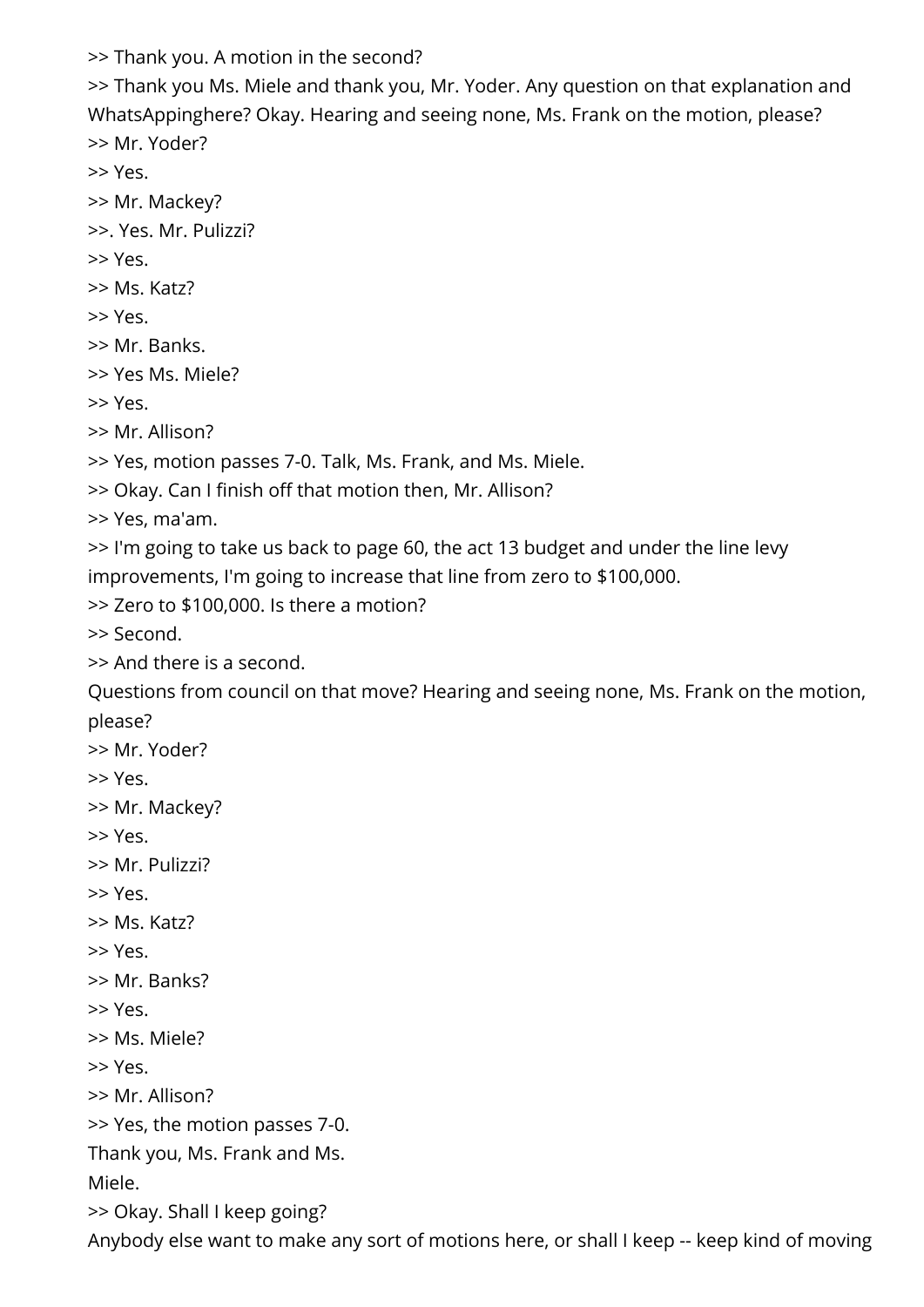forward with the Administration suggestion for a moment?

>> Mr. Yoder?

>> Yeah, I did want to ask chief -- since we took care of I think the majority of the key ones there, I did want to ask chief hagan and the Mayor about specifics on staying at 47. Can you guys speak to that? And Liz, I'm sorry, I don't know what you were going to continue with is related to that. If it is, my apologies.

>> One of the items is, but it's a little ways down the list.

It's as good a time as any to have this discussion, so let's go.

>> Certainly.

>> Mr. Mayor, would you like me to go ahead?

>> Certainly. Start it off and I can jump in.

>> Okay. Given the constraints this year, the special situation that we're in, given the pandemic, also taking into account that the hiring of our 48th officer, if we did that next year, would involve someone who would need to go to the academy beginning in March andse presence would not be felt until November probably, late October or November. We would not see in terms of preventing over time much help from a 48th officer next year, given those realities. However, the removal of that position from the bunget would free up \$52,000 in salary, \$12,500 in health insurance, and \$505 in FICA for a total of \$65,000 plus. That amount, if eliminated from our budget, would free up, with council's approval, \$30,000 to be returned, 15 in overtime and 15 in comp time and would enable us to assign those two very important officers to the lieLycoming County. Keep in mind we have two new officers who just returned from the academy. You just hired a third one. So we have three more people than we did a few months ago to count as manpower. We also have the ability to return another from a special assignment, if necessary, so those are four more people. Certainly three, if not four. Leaving these two over there is extremely important to us. The reduction of violent crime and drug crime. We believe the elimination of this position this year from 48 to 47, given the realities, would be the best thing to do under the circumstances, and it would also, after the \$30,000 is returned, 15 in each, you would still have \$35,000 or so in savings left. So we think it's a great idea, and we welcome any questions on that.

>> I just -- chief hagan, appreciate that. And it makes perfect sense the way you explained it with the academy and the time that officer would not really perfect anything saving on over time or anything like that. And I -- this is an unusual year and budget, and I think that's a top gap, and that'll solve the problems for next year, so I think we're still going to have work to do because this issue will come up in next year's budget with these officers. So we need to have -- we talked about looking outside of the box, or maybe talking with the County and club rating -- collaborating with them on an ongoing basis that can be repeated year after year.

And this gives us -- I'd like to take the opportunity to take this coming year to do that. I'd like to see that.

>> Mr. I don'teder?

>> I would echo those sentiments. I appreciate the idea, and I think it's a solid idea. I just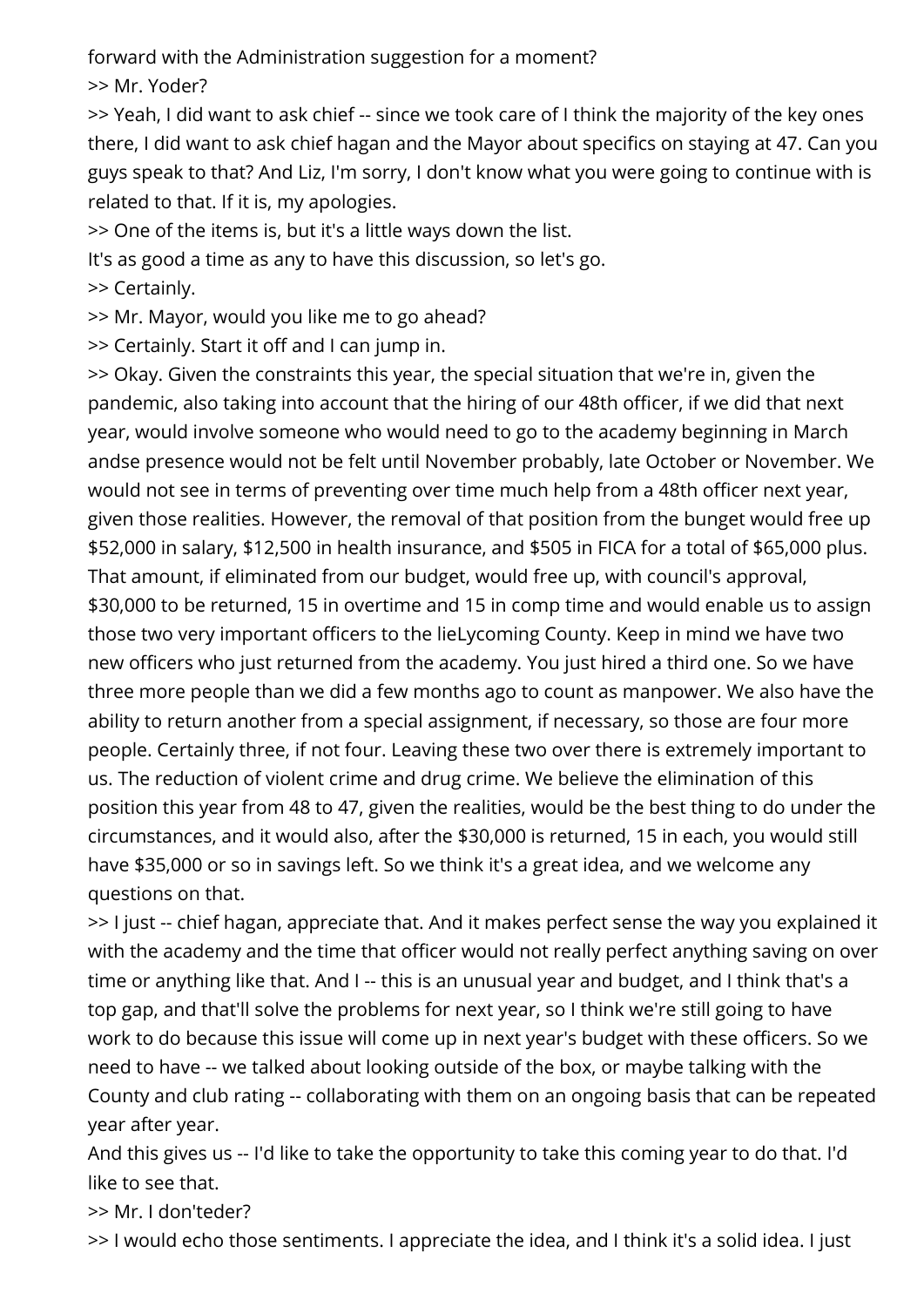wanted to clarify.

So we're going to save -- we're going to save \$65,000 and it sounds like you're proposing to save 30 for the NEU, and then put \$35,000 towards the bottom line. What would the \$30,000, you're proposing to keep, go towards?

>> I believe in the last budget session -- and correct me if I'm wrong -- I believe Mr. Banks made a motion and it was passed to reduce police over time by 15, and I think comp time by 15, as well, for a total of 30. The question was asked of me then what is the estimate if those two were returned. Members of council believed we couldn't afford to support the task forces. This particular task force we believe is important enough to give up a position on the police department to continue support, if necessary, and that's what it's come to here. We would ask, if that was the case, if it was 15 in each, that amount to be returned to the -- to each of those line items so that we could continue to have enough over time in the budget. This over time and comp time we're asking t put back is what we pay out is man power being on patrol because those guys are over there. We don't believe it will be as much next year given the new people that we have, and the fact that if we brought them back they would all be on the same shift probably.

But it still would be significant. We're asking that it be returned and we're willing to do this in order to keep those operations going.

>> Thank you, chief.

>> Mr. Banks?

>> Just to clarify, we took 20 from over time, and 15 from comp time. It wasn't 15 and 15.

>> My mistake. Then it would be 35 returned and 30 to the bottom line, sir.

>> Mr. Slaughter?

>> And also, you know, I think chief Killian alluded to it, as well last week's meeting, we will continue to pause on this over time, and at any moment, are able to bring those to -- any special assignments for that matter back. So if we do see a spike in overtime or comp time we have the ability to bring back any special assignments which we would do that. We do keep a policy on over time. It is our goal to reduce it. Clearly you can't determine how many fires you have are going to reduce that.

It's always our going to reduce that. As it pertains though to this specific case we have the ability to bring back and assignments. Our proposal is not to eat up that over time, so [ Indiscernible ].

>> Mr. Banks?

>> You mentioned with the academy, the 48th officer wouldn't start until November. Then why is it we factored -- and maybe we haven't -- but why we factored an entire year's salary for that individual? I think it's 52.54?

>> Yes, sir. The full amount is budgeted, and then we plan to use half of it to pay for the academy during the time they're in the academy. While they're a cadet, they make one half of the first year officer's salary for those months in the A seaedamy -- academy, and the other salary is used for the academy and the minute they graduate and appear here for full duty, their salary is increased to the full first year amount.

>> So just to make sure we get these amendments right, 52 \$524,000 from salaries, and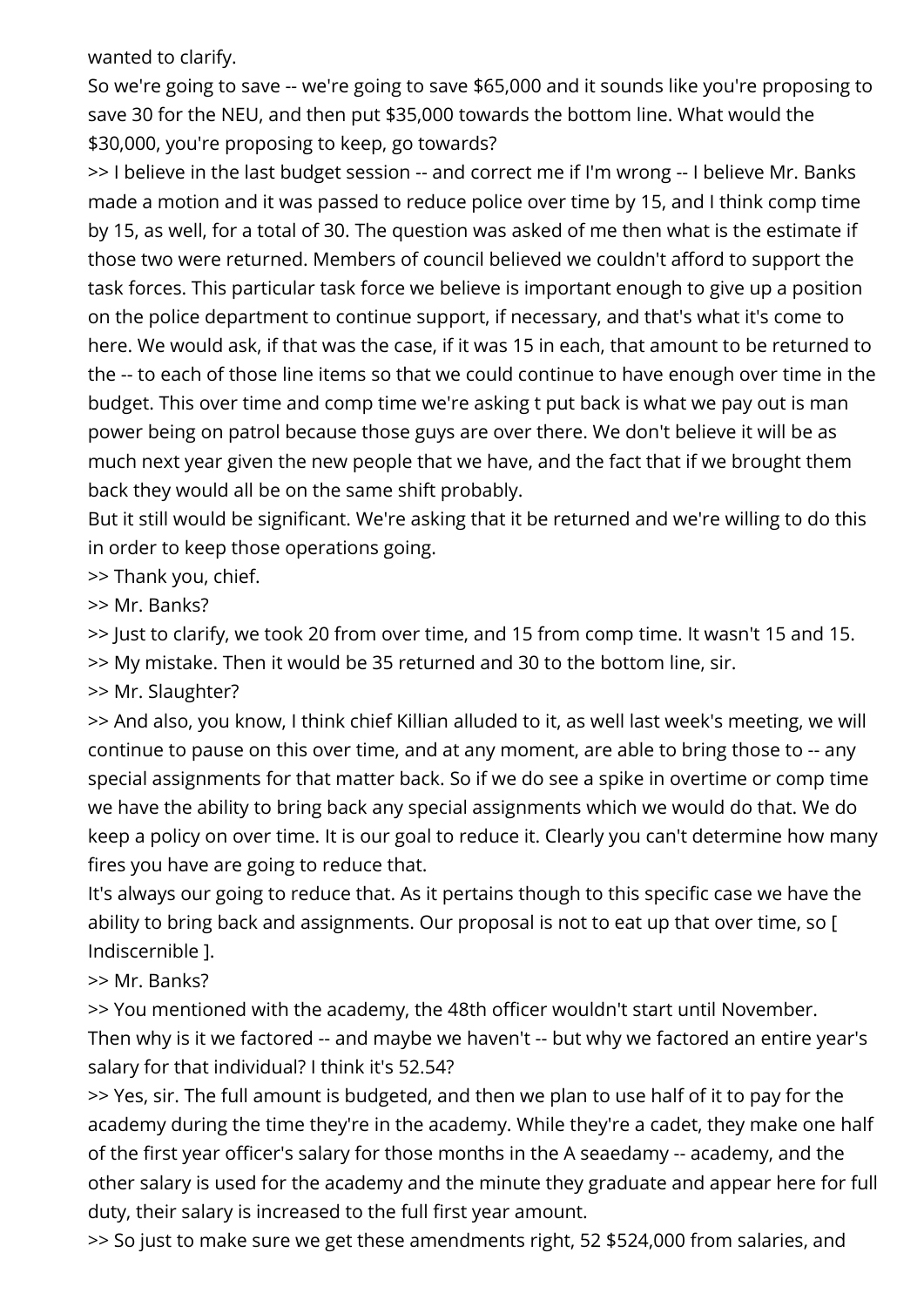\$500 from FICA, correct?

>> According to Mr. Pawlak, those are the numbers.

>> Is this Joe, Pawlak, can you verify is that accurate?

>> That's correct.

>> Okay. Then I guess I'll go ahead and get started.

>> Mr. Banks? Dave, can I jump in for a sec? The one idea that wanted to suggest and this might be something we want to below blow out of the water right away is potentially reducing more or less half of the cost of that position with the idea we would reopen the question -- so reducing about \$35,000 worth of the cost of that position with the idea we could reopen discussions about a 48th officer, after mid-summer, say some time in August, in case it happened to be forefewous time to hire, I think it would give us a little bit more flexibility than dropping that money to on the bottom line.

>> You're saying in the case there is some sort of -- something God forbid something happens to one of our officers or something like that we need to fulfill that.

>> If something bad happens to one of our officers -- if we would lose an employee for some reason, we could hire another, but I don't know, if a new hire becomes available, if we would like to move forward with a 48th hire in the 2022 budget and we'd like to move forward with that 48th hire prior to the beginning of 2022, something like that. It may also be that that is absolutely not something that we want to contemplate and it -- of course we will authorize the hire so it wouldn't matter. And I'm not saying that's necessarily the way we want to go, but I just wanted to put that out there as a possibility in case that appealed to anyone.

We are looking to restore \$35,000 to the police over time budget. We could do that with about half of the total salary and benefits numbers from the entry-level police salary line. >> I think that's a fair suggestion. If you want to put it forward.

>> I'm happy to. I was actually just looking to hear. Does anybody have any objections to that or any thoughts about why that's a horrible idea? I'll admit I haven't had a lot of time to think about it so it was kind of a proposal as something else we might consider.

>> Fair point, Liz. I'd prefer to see it go to the bottom line personally. I think every a little bit's going to help.

That's just opinion as one of seven.

>> Just wanted to put it out there.

>> I would prefer it gets dropped to bottom line. If we committed to this course we'll just say 48 for 2021.

>> And I'll agree with them, also it should go to the bottom line.

>> Sounds good then, Dave, up to the do you want to move on those motions?

>> Yes. So, on page 49, 24405110, reduce that by \$52,524.

>> I'll second.

>> There is a motion in the second. We've had quite a bit of discussion thereany more? Hearing none, Ms. Frank on the motion, please.

>> Mr. Yoder?

>> Yes.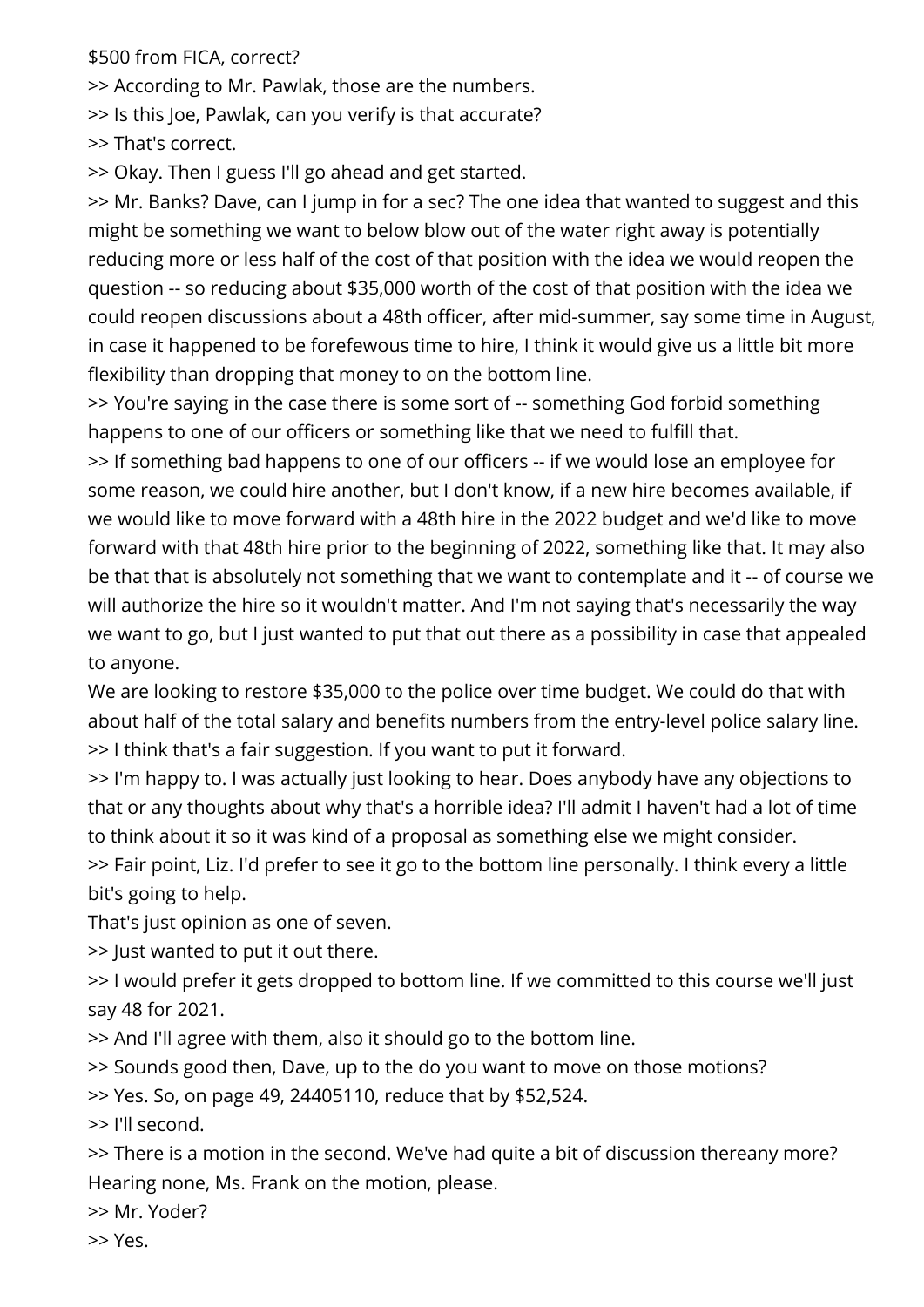>> Mr. Mackey? >> Yes. >> Mr. Pulizzi? >> Yes. >> Ms. Katz? >> Yes. >> Mr. Banks? >> Yes. >> Ms. Miele? >> Yes. >> Mr. Allison? >> Yes. Motion passes 7-0. Thank you, Ms. Frank. Thank you, Mr. Banks. >> We'll keep rolling if that's all right with you. >> Yes, sir. >> All right. I would like to make an amendment to line 244052090. That's a health insurance, and to reduce that by \$12,500. >> I'll second. >> There is a motion in the second. Any discussion on that? Hearing and seeing none, Ms. Frank on that motion, please. >> Mr. Yoder? >> Yes. >> Mr. Mackey? >> Yes. >> Mr. Pulizzi? >> Yes. >> Ms. Katz? >> Yes. >> Mr. Banks? >> Yes. >> Ms. Miele? >> Yes. >> Mr. Allison? >> Yes, motion passes 7-0. >> To finish the introductions out I'd like to propose an amendment to line 244052010, it's the FICA and I'd like to reduce it by \$500. >> Second. >> The motion in the second. I don't see any discussion. Ms. Frank, on the motion, please? >> Mr. Yoder? >> I'm sorry, Ms. Mile me?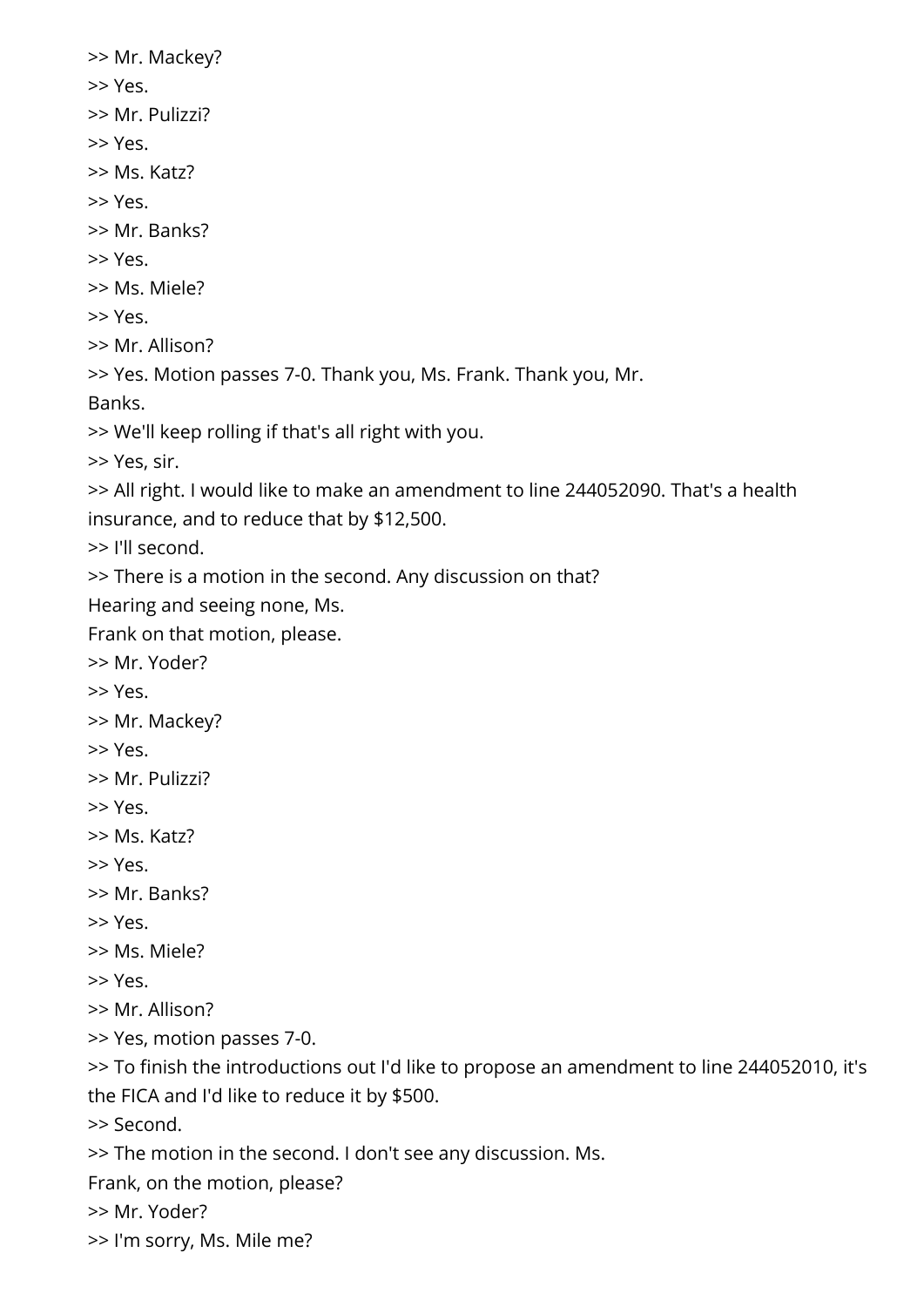Miele?

>> Just one question. Mr. Pawlak, it looks like we're lined up to FICA elsewhere for \$1,000, so can we make a motion to increase that by \$500 for a total instead? >> No, we need to -- we'd have to increase it \$1,500. >> We -- >> To make the full change. >> Oh okay. I thought we were decreasing by \$500, at this point. >> I'm sorry. You're correct. You're correct. >> Okay. Mr. Banks could I possibly ask to you amend your motion to increasing FICA by \$500 to \$70,500? >> Yes. And I'd like to end amend the motion to -- >> Increase. >> -- increase by FICA by, you said \$1,500? >> \$500 to \$70,500. >> I understand. Yes, \$70,500, so increase it by \$500. >> Sounds good. >> Motion to amend. Is there -- >> Second. >> Okay. >> Second to amend. Ms. Frank on the motion to amend, please? >> Mr. Yoder? >> Yes. >> Mr. Mackey? >> Yes. >> Mr. Pulizzi? >> Yes. >> Ms. Katz? >> Yes. >> Mr. Banks? >> Yes. >> Ms. Miele? >> Yes. >> Mr. Allison? >> Yes, motion to amend passes 7-0, so let's have the vote on the motion then. >> Mr. Yoder? >> Yes. >> Mr. Mackey? >> Yes. >> Mr. Pulizzi? >> Yes.

>> Ms. Katz?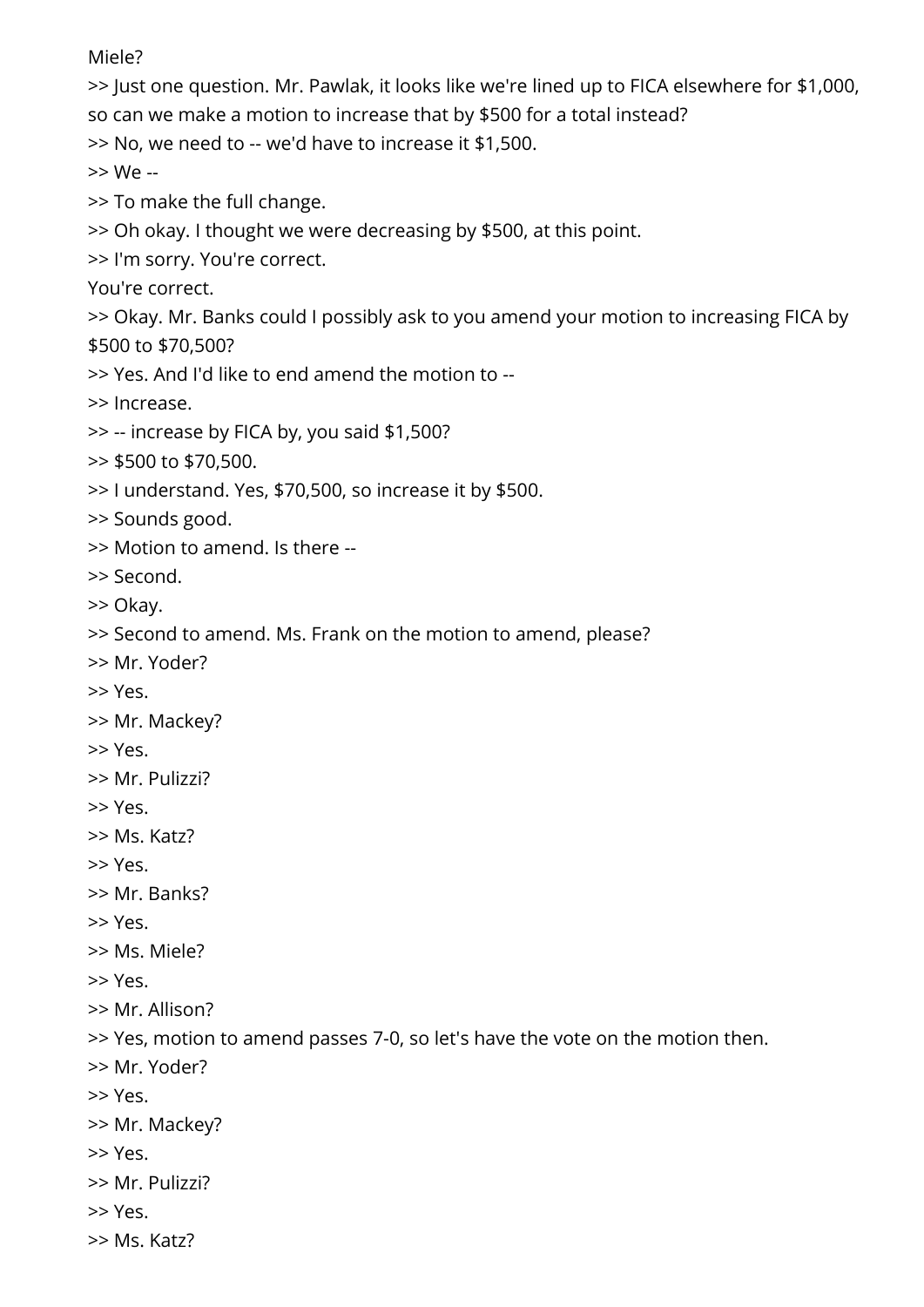>> Yes. >> Mr. Banks?

>> Yes.

>> Ms. Miele?

>> Yes.

>> Mr. Allison?

>> Yes, the amended motion passes 7-0. Thank you, Ms.

Frank, and thank you Mr. Banks -- or Ms. Miele -- or Mr. Banks.

Mr. Banks, more, please.

>> I will keep going on this, just to finish this out. So I would like to increase -- propose an amendment to increase line item 244052040, police over time, by \$20,000 to a total of \$180,000.

>> Second.

>> There is a motion in the Increase police over time by \$20,000. Hearing and seeing none, Ms. Frank on the motion, please?

>> Mr. Yoder?

>> Yes.

>> Mr. Mackey?

>> Yes.

>> Mr. Pulizzi?

>>

>> Yes.

>> Ms. Carrs?

Katz?

>> Yes.

>> Mr. Banks?

>> Yes.

>> Ms. Mile me?

>> Yes.

>> Mr. Allison?

>> Yes motion passes 7, 0. Thank you, Mr. Banks, Ms. Miele.

>> I'd like to make an amendment to line 244051040, that's the comp time, to increase it by \$15,000 to a total of \$180,000.

>> Second.

>> There is a motion in the second. Increase comp time by \$15,000 to 185. Is there -- Mr. Banks?

>> Just before we're off this, I just want to thank you, chief, and the Mayor for bringing this forward. It was a good compromise, so thank you.

>> Yes, and thank you-all for your support. Thank you.

>> Thank you, sir.

>> President Allison, I would just like to second that thought. Dave beat me to it.

This is what compromise looks like and I really appreciate this idea. I believe actually, I was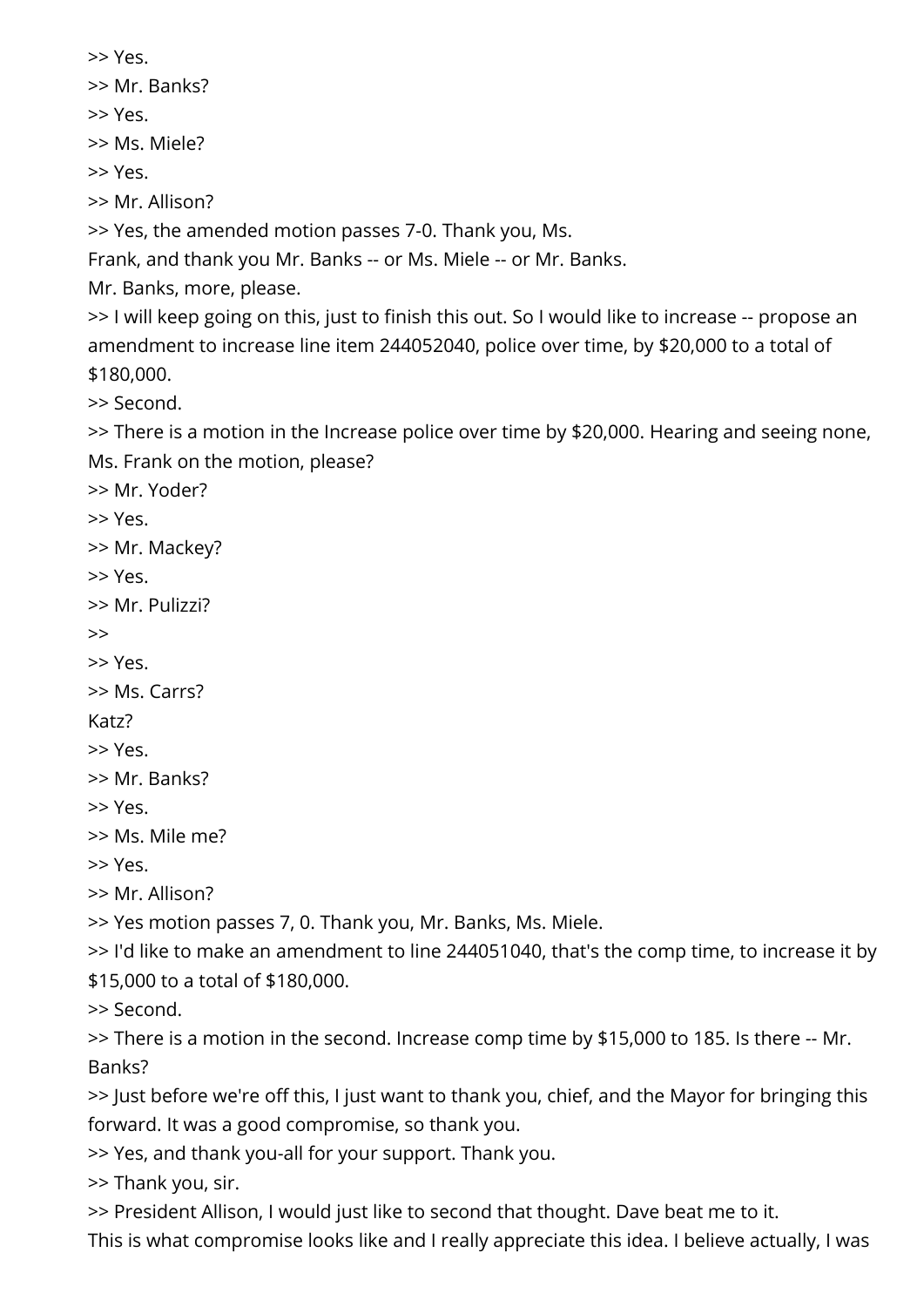the one that made the motion to cut that over time and comp time. I'm not going to let Dave take the wrap for that, so I am glad to see us putting it back in though because this work by these two officers is very important. And I'm glad to see that we're not going to be losing -- losing these officers in this unit.

>> It well said, Mr. Mackey. And making a budget like they say, any kind of legislation is like making sausage. You don't want to see the process, but you're happy with the results and everybody likes it, so there's no -- there's no wrong answers here. We're making sausage, and hopefully we come up with something everybody's going to enjoy. Okay. Any other comments on this? Hearing and seeing none, Ms. Frank, we'll have the vote, please. >> Mr. Yoder?

>> Yes.

>> Mr. Mackey?

>> Yes.

>> Mr. Pulizzi?

>> Yes.

>> Ms. Katz?

>> You're muted, Bonnie.

>> Ms. Katz?

>> I'm sorry. I couldn't get it unmuted. Yes.

>> Mr. Banks?

>> Yes.

>> Ms. Miele?

>> Yes, Janice. Thanks.

>> Mr. Allison?

>> know each other well enough. Yes, motion passes 7-0.

Thank you, Ms. Frank, and thank you, Mr. Banks. Job well done, sir. And Administration. Okay. What do we have left?

>> Just a handful of things in terms of small changes bite Administration to clean up -- by the Administration just to clean up some stuff. Is it okay if I start moving forward with this? >> Yes, if you're ready to.

>> I'd like to make pay motion on page 35, line 23207100, contract services, I'd like to decrease that line from \$40,000 to \$30,000. That's more or less a make good on some other slightly inaccurate numbers that we'll be changing moving forward.

>> Okay. That was line 232079102.

>> Yes, 79100.

>> Second that.

>> There is a motion in the second. Discussion on that, council? Hearing and seeing none, a motion, please?

>> Mr. Yoder?

>> Yes.

>> Mr. Mackey?

>> Yes.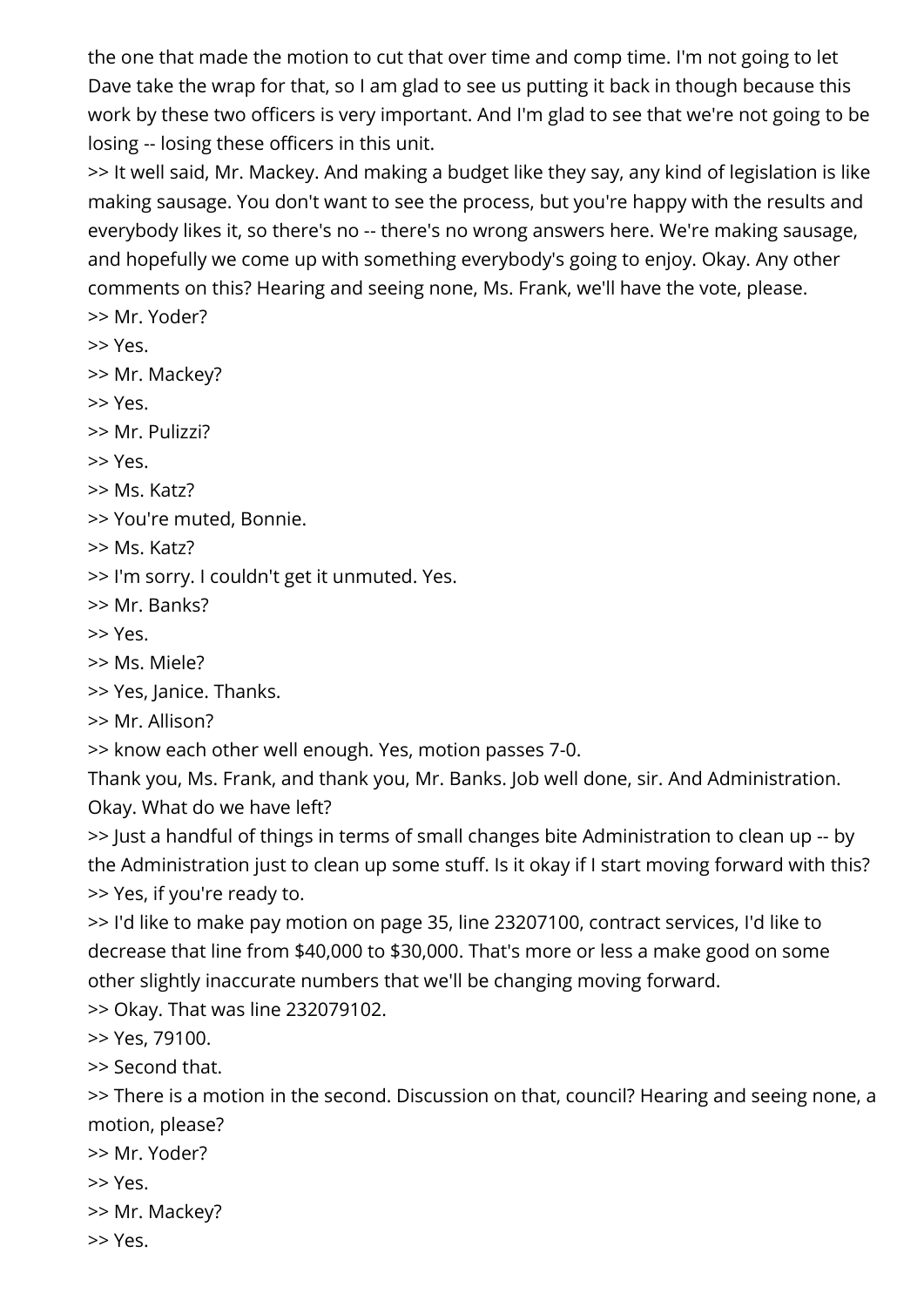```
>> Mr. Pulizzi? 
>> Yes. 
>> Ms. Katz? 
>> Yes. 
>> Mr. Banks? Had. 
>> Yes. 
>> Ms. Mile me? 
>> Yes. 
>> Ms. Allison? 
>> Yes. Motion passes 7-0. Thank you, Ms. Frank, and Ms. Miele. 
Next up.
```
>> Okay. Next up, on page 49 of the general fund. This is in the police department under non-uniformed salaries, 51080, and please folks my vision is not that great so if I get the numbers wrong somebody jump me and correct me. Going to increase that line from \$86,614 to \$97,784. Mr. -- okay never mind. Yep. To \$97,784.

>> Okay.

>> I'll second that.

>> there a motion in the second? Is there a discussion on that? Hearing and seeing none, can I get a motion, please?

>> Mr. Yoder.

>> Mr. Mackey.

>> Yes.

>> Mr. Pulizzi?

>> Yes.

>> Ms. Katz?

>> Yes.

>> Mr. Banks?

>> Yes.

>> Ms. Miele?

>> Yes.

>> Pel Allison?

>> Yes, motion passes 7-3. Thank you, Ms. Frank, thank you, Ms.

Miele.

>> Okay. Next motion. Oh, we took care of FICA already. Thank you, Dave. Okay. On page 26 in the general fund, under trash removal, we realized some savings on the trash contract.

The line 22707960, decrease that line to \$40,000.

>> Second that.

>> Motion in the second.

Decrease trash removal from 45 to 40. Is there a discussion from anyone?

>> Mr. Yoder?

>> Yes.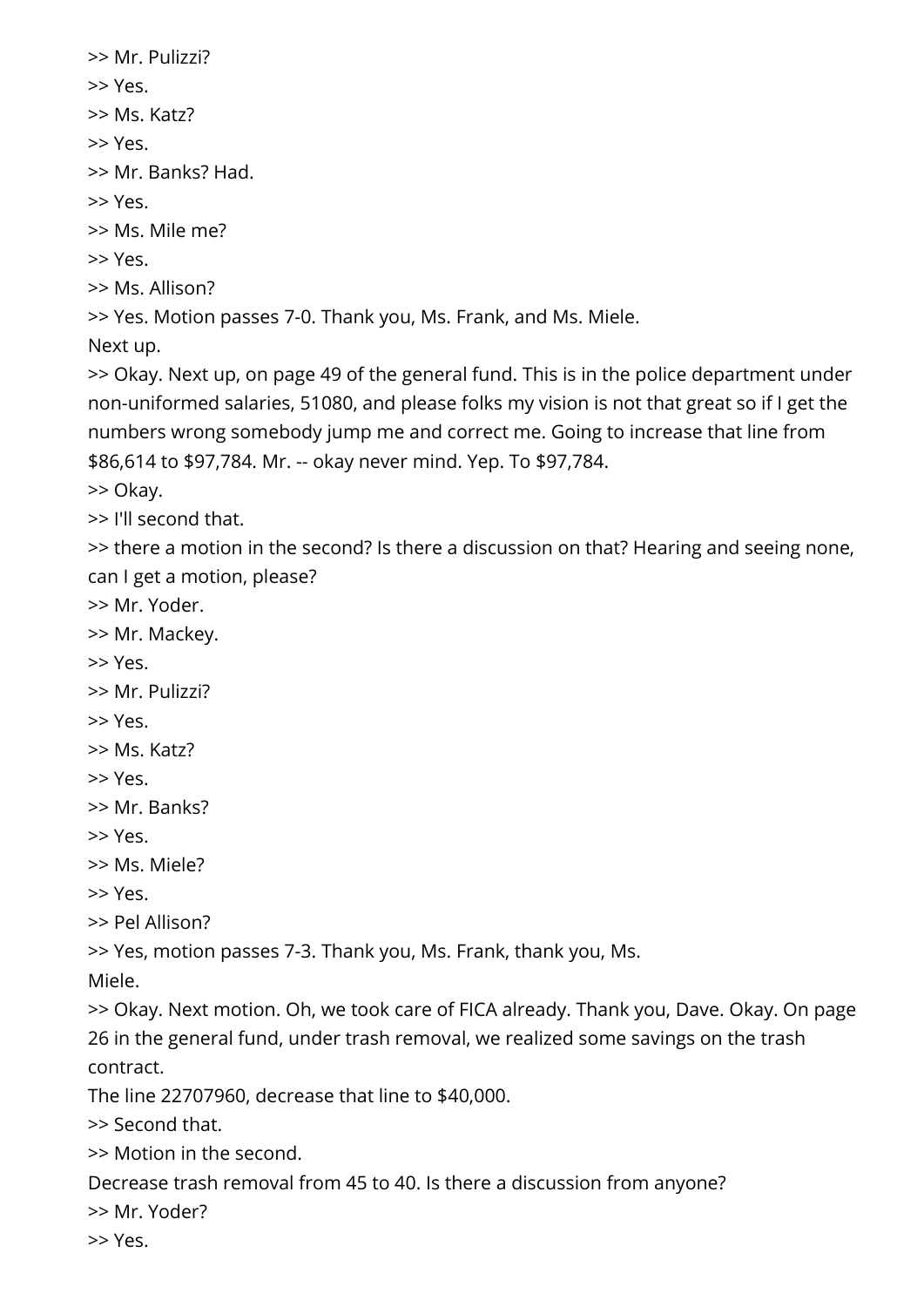>> Mr. Mackey? >> Yes. >> Ms. Pulizzi? >> Yes. >> Ms. Katz? >> Mr. Banks? >> Yes. >> Ms. Miele? >> Yes. >> Mr. Allison?

>> Yes. Bonnie, did you -- you were muted? There -- she's a yes. Okay. Motion passes, 7-0. Thank you, Ms. Frank. And thank you, Ms. Miele.

>> Okay. The final item I believe unless anyone knows of something that I don't is a motion related to page 34 in the general fund. This is once again a contract services line item, line 231076060. I'd like to decrease that line from \$10,000 to zero.

>> To zero. There is a motion in the second. Questions from council? Mr. Banks?

>> Just one here. What was this intended to be used for?

>> This was for our by annual OPEV valuation, but that won't occur until -- it's going to -- will rein company ber the funds from 2021, so it's just a valuation that happens periodically. We'll encumber the funds from 2021 and just won't have anything else for any contracted services.

>> Thank you.

>> Thank you, Mr. Pawlak. No other questions or comments. On the motion, please, Ms. Frank.

>> Mr. Yoder?

>> Yes.

>> Mr. Mackey?

>> Yes.

>> Mr. Pulizzi?

>> Yes.

>> Ms. Katz?

>> I apologize for my mute not working half the time here, but yes.

>> Mr. Banks?

>> Yes.

>> Ms. Miele?

>> Yes.

>> Mr. Allison?

>> Yes motion passes 7-0. Thank you, Ms. Frank, and thank you, Ms. Miele. That was --

>> Just cleaning up, Randy.

>> -- a valiant effort. Yes, I appreciate that. So Mr. Pawlak, where does that leave us right now? In relation to our goal?

>> The bottom line leaving taxes as they stand, is \$1,028,748.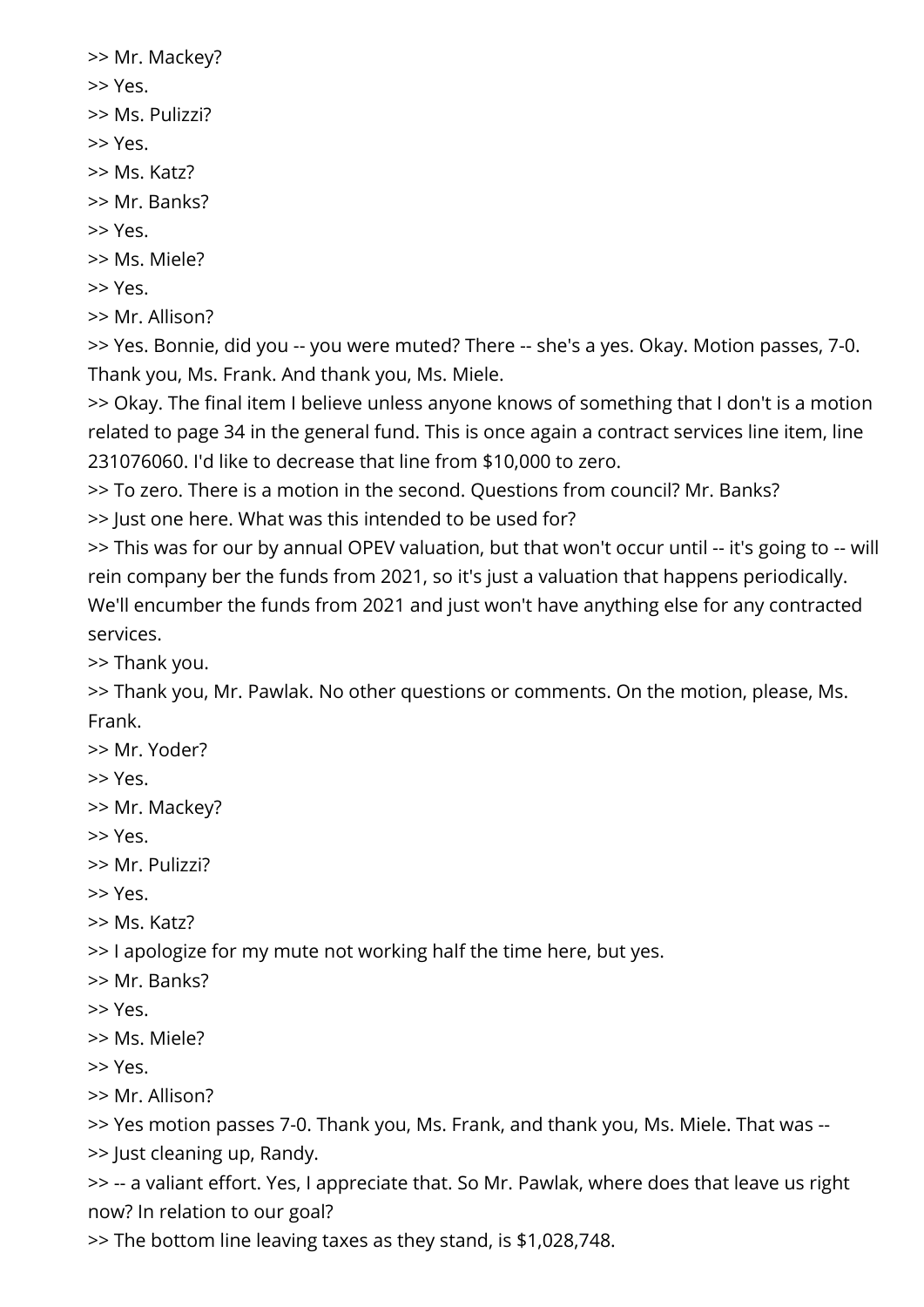And to reduce \$1 million of taxes is \$872,540.

>> Which would leave us then, I don'tJoe, with about \$125,000 in the bottom line?

>> No, because there has been an additional change that wasn't on my proposal. It's 156. >> Yeah, 156. Got it. All right.

The news just gets better and better kind of.

>> So that's where we're at, council. Did everybody get what he just said? Had so we have a decision to make. So let's have a discussion on where we want to end up. Mr. Pulizzi? >> Thank you, Mr. Allison. So real quick, given all -- and Mr.

Pawlak, I know I'm probably putting you on the spot to see how quick your quick math is, I apologize. But given all the changes we've made, where does that put our -- what the proposed millage increase would be?

>> We were at 1572, so that would be at 1622, if I'm correct. For a half mill in tax increase. >> I'm sorry. I probably didn't present my question clearly enough. With these changes, what would our total millage increase be then with this new pro posted budget in this format?

>> It would be a one-half mill tax increase..

>> Questions or comments? Mr.

Yoder Yoder? We've got a half mill tax increase, which is about \$150,000?

>> Roughly.

 $>> 434.$ 

>> Okay. I for one would like to see us go further. I'm just going to throw that out there. There were a handful of things in there that we, in addition to what the Mayor brought forward, which again thank you. I appreciate that effort. There were a handful of things I think the Administration was looking into. I know it's only been a week. We've been having these discussions for a couple of weeks. I didn't know if there was any progress on any of those items, you know. We've talked about contracting out a couple of potential services that support city hall, you know, there was talk of the recreation Department. There was talk of a number of other things. I know it's been a short time, but we don't have a lot time so I didn't know there was any additional insight into those items that could be helpful for those efforts?

>> We have -- we've looked into a few and really what we got back was the savings -- if you coven tract out, the savings are norm nal, if any. What we're trying to get, what I spoke to a few people about would be the hourly how many hours, if it's contracted out. We have an employee obviously full-time every day. If we contract out, is it twice a week, three days a week, what do you get for that money. So we've looked into this. It's not looking as though the savings would really be that great. Councilman Banks and I spoke about engineering the other day, and that was one of the areas, same with I.T., Chris Cooley and I discussed that. We have a very good conversation.

They typically charge about twice what the salary would be and will you're not sure what the hours you would get, so it would take a little bit more digging into. I know it was a week. We tried the last few weeks, as you've said, we started to call around and ask but it's still some more work to be done, but I definitely know we can done to have these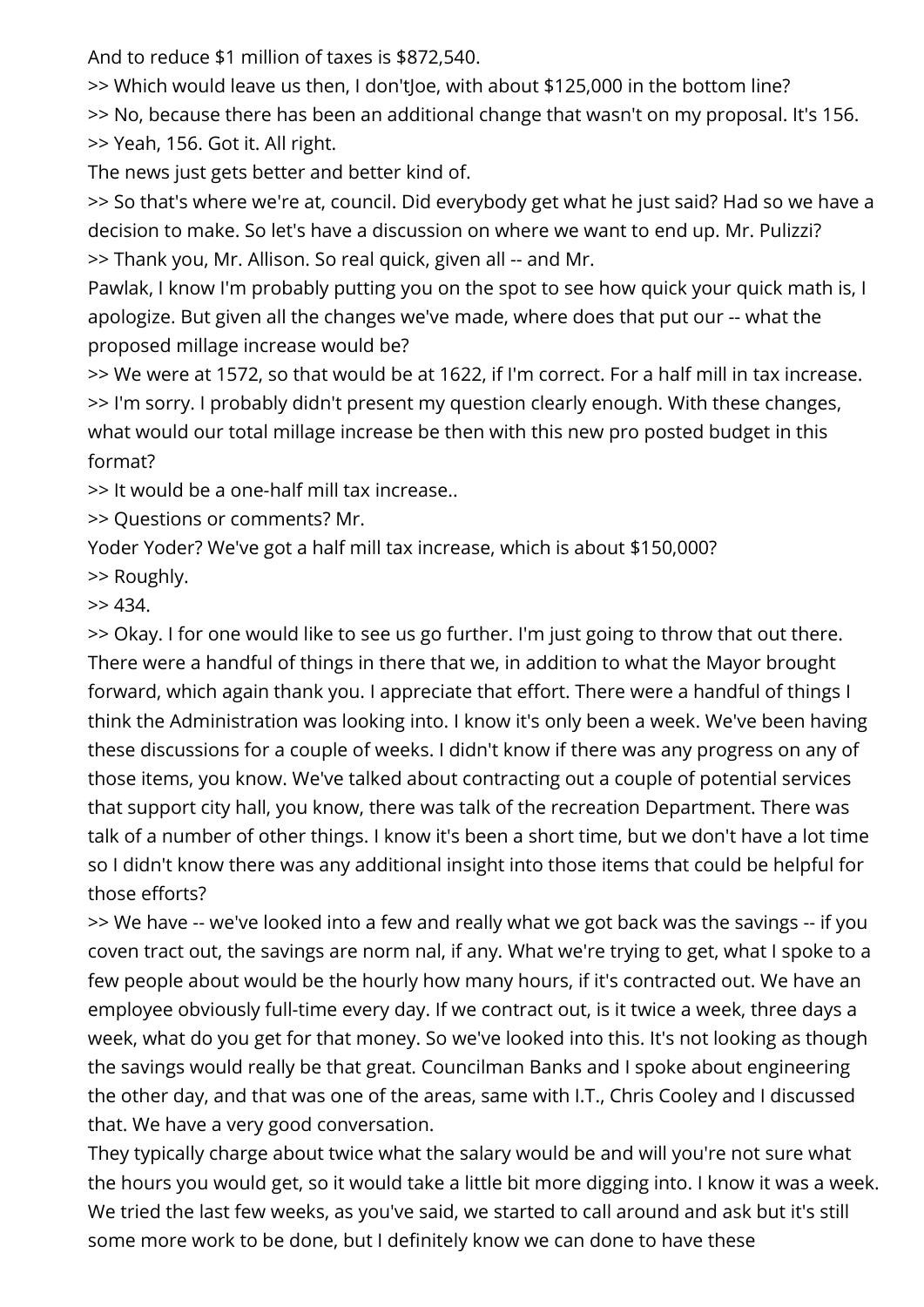conversations going forward. My personal. Right now is another area we looked at a think I spoke with council President Allison about this, is when we're looking at the consultants, having an in-house grant writer possibly cutting what we have for consultant bringing us a grant writer part-time, which would give us more than we would normally get and using the other piece of that for consulting, so that's an idea I'm throwing out to get council's input, as well. That's a possibility. So there is a number of items we could look at even here in the beginning of the new year that could realize us some possible additional savings, too. And bring some folks in-house that we would get more hours from potentially than otherwise. So, there is still a lot of -- there is still a lot of variables out there that would allow us to realize some savings and we're continuing to look into those.

>> Mr. Pulizzi?

#### >> Thank you.

>> Mayor, those variables, if we were pushed how soon do you think we'd be able to get some clarity on what those savings might be?

>> Hopefully sooner rather than later. PennDOT and FTA have said that before. That's going to improve our systems greatly, and that'll probably allow us to realize some savings. So again those items we don't know yet.

There is also some other items that we are -- we don't know yet. So hopefully -- I don't want to speculate too much, but I would say hopefully soon after the new year. Some of them are out of our control. The PennDOT and FTA and others, but we'll hopefully get those very, very soon here, and have those mechanisms in place.

>> Thank you, Mayor. The only reason I had asked is, you know, hypothetical, should the budget not pass tonight, we would have to go back to the table and make sure that we could rework a budget before January 1st, and if we couldn't, then my understanding is, and anybody feel free to jump in and correct me, at that point in time, the city would quote/unquote shut down. Until that time, January 1st, the city would continue to operate as normal with the current budget, right? It -- it would be nice to see those additional savings, and that's why I had asked, like how soon we might be able to see those savings. Because the last thing anybody would really want is to see the city go into quote/unquote a shutdown.

>> That is correct. And other -- the other option, as well, Councilman, is to hypothetical again if we -- if you-all pass the budget, once that comes -- once they all come in, we can reopen, so say we don't get them over the holidays with next week in the holiday season, if we don't have those prior to January 1st, if the budget were to pass tonight, and then we get all of those items in, as an as we get them, obviously the Administration will bring those to city council. We have the option of reopening and looking at, once we have all of those accurate numbers, and coming back and adjusting or amending any of these line items as council sees fit.

#### >> Mr. Banks?

>> I'd just like to, at this juncture, just remind all of us that if we're thinking about voting against the budget without even attempting to amend it down to the level that we're comfortable with, that would be highly irresponsible of us. It is our job to -- this is on our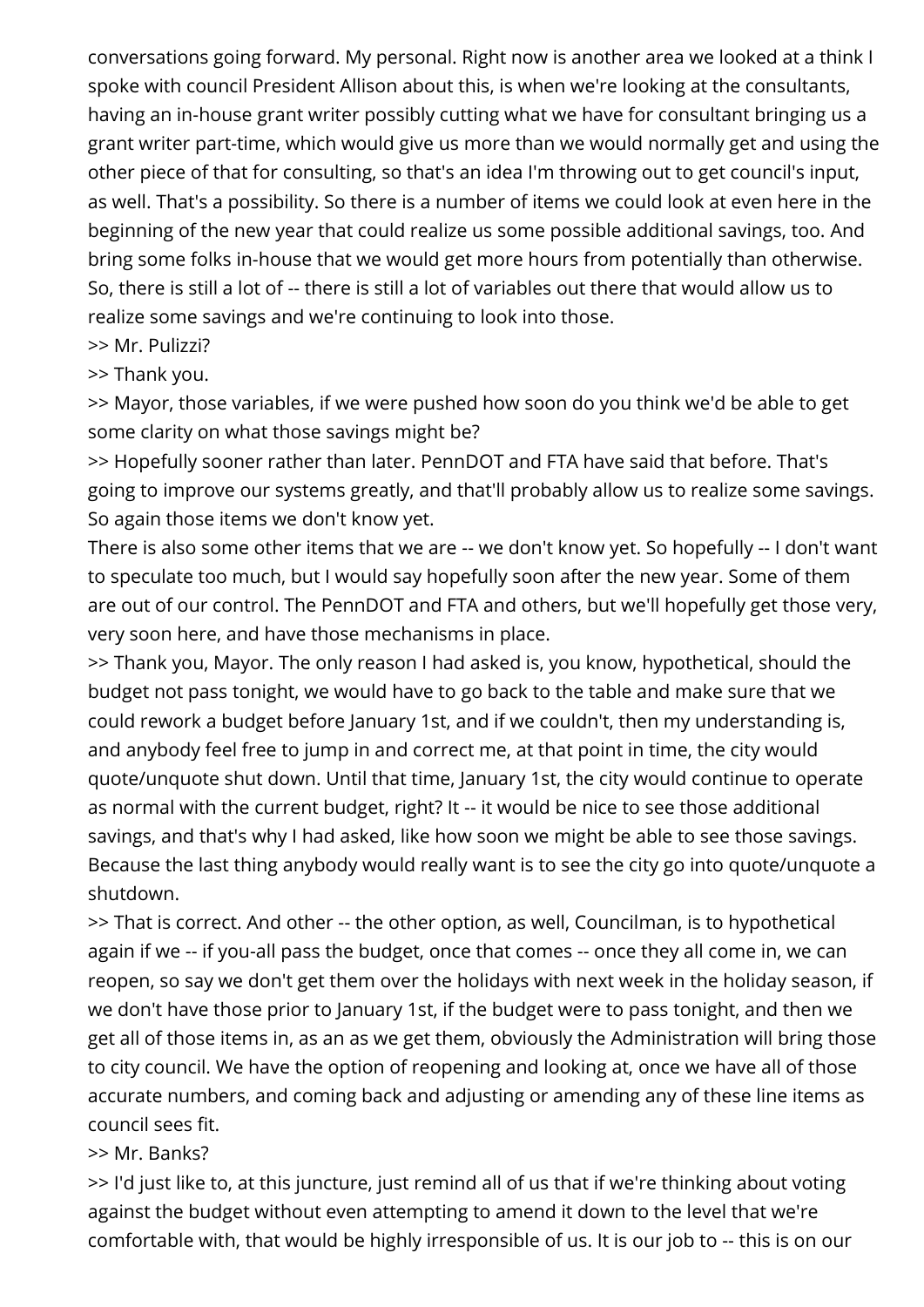desk now so it's our job to get to a place we're comfortable with. If there are amendments we need to make, we need to make them now. I just want to make sure we're clear on that. >> And just as soon as I have the information from other agencies, I will get that to city council's desk instantly, I can sure you assure you that.

>> Thank you, Mayor.

### >> Mr. Allison?

>> Ms. Katz?

>> Yes, I --you know, Councilman Banks, I don't think it would be irresponsible when we're trying to figure out how we can amend some things. There are things still questionable as far as what the budget goes. This is a budget that we've been working on as council for at least three weeks, and it's been a daily process of how are we going to make sure we are not going to strap our taxpayers at this point. We brought it down to a half a Mill and that in itself is still money I hear some people is going to be hard for them to deal with. But this year in so many precarious positions not working, not bringing in an income, it's very difficult for some of our taxpayers. You're questioning a lot of things.

Now, as far as what we can outsource, Mayor, I hope you look at this diligently from the standpoint of some of the offices, departments. You brought up the engineer. An engineer is vitally important to our city. This is -- that's one -- one employee that we know the problems we incurred when we didn't have one that was qualified. Especially with everything that's going on with the levy, gravous run, and so many different areas. That's a position you cannot outsource.

This is someone who has to work within the city Administration.

There are other areas that maybe we can look at and that would be I.T. for some --you know, we more or less have done a lot without I.T. in city hall this year because our I.T. person was over at RVT. So therefore maybe that can be outsourced. The rec Department. That's another area that we can look at, as far as what we can do in other areas with that. When we say you're not only looking at salaries, you're looking at the legacy and when I say legacy, your health insurance and all the other expenses that go along with thosaries. Let's not be foolish in what we want to pull away from the city government and let's be smart about it. You said let's bring in a grant writer for maybe 20 hours a week. I'm looking at chief Killian and chief hag an We have skip Mimi, at this point, who is qualified to do things like that. I think that would be foolish to bring somebody in with -- for that purpose. As far as lobbyists goes, lobbyists are entirely different than grant writers. They're the ones sitting in the offices of the legislators trying to beg for the money the cities need. It's an entirely different element that you're looking at, so let's run our city smarty and smoother and let's not just sit here and, at the last minute trying to make these cuts and trying to come up with different ways to run things. Let's do this starting January 1st, as far as how we're going to run our city lean and mean next year, because, you know, we're talking problems we're having with this budget. Trust me, you know, as well as I do next year is going to be worse without some of the income that's not going to be coming in. We've got to have somebody out there fighting for us to try and bring money into the city to help cover some of the expenses, and you know as well as I do what might happen with RVT, so therefore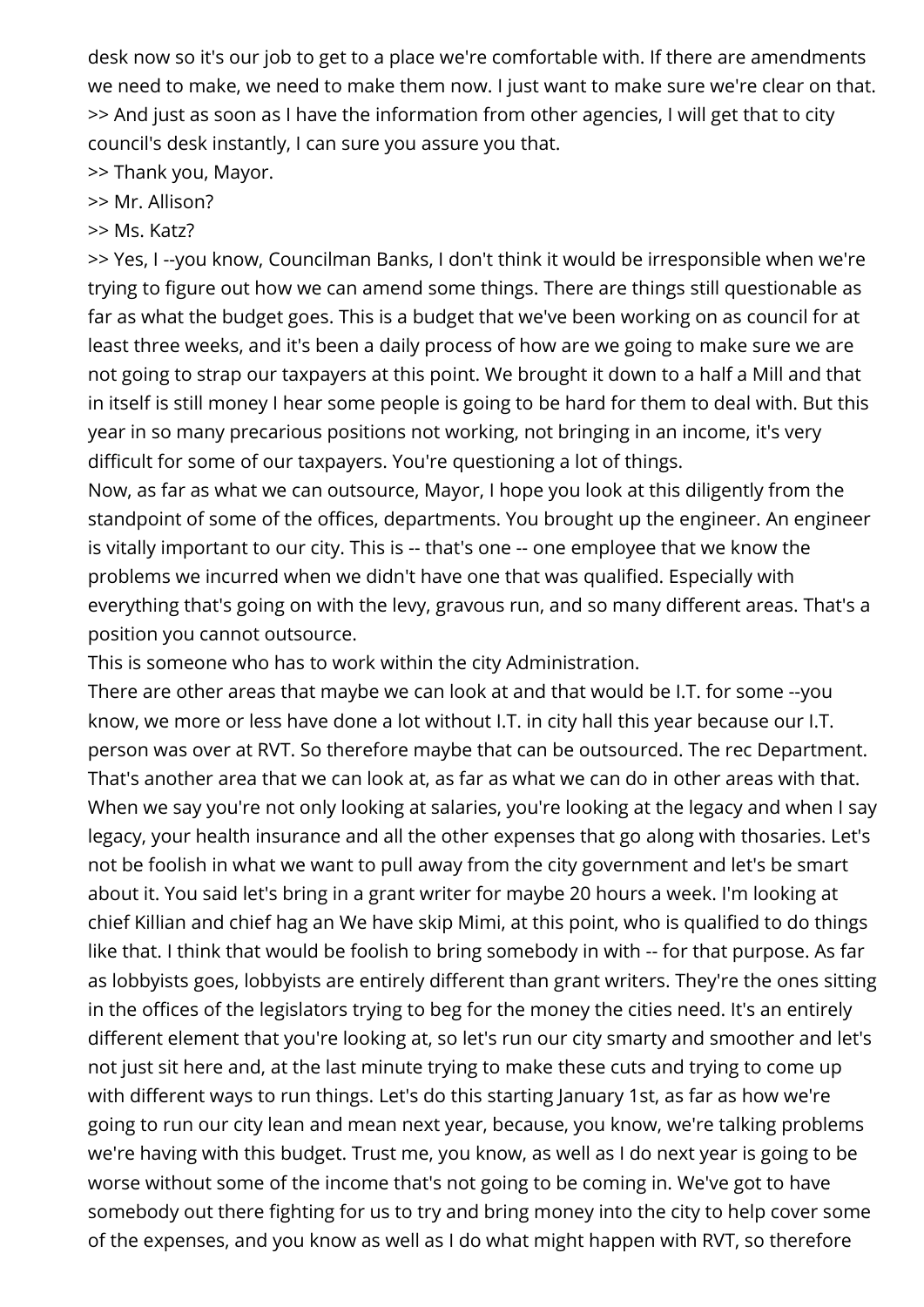you have -- we have to be so careful for next year. And this year, you know, a half a medical can be very hurtful to some of our citizens. So let's think about this. Okay? And you're right. It can be amended come January if we voted yes to this. We still can amend it and I do understand that factor. But I still have to put our taxpayers first.

>> Can I just piggyback on what you just mentioned, councilwoman Katz? We are down to half a mill, and I think I heard you say we should be careful about what we changed and need to do our due diligence in researching that because we don't want to go cutting just because we're trying to get to a certain point. And -- and I agree with that. I think the things that we're asking the Mayor to look at within a couple of weeks, to me are things that really are going to take a reason -- a reasonable amount of time beyond that to really do the kinds of things you were referencing, Bonnie, you know, what function does this Department play, what function does that Department play, and then balancing that against if you go to a consultant -- or go to contracting, what's that cost going to be, because every -- there is a lot of moving parts there. We get somebody that's familiar with how city government runs, or how do we work all that -- I think it's going to take more time than a few weeks to really hit the nail on the head there, and then the other thing that know in relation is now we're at a half a mill now. Where exactly do we want to get the consensus is to get? Is it quarter of a mill? Is it a third of a mill? Is it zero? We have to have a hard target other wide we'll have a hard time identifying what we need to get there. So those are my concerns and thoughts right now as we go forward. I'm sorry, Mayor Slaughter?

>> I -- are you finished, council President?

>> Yes.

>> Okay. I just wanted to be clear as it pertains to John sander, our engineer. I by no means want to outsource the engineer. This was brought up at one of the council sessions when we were talking about the various departments and had happened to be -- Councilman Banks and I spoke about it briefly, but not by any means of -- from Mai's point of view to get rid of Jon sander. We hired him on earlier this year and he's done an absolutely tremendous job with all of the projects and I 1,000% want him to say and I would never propose getting rid of him or outsourcing that position. I think what he is doing is fantastic. So I want to clear up that point and make sure that wasn't misunderstood. And secondly, I absolutely will do my due diligence as councilwoman Katz mentioned. We will make sure that everything that we look into and that the Administration has been asked to look into. I'm not suggesting by any means what Jon sander is doing is not appreciated. He is very much, so, and I would actually go to bat for him any other way if council considered outsourcing engineering, I would actually strongly disagree with that, so just wanted to clear that up. Thanks.

>> I'm happy to hear that, Mayor.

>> Mr. Winder?

>> If I can just voice my. Real quick. John sander's phenomenal.

I have been through as management two other engineers.

Jon sanders, by far, knocks it out of the park. I would not give up Jon sander for anything.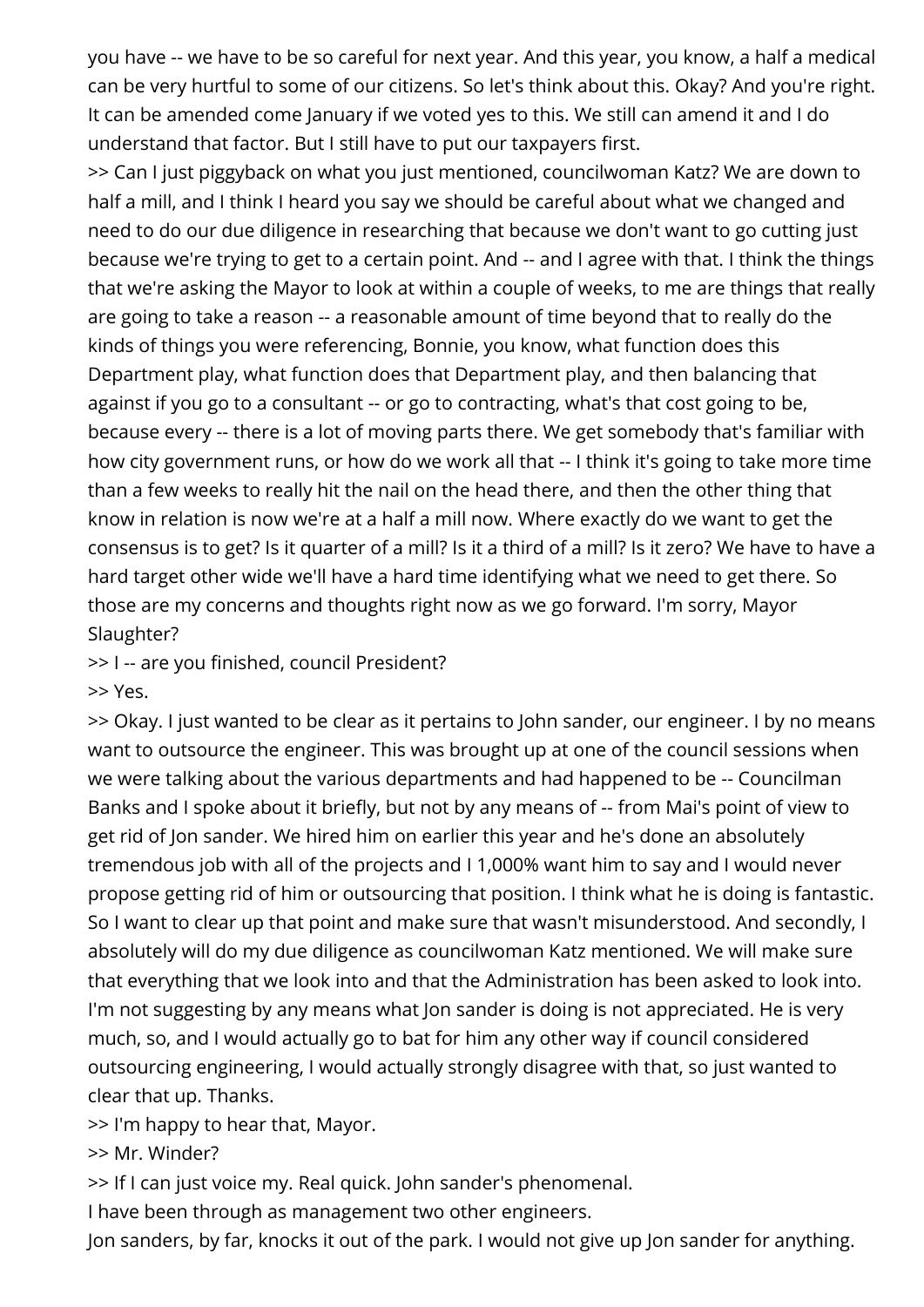I'd giveup my salary before I'd let you guys cut his. The other one that I heard come up before was human resources, and I guess the point I'm going to make it that I was here when we outsourced human resources before. It was a nightmare for the employees. I called Joelen when she was technically off. We talked for about an hour. We resolved the issue. The employees work around-the-clock.

You need somebody that will be.

I know Joe Ellen has gone to the fire Department, first, second third shift, it doesn't matter. She's always made herself available. And I think it's the key point to make is this administration, it doesn't matter what time it is, I could call chief hagin, I could call Killian, through snow storm and different events we've all come to work very hard together. To outsource certain things I think is my personal opinion wrong for the employees and the city itself. You need these people that are devoted to the city, not to five other companies. If you want to make some cuts I'll offer \$55,000 in the streets Department's equipment line item. You can cut that. It will definitely hinder the process with the equipment we were going to buy there. We've made it this far. We'll make it even longer.

If you want the Administration to look through, I'll go through and pick apart my budget line by line if that's what you really want. I'm here to help you do whatever. I don't to see certain departments get outsourced so if the street Department has to be affected in some fashion to make that happen, I'm glad to do it.

Thank you.

>> President Allison?

>> Yes.

>> Would you mind if I said something for a second?

>> Absolutely. Go ahead.

>> Personally, I'm with -- I'm with everyone on council that I would prefer to see this year be a zero tax increase year. None of us -- none of us on council, none of us in the Administration want to see us raise taxes, especially in a difficult budget year. However, I would suggest that we have, over the course of my time on council, over the last 12 years, but a number of years past when we had an opportunity to give ourselves -- this isn't an opportunity to give ourselves flexibility in the bottom line.

This is a matter of necessity, and we do not want to cut our budget so closely that God forbid something unforeseen would happen, we wouldn't have money to transfer into a line of expenditures and that is what I think we would be doing to try to increase the tax to consider and keep the taxes exactly the same as last year. I cannot stress the extent to what that would be an exceptionally wise idea on our part. We have succeeded in reducing the tax increase by 1.75 mill. That's a huge accomplishment. We have -- we have outlined further opportunities for potential savings moving forward with the Administration, and we have committed to waiting with the Administration to realize those savings. If we realize those savings, that money falls to the bottom line. It doesn't matter whether or not we've taken on this budget. It's going to be there for us. So, we -- to me, I think we need to move forward with the -- with the idea that with the next item that we look at, we will -- we will - we will include a tax increase of a half a mill. It is a hard ask.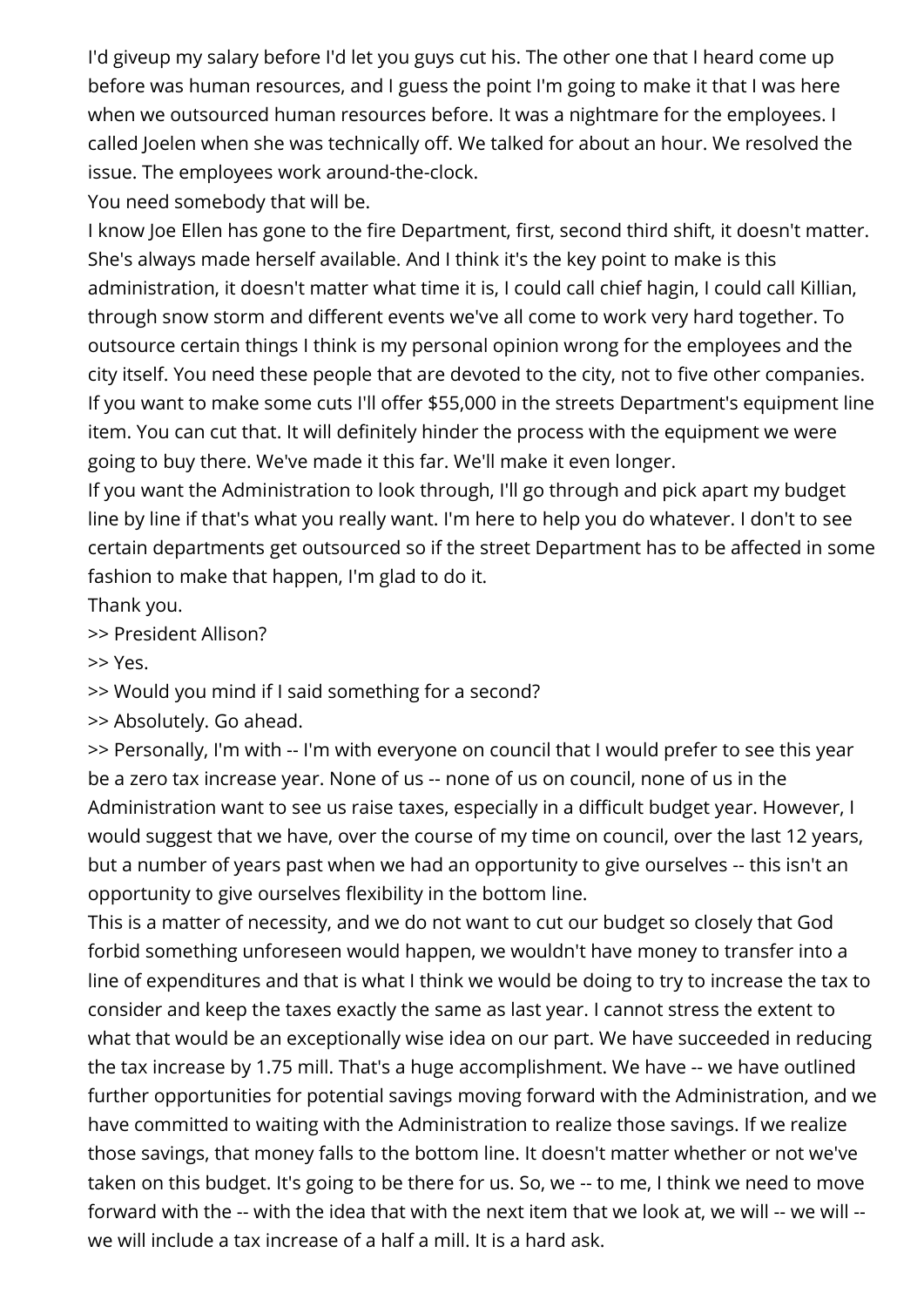It is not an ask that I am proud to make. It is not an ask that I want to make, but I feel it is the best option for the services the city provides to the citizens, for the City of Williamsport, and for keeping -- for making certain that poor Mr. Pawlak doesn't die of a heart attack by the end of 2021 as we ask the finance Department to perform miracles with money that's not there. We need to keep the budget as lean and tight as humanly possible, Ms. Katz, I agree. But quite frankly this first year in the budget process, that process looks like working on the budget beginning in January. That process looks like focusing on the budget cuts not just in November and December, but throughout the entire year, focusing on places we can economyize. This is somewhat of a lost year for us. The pandemic has scattered a number of issues that were far beyond the city's control have scattered our ability to focus on budgetary issues this year and made it even more difficult this year but we need to make it a priority every year moving forward until we have a plan for the city's budget. And we know where we're going and we know how we want to spend our money, because really the reason for the city's financial situation is in part the constantly rising demands of personnel costs and healthcare, and in part the fact we have in the course of my tenure on council, never seeded in making a plan for the administration we will find ourselves in ten years from now and that is what is necessary to provide the city with a sound financial footing. Why don't we commit to doing that after we pass this year's budget and commit to a more solid financial future in 2022.

Thanks, Mr.

Allison.

>> Mr. Allison?

>> I would like to say I agree with Liz. Every -- every year that we do the budget, we're given this budget in November and we're off scrambling, and I think what we would all like to see is we would like to see a five year plan laid out. So, come November, we're not all sitting here scratching our heads trying to figure out how we're going to save money and cut wherever we can. This is something again that I think we really don't want to see the Administration do starting January. There were so many different areas, maybe we have to start looking at different areas, and I do have to agree with Joe Pawlak, and Liz Miele, we cannot cut things down to the bone where we are strapped and things cannot run smoothly.

There is such a point of being foolish in what we do with our government, and -- but on the other hand we have to be careful because we are using other people's money to finance what's going on in our city, and we do have to be careful how we do this. We have to look out for the benefit of others. So I'm asking you Mayor and the Administration to please start putting a plan together for five years that we can start working on things. Please start in January to start working on how we can do things, run smoother and cleaner and more financially stable. I don't know how we can do that, but I think if we all put our heads together, maybe we can all come up with something different instead of scrambling the last minute. Trying to do this the eve of Christmas is very hard mentally and physically for all of us, and we've been doing this for how many weeks, at this point, and I don't want to see us going through another year of this. I really don't. It is kind of -- it's hard, but it's also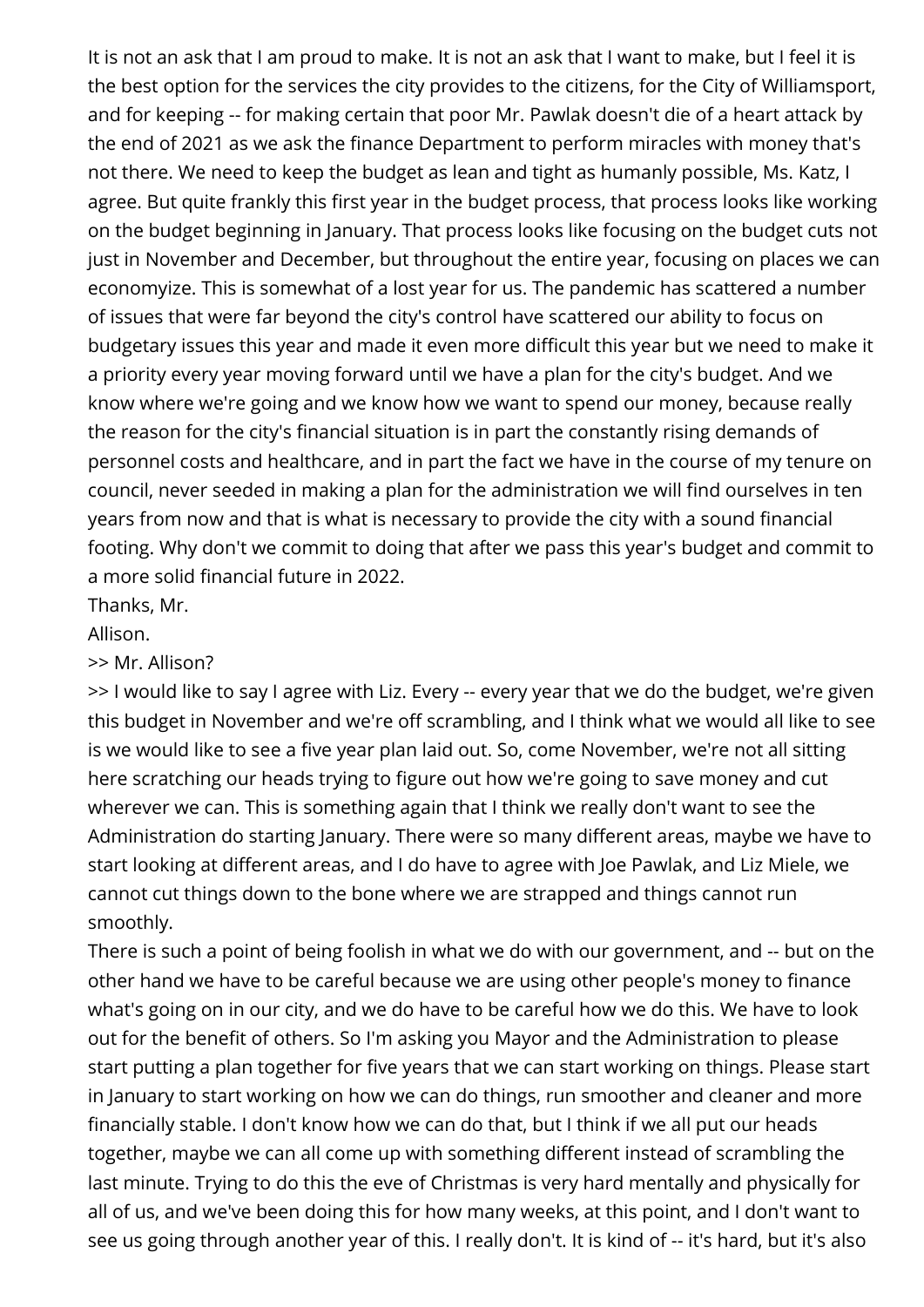ludicrous to be putting us physically and mentally through this. Every Department, every Council member, we're all going through this and I think we're all getting tired.

>> Thank you.

>> I think I've said my peace.

>> I'll agree with that, Ms.

Katz, and could I just agree with that, and I'll go to Mayor Slaughter. And I'm going to sound like a broken record, but -- and I'm sure everybody feels the same way on this, but whatever plan we come up isn't just for running a tight ship.

It's for how are we going to go grow our revenue outside of real estate tax, and I think that's a big of the equation. Mayor slaughter?

>> I wanted to follow up, I agree with all of that and council President Allison and I had a very early meeting this year with DCD to have the talks of a five year strategic plan.

Was that January or February? I don't know. It was prior to the pandemic. And we had every intentions of that this year, and of course the state and federal budgets, you know, were out of whack just like everyone else across the country. So we've already -- we've begun the engagement with DCD, and their strategic planning process, and we're hopeful that in 2021 here we'll be able to continue that and get definitely a plan in place, so I agree with you. We've already started it and hopefully that'll come to fruition very soon.

>> Thank you, Mayor Slaughter.

Chief haggan? You're muted, chief Hagan.

>> Very briefly, with regard to I.T., the bureau of police, and really the Department of public safety, but especially the police with the confidential information that we handle has special needs with regard to I.T. that go far beyond the normal sort of I.T. stuff that regular government units need.

It is an intimate relationship that we have with our I.T.

person, and that extends beyond the current I.T. back to the prior guy, as well. There are direct conversations with spillman and other companies.

There is planning, and there are specific needs, emergency and otherwise that come up, that make it -- I think that go beyond would be realistic to a contract worker, so I would ask that you keep that in mind. With regard to the grant writer, I want to thank Councilwoman Katz for the compliments on the grant writing. And it is true.

Especially our fire chief is an extraordinary talent when it comes to grant writing. The simple fact of the matter is we are responsible for running bureaus and departments, and so we are part-timers at best, amateurs at this, and so the idea of being it is a leap of faith, but you pay 20 or 50 or whatever for a part-time or full-time, 20, \$50,000 part-time, fulltime grant writer, but you see possibly six or seven figures in revenue because of that, because they can dedicate more time to it. I know this is what the Mayor meant even without asking him.

The idea is that you would have a huge return on that small investment. I think the County has seen a return like that with the same sort of investment over the past several years, and I think -- I think we could, as well, but it would be a leap of faith. There would be a trial period. It's just that the chiefs, myself and mark and others, only have so much time to do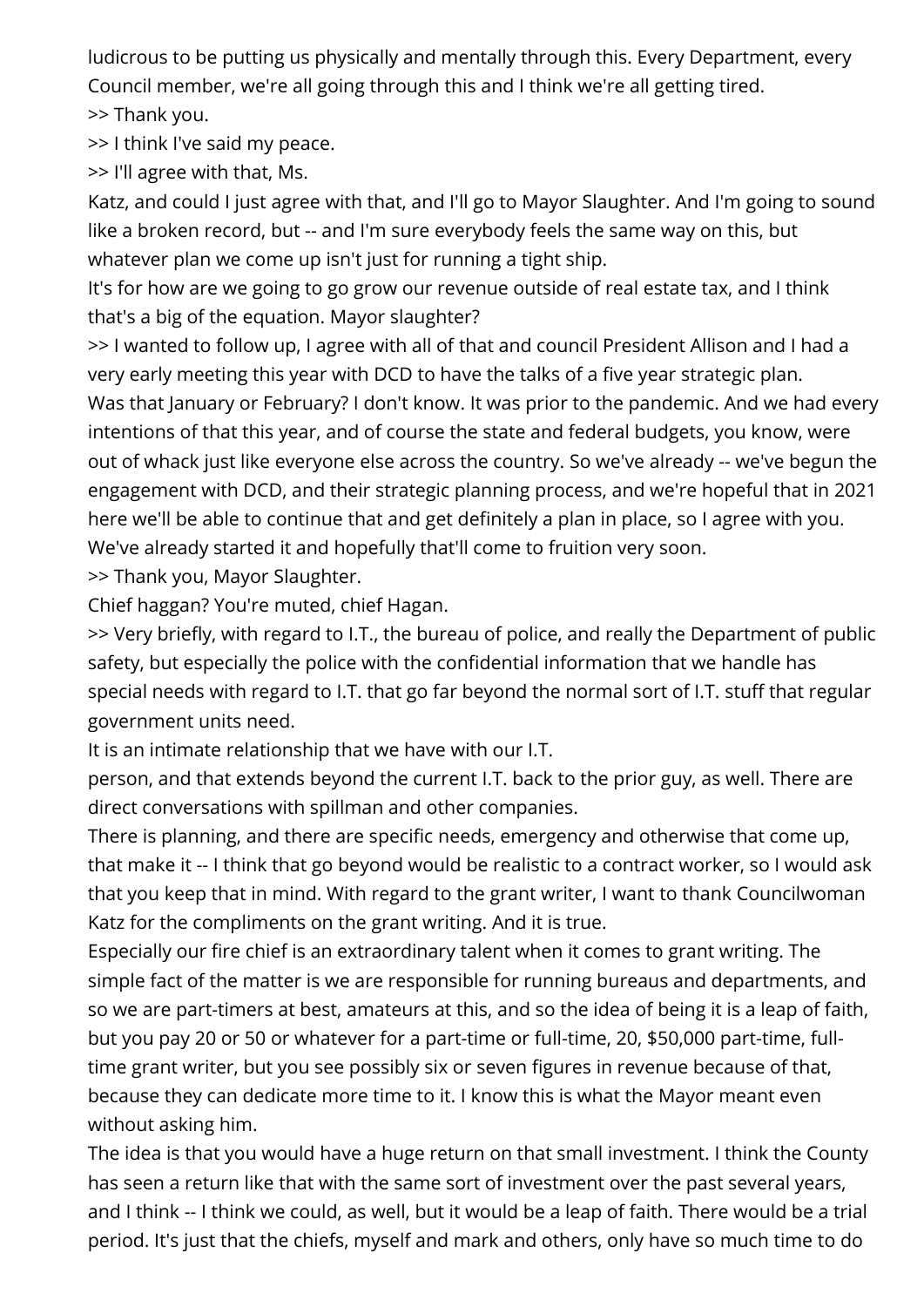that and we have to do a lot of other things and to have somebody who could do that all the time could be -- in some time of financial constraint might just be the answer in an effort to find new revenue that we just aren't being able to find right now. >> Chief Killian?

>> Yeah, just to again, reemphasize Chief Hagan's point.

Yeah, we have been successful in some past years with the grant processes, and quite frankly writing the grants are the easy part. Managing the grants oftentimes are the difficult part and we spend a -- an inordinate amount of time managing grants from a financial standpoint with Mr. Pawlak and such to exactly what Chief Hagan said. We have Departments to run also, and as I enjoy grant writing, it becomes a huge time commitment, specifically with a lot of the stipulations on the federal grants and such and quite frankly, it is almost a full-time job to keep up with the -- with the constant updates and new requirements and so forth from the grant standpoint.

So I would agree with Chief Hagan wholeheartedly, and you know obviously from the Administration standpoint, the intention there would be to realize those savings -- or to realize those savings in actual hire and make that money back from a grant funding standpoint, and again my expertise per se and I wouldn't even call it expertise, but my forethey is fire Department writing, Chief Hagan's is police department grant writing. Our expertise is not in many of the other avenues of, you know, city government, so just some food for thought regarding that. But the time commitment is tremendous, and trying to balance that, and run a Department, as well and everything that comes along with that can be quite challenging.

>> Thank you chief Killian.

Other -- Mr. Banks?

>> If I could just support what the chief was saying -- what Chief Hagan was saying about I. T. That conversation started I think with you and I, President Allison. Over the past couple weeks I've had some more time talking with Mr. Coolie about all of the avenues that he's involved within the city and I would say if he's not -- it's not just I.T. It's just technology in general. Outsource for somebody to handle help desk tickets would cover such a small amount by what's actually done by our information technology director, that Department. So it's a good value for what we have.

>> Thank you, Mr. Banks. Other comments? Mr. Mackey?

>> I know it's getting late and I don't know what there is else to say, but I will fifth the notion we need to start this process earlier, because what I'm hearing is that maybe there are other areas that we can -- could save. We just don't have the time to figure it out, right? It's December 17th. And to figure these things out in the next 14 days would be unrealistic, so that leaves us with this decision. To approve this budget or to delay it what another week and have it come back and look exactly the same or maybe delay it and have it come back and look the same, and at that point, now we're voting on the budget that is before us right now or we would be voting essentially to shut the city down and I've heard a lot about what is go in the best interest of the citizens of Williamsport and I'll council what Councilwoman mealy said, I don't think any of us want to raise taxes. We're all taxpayers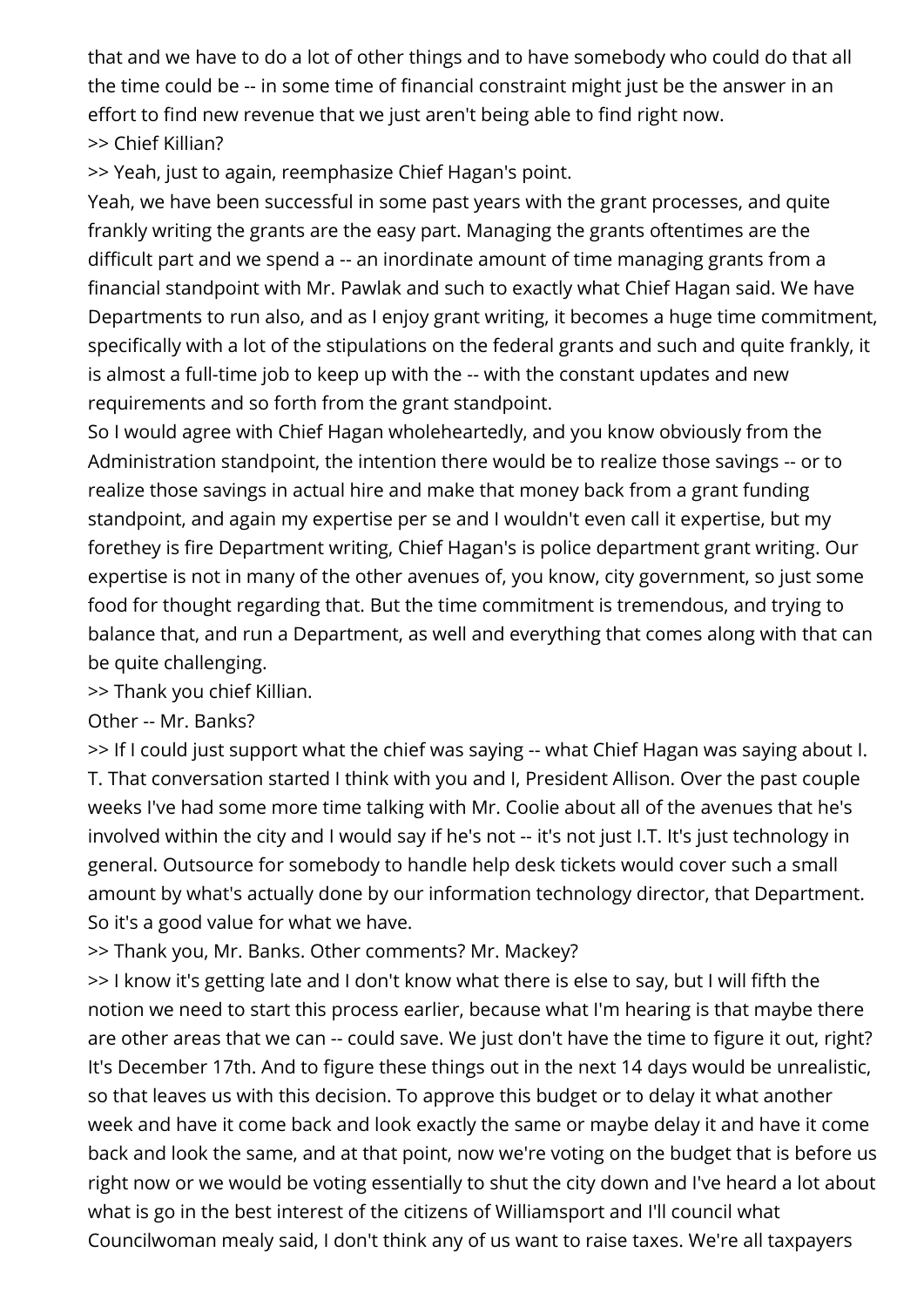here.

I don't want my taxes to go up, but this is, for me, we have two options here, pass this budget, or I guess that the city down, and I don't know who's the best to answer this question, but what does that look like exactly? I've heard that a couple times, stat shutting down, the city government shutting down. What exactly does that like? And that's an actual question, I would like answered.

I think it's important for the citizens of Williamsport to hear what that means.

>> This is norm Lubi new.

-- lubin.

>> After January 31st, there is no authorization to spend any money. The one case that went to the common law's court on that are the court was very emfattis on it, the authorization to spend money doesn't exist. The reason it got to the court was the Mayor and council asked the police department to work without being paid until they get a budget passed. The police department said no so they had to lay off the entire police department. >> And I'm assuming the same would go for the fire Department?

>> Same for any Department.

On anything. If we had a snow Department on January 31st, the authority couldn't spend any money.

>> Again, I think what I'm trying to say is, I'm supporting this budget. A half a mill is not idea am, but when you consider the alternative I just --you know, that to me seems very irresponsible. That's all I have to say. Other comments or questions?

>> Mr. Pulizzi?

>> It's okay if Mr. Lubin wanted to say something further.

>> The only thing I can point out is under the third class city code, there is a provision for reopening the budget in January, and basically, it has to be done by February 15th, and there is some notice requirements to get to the paper, ten days of public inspection, things like that.

But it can be done.

>> Okay.

>> But it has to be done in the month of January though.

>> Okay. So I would like to ask Mr. Grimes, you're the one who actually sends the tax bills out. How does that affect your timeline?

>> We have to certify with the County, actually next week, the tax rate, however for real estate tax rates if you would change the millage rate by February 15th, that's about president latest. Our bills usually around that time are when they're all produced to be mailed, so if the millage rate would change February 13th, if we could get it adjusted on the tax hills, we would just have to see what we would need to change with that certification process with the County. I imagine we can just tell them here is our new tax rate, but I'm not 100% positive.

>> Okay. That gives us some -- that -- this is useful information, I'd say, that we just heard. From our solicitor and treasurer. Did you have something else to say, Mr. Lubin?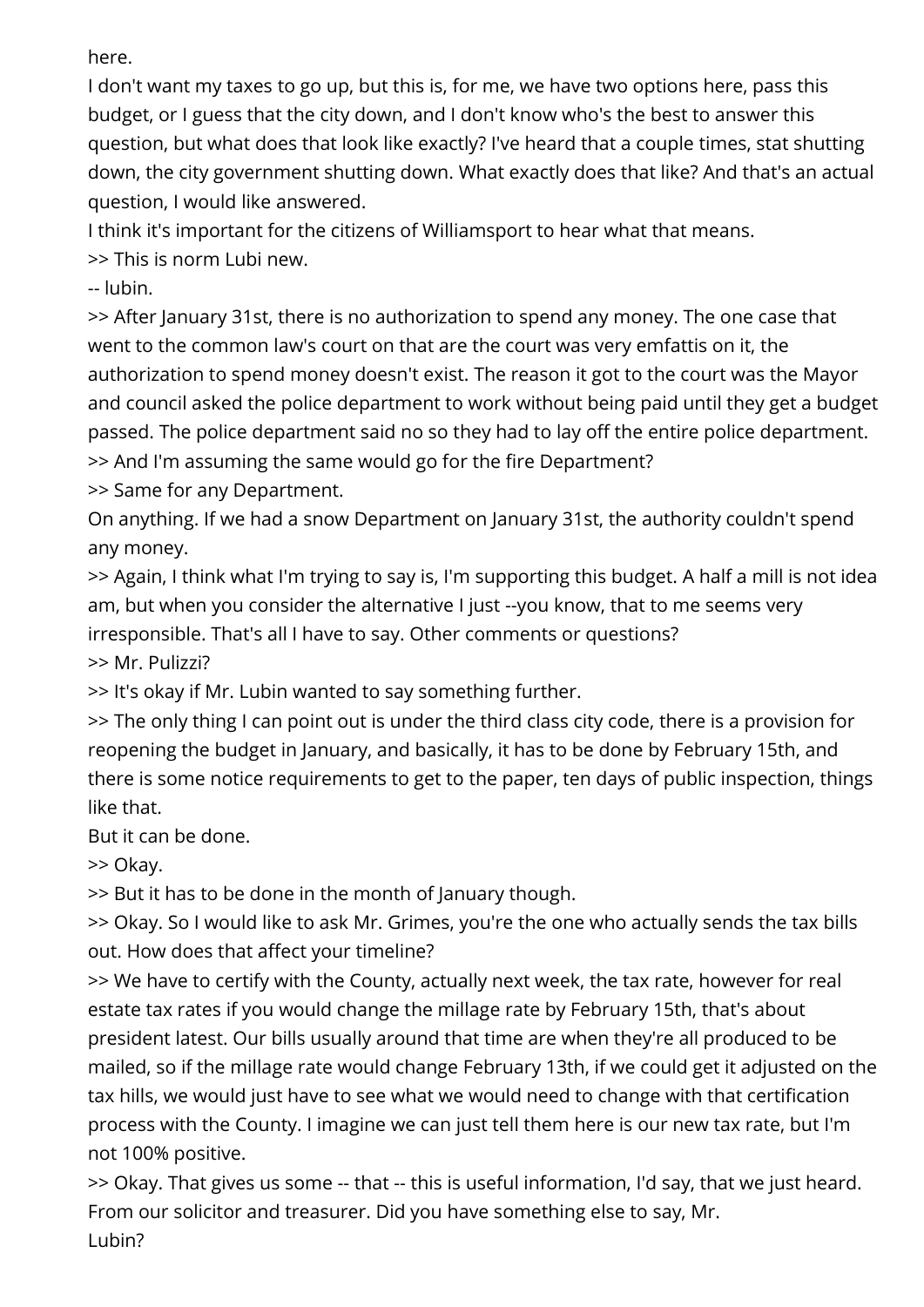>> It's just section 11810 in case anybody wants to check it out, or look for the more details that are in the provision.

>> Okay.

>> And just for reference sake,like I said we're talking about getting it lowered, but we don't have a hard target. Some people make as a consensus, if we wanted to get it down to a quarter of a mill, we'd have to find \$217,000 more cuts. Or some combination there of. Mr. Pulizzi, you can go first.

>> Thank you, Mr. Allison. You know, I will just be completely Frank with everybody and with all of our residents, that's what ski I sec /\* /\* -- what I ask of people, to be honest. I came in to tonight fully of the mind-set that I was going to vote against this budget. Firmly because a burden placed on our, I didn't feel was necessarily this year. However seeing how well our Administration and our council worked just recently in the past few very short weeks to be able to find the cuts made, to bring down the budget from what it was to what it currently is, a lot of us have seen ideas how we can bring increased revenue into the city without having to increase the tax burden on the residents.

All things considered, I am going to vote to support this budget. You might even say that I'm inspired at how well our city is working together, at least from where I'm sitting. Mayor, we all know you were elected into a pretty tough spot and it's been a pretty tough year. We are a mag ority of a freshmancouncil. A lot of past Council members might not have ever gone through. So with all of that, and I will cut it short because we're after,89 -- 9:00, I'm going to vote yesvote yes to budget because I believe how well we're working together and I believe in what we'll be able to accomplish this coming year, however Mayor and everyone else, Department heads, please know that the upcoming budget presentations for years to come, I expect that after we've all gone through this, going into the next budget proposals yup if I'll be so -- I don't know if I'll be so understanding of a budget like this in front of me.

With everyone as new and as green as we are we can really do some incredible things for the future of our city. So all of you, thank you very much.

>> Thank you. Mr. Yoder?

>> I'll echo the sentiments of Mr. Pulizzi. I was hoping we could get to zero. I think we've still got a little bit of more time if we can reopen this in January. It gives the Administration some more time to look into this things that were brought up in our deliberations and our discussions, some idea counsel threw to the Administration. I'm willing to vote for the budget to give the Administration some more time to identify those things in hopes we get it to zero. I've got a couple other ideas but they can hang in there until January. That's no problem. I'll echo what Mr. Pulizzi said, as well.

This has been an interesting process. Tonight we've done a lot of work together specifically, that's great. I think the seven of us specifically have done a lot of heavy lifting in this, and I appreciate the collaboration between everybody we've had a lot of ideas shared and that's inspiring and fruitful. I very much hope we are not here next year. There is a lot that can be done to avoid that. And that starts in January, like everybody said. I will be here to help that effort but it's got to be led by the Administration.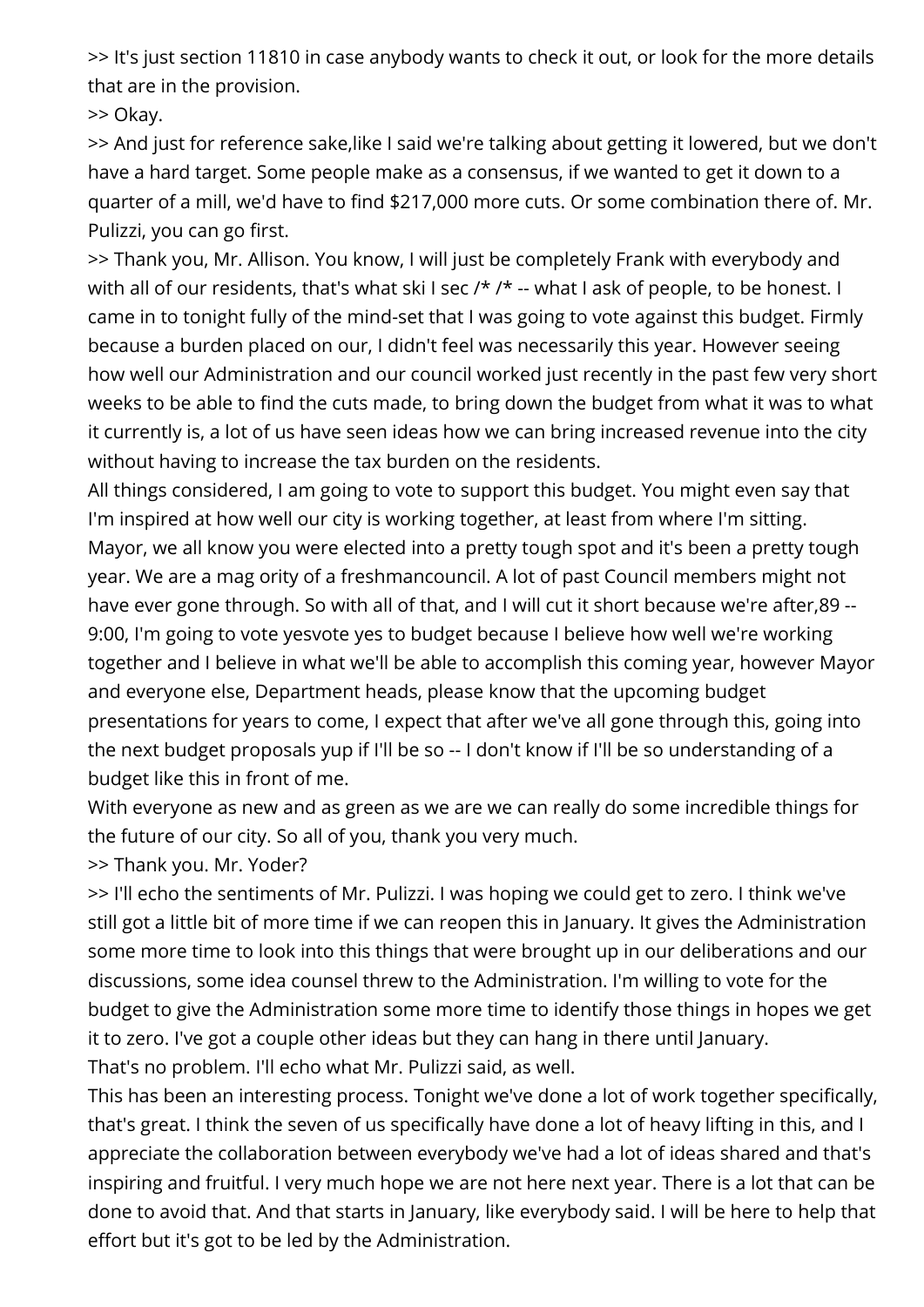I'm looking to the Administration to lead that effort so that we are not sitting here again next year and repeating the same craziness.

Long-term it's not responsible I'll look forward to helping you, Mayor Slaughter. I look forward to reopening this in January so we can get it to zero. Thanks.

>> I don't see any other Council members. Very heartfelt thoughts expressed by everyone. I think we all appreciate that, appreciate each other. I'll second that -- those thoughts, that there was a lot to deal with and I'm very proud of my Council members and fellow colleagues. It's been a great year working together. We're not quite done, but we're almost there. So kudos there and thanks to the administration. So that takes us back to the budget as it stands now. Our first matter will be to vote on the ordinance, at this point, that we've already opened up and brought off the table. So if we're already to vote on the cuts we've made and the changes, and apparently we are. Ms.

Frank, on the motion, please?

- >> Mr. Yoder?
- >> Yes.
- >> Mr. Mackey?
- >> Yes.
- >> Mr. Pulizzi?
- >> Yes.
- >> Ms. Katz?
- >> Yes.
- >> Mr. Banks?
- >> Yes.
- >> Ms. Miele?
- >> Yes.
- >> Mr. Allison.
- >> Yes.

>> Motion to adopted operating budget passes, 7-0. Thank you, Ms. Frank.

>> Randy, this is such a hallmark moment. I just went all of us to stop and appreciate the love in the room right now, the virtual room any way. Okay.

Sorry.

>> A combination of good feelings and exhaustion.

>> I don't know if you couldyou call it love -- if you call it love, Liz. It's been tiring.

>> I'm over myself. I just had to put that out there.

>> It was good to feel unanimous about that, so thank you.

>> Very good.

>> It was done with trepidation and promises.

>> More than promises. A hear a commitment to doing things differently, but organized intentionally I think is what I hear voiced tonight. We don't want things to just happen. We're going to be intentional.

So that brings us to item four, adopting. Would you read that in short from,form,form, please.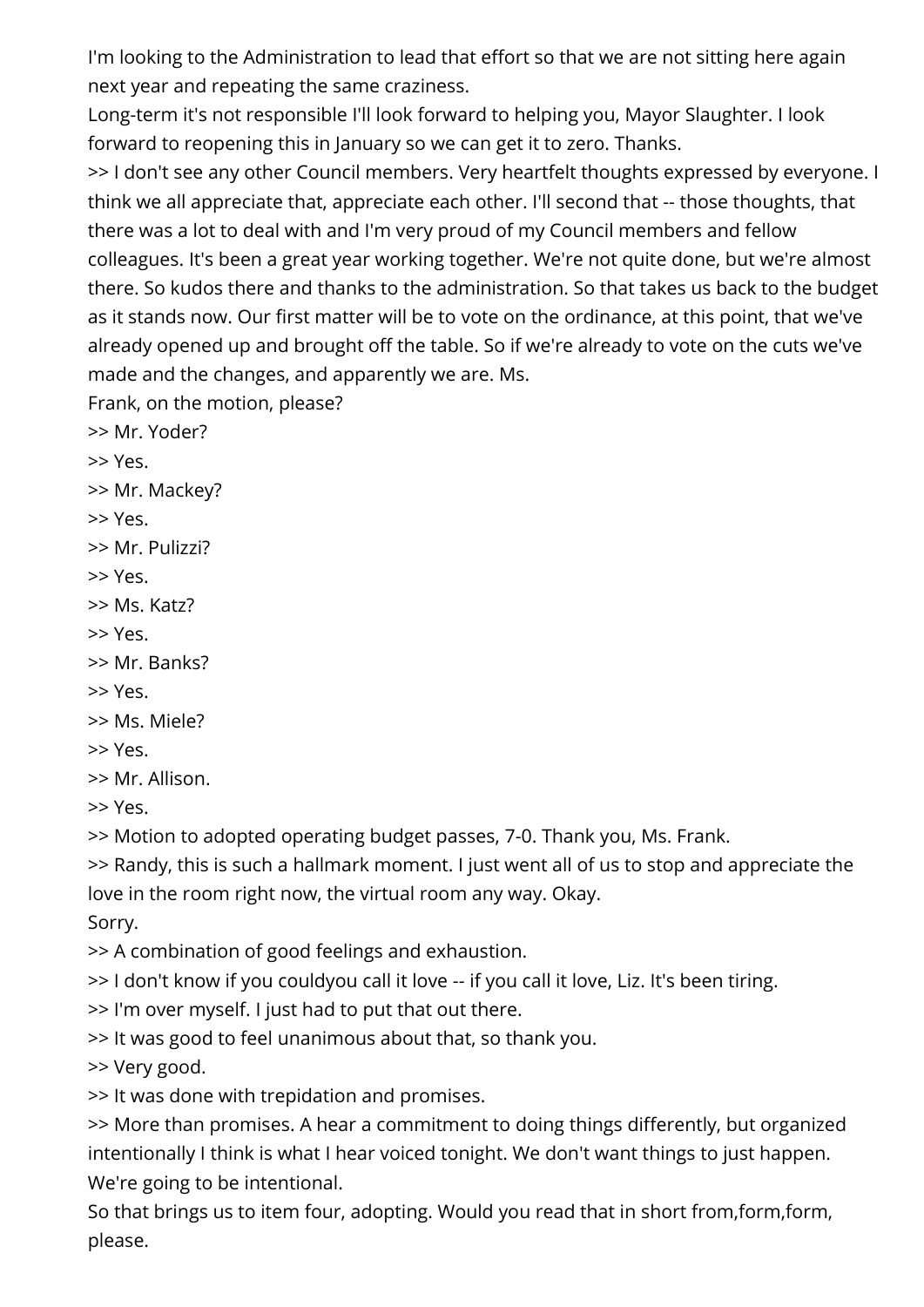>> An ordinance of the City of Williamsport, County of Lycoming, City of Pennsylvania,

fixing the tax rate for all 2020 and final reading.

>> Thank you, Ms. Frank and we need to bring this off the table. So is there a motion in the second?

>> So moved.

>> Second.

>> Ms. Frank, on the motion to bring this off the table?

>> Yoder?

>> Yes.

>> Mr. Mackey?

>> Yes.

>> Mr. Pulizzi?

>> There yes.

>> Ms. Katz?

>> Yes.

>> Mr. Banks?

>> Yes.

>> Ms. Miele?

>> Yes.

>> Mr. Allison.

>> Yes, motion passes 7-0. It's back on the table for its final reading and vote. So, could you go over those numbers then, Mr.

Pawlak for a half mill increase?

>> We're currently at 1722. I think we're looking to bring it down to 1622 or 1 mill decrease.

>> 1 mill decrease.

>> Yes.

>> Which would amount to \$872,540.

>> Decreasing the millage?

>> Increasing the millage from last year, decreasing the millage from the proposed millage in the propose the ordinance, if we're being totally clear, right?

>> We're decrease at a mill to leave us with a mill -- a half mill increase from last year.

>> That is correct. And that's with the option we find out we have a timeline in the

beginning of 2021 to open the budget and make further changes should we desire to do so and find the means to do so.

>> Randy, if -- can I say something? And this is for norm.

Didn't you tell me we have until February -- whatever is it? -- February 15th, or 18? >> 15th.

>> 15th. To pull this all together. It has to be passed by -- or adopted by February 15th at the latest.

>> Okay. Just wanted to clarify that.

>> Mr. Slaughter?

>> Quick question for norm as it relates to process. If we leave it open here, is that -- who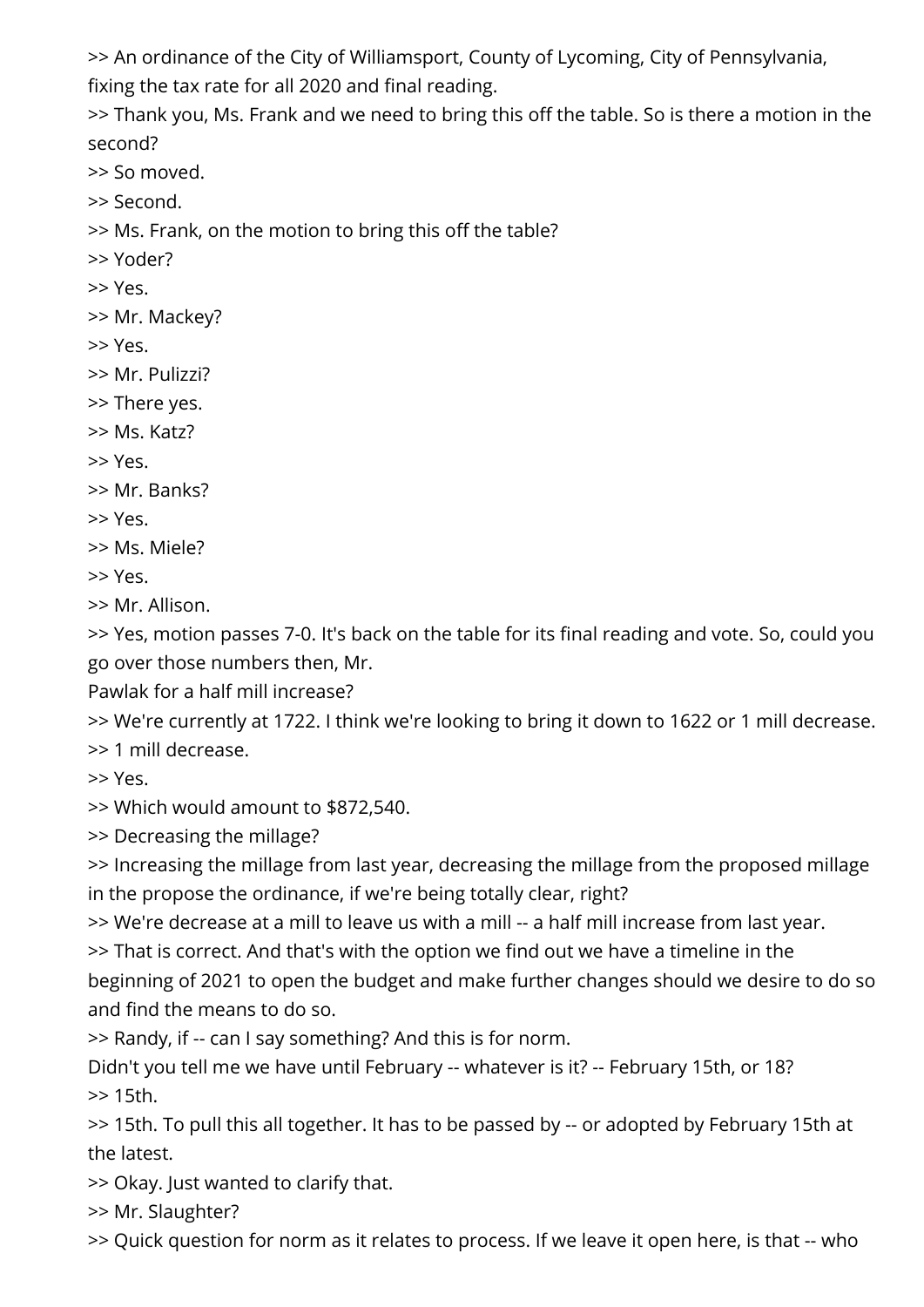initiates that?

>> The institute obvious stat is lilength like -- silent like all Pennsylvania statutes. It doesn't matter who because obviously it's council's action, so it would be a meeting where it would say first motion to -- a motion to reopen the budget what I was going to do is copy that statute and send it to everybody.

>> Thank you, norm. We appreciate that.

>> Just from a timing stand point, that would be required by ordinance. I don't have the calendar in front of me, but we meet on the 7th, meet the 21st of meet probably some time in February.

>> February 4th.

>> You're looking really at the 21st of January, and the 4th, forof February for the meetings.

>> Okay that's helpful. Other comments or questions?

>> And I?

>> In did we amend the millage?

>> No, we just took it --

>> Took it off the table. Okay.

Thank you.

>> So are you making the motion and.

>> Joe, remind me again what the updated millage rate would be for only a half a mill tax increase.

>> It would be 16.22.

>> All right. I'll make a motion to amend the millage to 16.22.

>> Is there a motion in the second.

>> Second.

>> Discussion on that millage? I think we had all the discussion we can have about it. Ms. Frank on the motion, please.

>> It Mr. Yoder?

>> Yes.

>> Mr. Mackey?

>> Yes.

>> Mr. Pulizzi?

>>? Yes.

>> Ms. Katz?

>> Yes.

>> Mr. Banks?

>> Yes.

>> Ms. Miele?

>>> Mr. Allison?

>> Yes. Motion passes 7-0. Thank you Ms. Frank and thank you Mr.

Yoder for doing that. And the second whoever that was. I missed it. In any case, Mr.

Banks. We will move on to item 11. Expect for filing, bureau of codes report, October 2020, and the Williamsport municipal water authority from 1028/20, and Williamsport municipal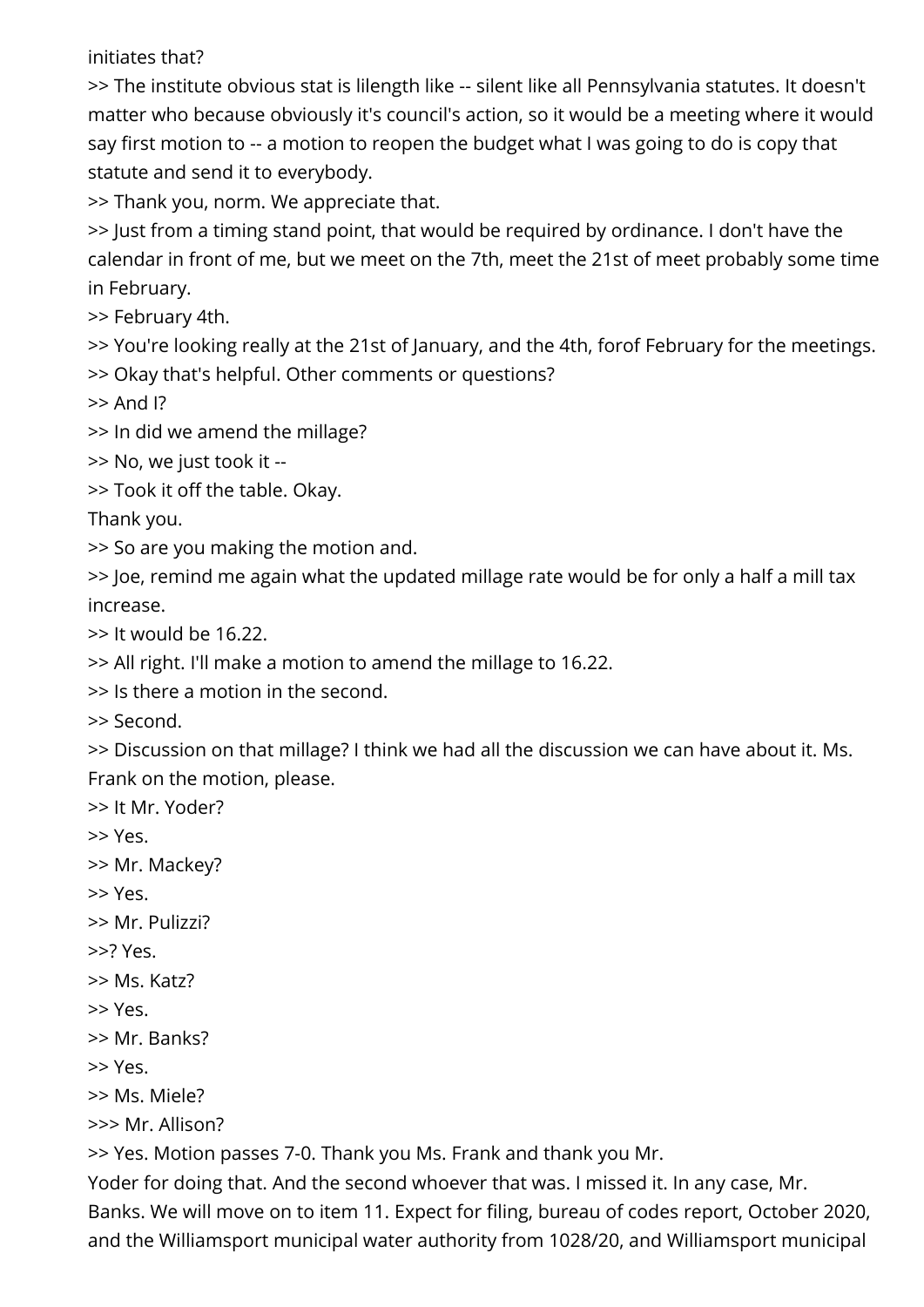sewer authority, 10/28/20 in the minutes. Is there a motion in the second?

>> So moved.

>> Second.

>> Moved and second the. Any questions on the minutes?

Hearing and seeing none, a vote on the mooing, please?

>> Mr. Yoder?

>> Yes.

>> Mr. Mackey?

- >> Yes.
- >> Mr. Pulizzi?
- >> Yes.
- >> Ms. Katz?
- >> Yes.
- >> Mr. Banks?
- >> Yes.
- >> Ms. Miele?

>> Yes.

>> Mr. Allison?

>> Yes, motion passes. Thank you, Ms. Frank. We'll move to announcements. I need to amend the announcements. Council will be having one more meeting. One more special meeting this year.

Date to be determined, but between Christmas and new years, that week, to deal with some city insurance issues that have to be done by the end of the year. So the next regularly scheduled city council meeting that's already in the cue is January 7th, 2021 at 7:00 p.m.

remotely, however we will have a meeting before that at the end of the year. Comments from Council members tonight? Mr.

Banks?

>> Don't want to drag this out, but Chief Hagan, did you give a date on chief Sechrest's requirement? I thought it was early in January, right?

>> Yes, 30 years to the day, January 4th.

>> Yeah, so I thought it was before our next official council meeting. I just want to make sure that, you know, I'd hope we get a chance to acknowledge the assistant chief. >> Yes.

>> For his service. I don't know if we could -- I don't know if he wants to come to a council meeting after 30 years of service, after his requirement, but requirement, if we could pass it on to him, in some sort of official capacity.

>> Thank you, sir. I will -- and I am sure he will greatly appreciate that. Thank you very much.

>> Other comments from council?

>> Councilcomments from the Administration?

>> I'll say thank you to city council for your hard work. I'll share in the sentiments it will be